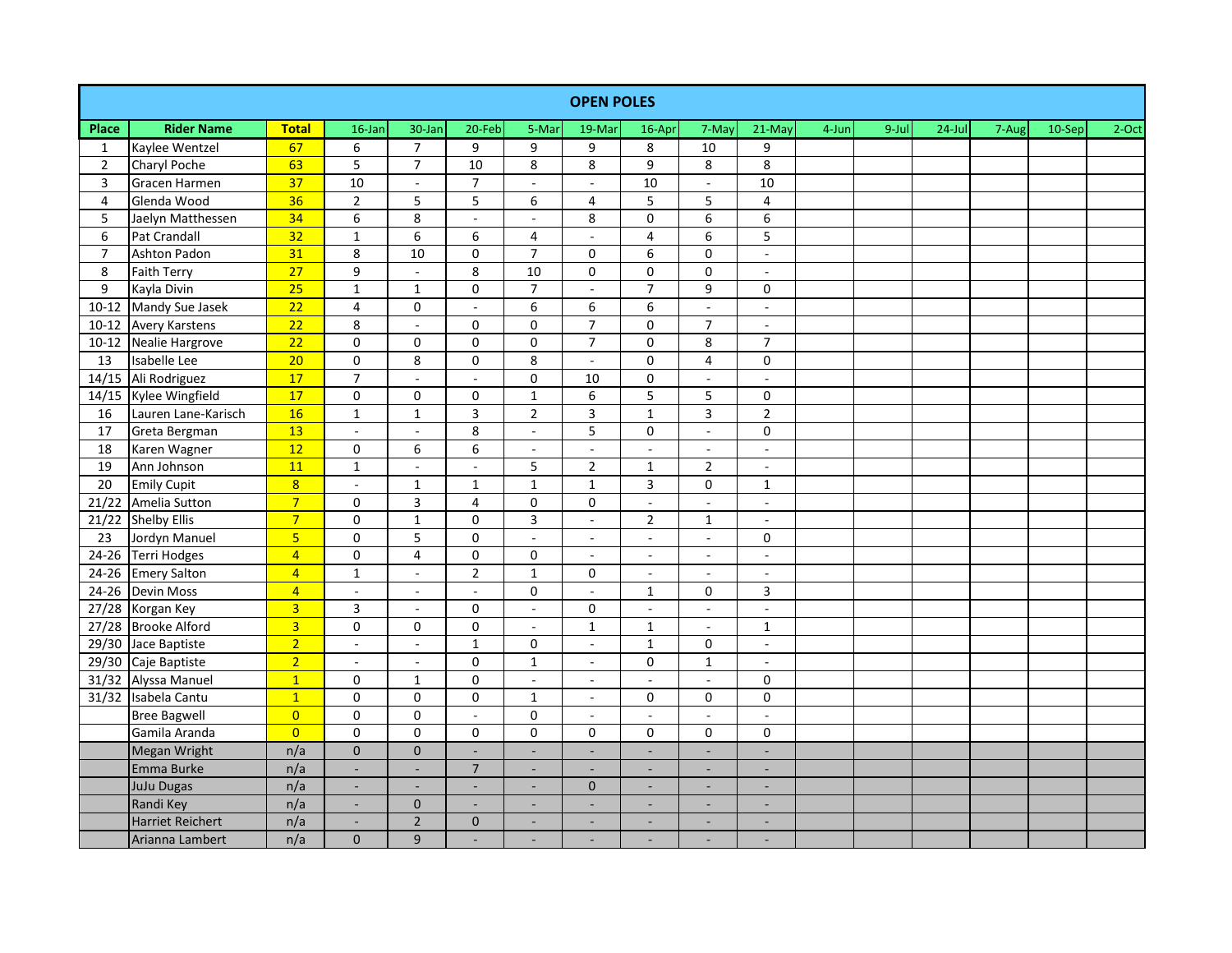|                |                       |                         |                          |                          |                          |                |                          | <b>YOUTH POLES</b>       |                          |                          |       |          |           |       |        |       |
|----------------|-----------------------|-------------------------|--------------------------|--------------------------|--------------------------|----------------|--------------------------|--------------------------|--------------------------|--------------------------|-------|----------|-----------|-------|--------|-------|
| Place          | <b>Rider Name</b>     | <b>Total</b>            | 16-Jan                   | 30-Jan                   | 20-Feb                   | 5-Mar          | 19-Mar                   | 16-Apr                   | 7-May                    | $21-May$                 | 4-Jun | $9$ -Jul | $24$ -Jul | 7-Aug | 10-Sep | 2-Oct |
| $\mathbf{1}$   | Kaylee Wentzel        | 69                      | 6                        | 8                        | 10                       | 9              | 9                        | 8                        | 10                       | 9                        |       |          |           |       |        |       |
| $\mathbf 2$    | Gracen Harmen         | 38                      | 10                       | $\omega$                 | 8                        | $\sim$         | $\blacksquare$           | 10                       | $\omega$                 | 10                       |       |          |           |       |        |       |
| 3              | Jaelyn Matthessen     | 36                      | 6                        | 9                        | $\overline{\phantom{a}}$ | $\blacksquare$ | 8                        | $\mathsf 0$              | 6                        | $\overline{7}$           |       |          |           |       |        |       |
| $\overline{4}$ | <b>Faith Terry</b>    | 28                      | $\boldsymbol{9}$         | $\overline{a}$           | 9                        | 10             | 0                        | $\pmb{0}$                | $\mathbf 0$              | $\overline{\phantom{a}}$ |       |          |           |       |        |       |
| 5              | Shyloh Smerek         | 25                      | $\mathbf 0$              | 8                        | 5                        | $\Omega$       | 5                        | $\overline{3}$           | 4                        | $\blacksquare$           |       |          |           |       |        |       |
| 6              | Nealie Hargrove       | 24                      | $\pmb{0}$                | 0                        | $\pmb{0}$                | 0              | 8                        | $\pmb{0}$                | 8                        | 8                        |       |          |           |       |        |       |
| $\overline{7}$ | Kylee Wingfield       | $\overline{23}$         | $\mathbf{1}$             | 0                        | $\pmb{0}$                | 5              | $\overline{6}$           | 6                        | 5                        | 0                        |       |          |           |       |        |       |
| 8              | <b>Avery Karstens</b> | 22                      | 8                        | $\overline{\phantom{a}}$ | $\mathbf 0$              | 0              | $\overline{7}$           | $\mathbf 0$              | $\overline{7}$           | $\blacksquare$           |       |          |           |       |        |       |
| 9/10           | Isabelle Lee          | 20                      | $\pmb{0}$                | $\overline{7}$           | $\mathbf 0$              | 8              | $\sim$                   | $\pmb{0}$                | 5                        | 0                        |       |          |           |       |        |       |
| 9/10           | <b>Channing Poche</b> | 20                      | $\mathbf{1}$             | 3                        | $\overline{3}$           | $\mathbf{1}$   | 3                        | $\mathbf{1}$             | $\overline{2}$           | 6                        |       |          |           |       |        |       |
| $11\,$         | <b>Emily Cupit</b>    | 19                      | $\sim$                   | $\mathbf 1$              | $\mathbf 2$              | $\overline{2}$ | $\overline{\mathbf{4}}$  | 5                        | $\mathbf 0$              | 5                        |       |          |           |       |        |       |
| $12 - 14$      | Greta Bergman         | 17                      | $\overline{\mathbf{4}}$  | $\overline{\phantom{a}}$ | $\overline{7}$           | $\blacksquare$ | 6                        | $\mathsf 0$              | $\overline{\phantom{a}}$ | 0                        |       |          |           |       |        |       |
| $12 - 14$      | Ali Rodriguez         | 17                      | $\overline{7}$           | $\blacksquare$           | $\overline{\phantom{a}}$ | 0              | 10                       | 0                        | $\sim$                   | $\blacksquare$           |       |          |           |       |        |       |
| $12 - 14$      | Skyler Smerek         | 17                      | $\mathbf{3}$             | $\pmb{0}$                | 0                        | 6              | 0                        | $\overline{7}$           | $\mathbf{1}$             | $\blacksquare$           |       |          |           |       |        |       |
| 15             | <b>Claire Simms</b>   | 10                      | $\pmb{0}$                | $\mathsf{O}\xspace$      | 6                        | 0              | $\blacksquare$           | $\overline{\mathbf{4}}$  | $\mathbf 0$              | 0                        |       |          |           |       |        |       |
| 16/17          | Amelia Sutton         | 9                       | 0                        | 5                        | $\overline{4}$           | 0              | 0                        | $\mathbf{r}$             | $\sim$                   | $\sim$                   |       |          |           |       |        |       |
| 16/17          | JuJu Dugas            | $\overline{9}$          | $\pmb{0}$                | $\mathbf 1$              | L.                       | 3              | 0                        | $\overline{2}$           | 3                        | $\sim$                   |       |          |           |       |        |       |
| 18-20          | Jordyn Manuel         | $\overline{7}$          | $\mathbf{1}$             | 6                        | 0                        | $\blacksquare$ | $\blacksquare$           | $\blacksquare$           | $\sim$                   | 0                        |       |          |           |       |        |       |
| 18-20          | <b>Bree Bagwell</b>   | $\overline{7}$          | $\mathbf 1$              | 0                        | $\blacksquare$           | 0              | $\overline{\phantom{a}}$ | $\blacksquare$           | 6                        | $\overline{\phantom{a}}$ |       |          |           |       |        |       |
| 18-20          | <b>Brooke Alford</b>  | $\overline{7}$          | $\mathsf 0$              | 0                        | $\mathsf 0$              | 0              | $\overline{2}$           | $\mathbf{1}$             | $\sim$                   | 4                        |       |          |           |       |        |       |
| $21 - 25$      | Korgan Key            | $\overline{5}$          | 5                        | $\blacksquare$           | $\mathbf 0$              | $\sim$         | 0                        | $\blacksquare$           | $\sim$                   | $\blacksquare$           |       |          |           |       |        |       |
| $21 - 25$      | Caje Baptiste         | $\overline{\mathbf{5}}$ | $\overline{\phantom{a}}$ | $\overline{\phantom{a}}$ | $\mathbf 0$              | 4              |                          | $\mathbf 0$              | $\mathbf{1}$             |                          |       |          |           |       |        |       |
| $21 - 25$      | Hayleigh Soper        | $\overline{\mathbf{5}}$ | $\pmb{0}$                | $\mathbf 1$              | $\mathbf 1$              | 0              | $\mathbf 1$              | $\mathbf 1$              | $\pmb{0}$                | $\mathbf 1$              |       |          |           |       |        |       |
| $21 - 25$      | Dallas Johnston       | $\overline{\mathbf{5}}$ | $\pmb{0}$                | 0                        | $\mathbf 1$              | 0              | $\mathbf{1}$             | $\blacksquare$           | $\mathbf{1}$             | $\overline{2}$           |       |          |           |       |        |       |
| $21 - 25$      | Kaylan Couey          | $\overline{\mathbf{5}}$ | $\pmb{0}$                | $\mathbf 2$              | ÷,                       | $\blacksquare$ | $\sim$                   | $\mathbf 0$              | $\mathbf 0$              | 3                        |       |          |           |       |        |       |
| 26             | Alyssa Manuel         | $\overline{4}$          | $\pmb{0}$                | $\overline{\mathbf{4}}$  | $\pmb{0}$                | $\blacksquare$ | $\sim$                   | $\sim$                   | $\sim$                   | 0                        |       |          |           |       |        |       |
| 27/28          | <b>Haidyn Estes</b>   | $\overline{3}$          | 0                        | $\mathbf{1}$             | $\overline{1}$           | $\mathbf{1}$   | 0                        | $\blacksquare$           | 0                        | 0                        |       |          |           |       |        |       |
| 27/28          | Jace Baptiste         | $\overline{\mathbf{3}}$ | $\overline{a}$           | $\overline{a}$           | $\mathbf{1}$             | $\mathbf{1}$   | $\overline{a}$           | $\mathbf{1}$             | 0                        | $\overline{a}$           |       |          |           |       |        |       |
| 29-31          | Chloe Zacharias       | $\overline{2}$          | $\blacksquare$           | $\overline{\phantom{a}}$ | $\overline{\phantom{a}}$ | $\mathbf{1}$   | $\blacksquare$           | $\mathbf{1}$             | $\overline{\phantom{a}}$ | 0                        |       |          |           |       |        |       |
| 29-31          | Heidi Maury           | $\overline{2}$          | $\blacksquare$           | $\mathbf{1}$             | 0                        | 0              | $\blacksquare$           | 0                        | $\blacksquare$           | $\mathbf{1}$             |       |          |           |       |        |       |
| 29-31          | Makena Voakes         | $\overline{2}$          | $\pmb{0}$                | $\mathbf 0$              | $\mathbf{1}$             | 0              | $\sim$                   | $\mathsf 0$              | $\mathbf 0$              | $\mathbf 1$              |       |          |           |       |        |       |
| 32-34          | <b>Rinley Nelson</b>  | $\overline{1}$          | $\mathbf 1$              | 0                        | $\mathsf 0$              | 0              | $\sim$                   | $\sim$                   | $\sim$                   | $\sim$                   |       |          |           |       |        |       |
| 32-34          | <b>Hinley Els</b>     | $\overline{1}$          | $\pmb{0}$                | 0                        | $\mathbf{1}$             |                |                          | $\sim$                   | $\sim$                   | $\overline{a}$           |       |          |           |       |        |       |
| 32-34          | Isabela Cantu         | $\overline{1}$          | $\mathbf 0$              | $\mathbf 0$              | $\mathsf 0$              | $\mathbf{1}$   | $\blacksquare$           | $\mathbf 0$              | $\mathbf 0$              | 0                        |       |          |           |       |        |       |
|                | Gamila Aranda         | $\overline{0}$          | $\pmb{0}$                | 0                        | $\pmb{0}$                | 0              | 0                        | 0                        | $\mathbf 0$              | 0                        |       |          |           |       |        |       |
|                | Emma Burke            | n/a                     | $\overline{\phantom{a}}$ | $\blacksquare$           | 8                        | $\overline{a}$ | $\blacksquare$           | $\blacksquare$           | ÷,                       | $\sim$                   |       |          |           |       |        |       |
|                | <b>Brenlynn Hill</b>  | n/a                     | $\pmb{0}$                | $\overline{\phantom{a}}$ | $\pmb{0}$                | ۰              | $\sim$                   | $\overline{\phantom{a}}$ | $\overline{a}$           | $\overline{\phantom{a}}$ |       |          |           |       |        |       |
|                | Arianna Lambert       | n/a                     | $\overline{2}$           | 10                       |                          |                |                          |                          |                          |                          |       |          |           |       |        |       |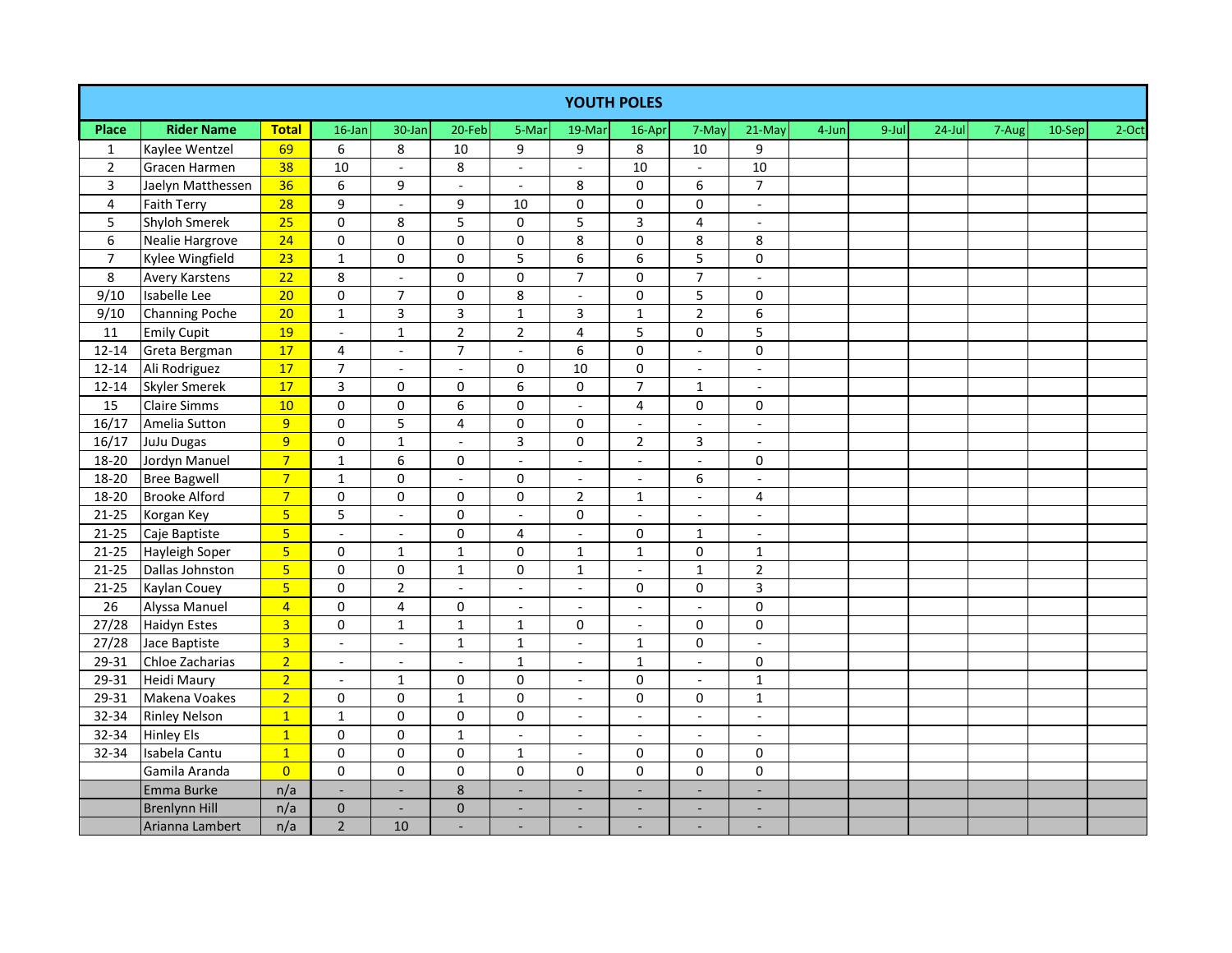|                |                         |                                |                 |                          |                          |                | <b>NOVICE POLES</b>      |                          |                          |                          |                          |           |           |           |       |        |       |
|----------------|-------------------------|--------------------------------|-----------------|--------------------------|--------------------------|----------------|--------------------------|--------------------------|--------------------------|--------------------------|--------------------------|-----------|-----------|-----------|-------|--------|-------|
| Place          | <b>Rider Name</b>       | <b>Horse Name</b>              | <b>Total</b>    | $16$ -Jan                | 30-Jan                   | 20-Feb         | 5-Mar                    | 19-Mar                   | 16-Apr                   | 7-May                    | 21-May                   | $4 - Jun$ | $9 -$ Jul | $24$ -Jul | 7-Aug | 10-Sep | 2-Oct |
| -1             | Glenda Wood             | SanTe Anna Traffic (Anna)      | 61              | 10                       | 9                        | 10             | $\overline{7}$           | $\Omega$                 | 8                        | 9                        | 8                        |           |           |           |       |        |       |
| $\overline{2}$ | Glenda Wood             | Lady Jay Sequin (Blackie)      | 53              | $\overline{7}$           | 5                        | 6              | $\overline{7}$           | 10                       | 5                        | 6                        | $\overline{7}$           |           |           |           |       |        |       |
| 3              | Lauren Lane-Karisch     | <b>Suicidal Tendencies</b>     | 46              | 6                        | 6                        | 8              | 5                        | 9                        | $\overline{2}$           | 5                        | 5                        |           |           |           |       |        |       |
| $\overline{4}$ | Jeremy Hassell          | Iris Bugsy (Tater)             | 39              | 8                        | 8                        | 0              | $\mathbf 0$              | $\overline{7}$           | $\mathbf 0$              | $\overline{7}$           | 9                        |           |           |           |       |        |       |
| -5             | Kayla Divin             | Flo Jo Is Flying (Karma)       | 38              | 5                        | $\overline{a}$           | $\Omega$       | 9                        | $\sim$                   | 10                       | 10                       | 0                        |           |           |           |       |        |       |
| 6/7            | Rhonda Welch            | Hershev                        | 36              | 9                        | 8                        | $\Omega$       | $\mathbf{1}$             | 8                        | $\overline{7}$           | $\Omega$                 | $\overline{3}$           |           |           |           |       |        |       |
| 6/7            | Ann Johnson             | Awesome Lover                  | 36              | 8                        |                          | $\sim$         | 8                        | 6                        | 4                        | $\overline{4}$           | 6                        |           |           |           |       |        |       |
| 8/9            | Terri Hodges            | Armani                         | 34              | $\overline{7}$           | $\overline{7}$           | $\Omega$       | 1                        | 5                        | 3                        | $\overline{3}$           | 8                        |           |           |           |       |        |       |
| 8/9            | Charyl Poche            | Bar Royal King Tonto (Missy)   | 34              | $\mathbf 0$              | $\overline{7}$           | $\Omega$       | 8                        | $\mathbf 0$              | 9                        |                          | 10                       |           |           |           |       |        |       |
| 10             | Isabelle Lee            | Killian Jones                  | 33              | 5                        | 10                       | 0              | 10                       | ä,                       | $\Omega$                 | 8                        | $\mathbf 0$              |           |           |           |       |        |       |
| 11             | <b>Emily Cupit</b>      | Buddy                          | 23              | $\sim$                   |                          | 6              | $\mathbf{1}$             | 3                        | 8                        | $\Omega$                 | 5                        |           |           |           |       |        |       |
| 12             | JJ Jeffers              | Escott Tango (Diva/Roan Poan)  | 18              | $\sim$                   |                          | $\mathbf{1}$   | $\mathbf 0$              | $\overline{7}$           | $\mathbf{1}$             | $\overline{2}$           | $\overline{7}$           |           |           |           |       |        |       |
| 13/14          | <b>Shelby Ellis</b>     | Wise Choice To Riot (Riot)     | 16              | ÷.                       | 3                        | 0              | 6                        | ÷.                       | 6                        | $\mathbf{1}$             | $\sim$                   |           |           |           |       |        |       |
| 13/14          | Pat Crandall            | Three Ds Dynasty (Ben)         | 16              | $\overline{3}$           | $\mathbf{1}$             | 5              | $\mathbf 0$              |                          | $\overline{\phantom{a}}$ | $\mathbf{1}$             | 6                        |           |           |           |       |        |       |
| 14             | Amelia Sutton           | Happy Dancein Zeus (Fuego)     | 15              | $\mathbf 0$              | 6                        | 9              | $\mathbf 0$              | $\mathbf 0$              |                          |                          |                          |           |           |           |       |        |       |
| 16             | Dallas Johnson          | Molly Bob Rey                  | 12              | $\mathbf{1}$             | $\Omega$                 | $\overline{4}$ | $\mathbf 0$              | 5                        | $\sim$                   | $\mathbf{1}$             | $\mathbf{1}$             |           |           |           |       |        |       |
|                | 17/18 Ann Johnson       | Remi                           | 11              | $\omega$                 |                          | ÷.             | $\overline{3}$           | 8                        | $\mathbf 0$              |                          |                          |           |           |           |       |        |       |
| 17/18          | <b>Brooke Alford</b>    | Strekin Dinero (FlingN)        | 11              | $\sim$                   | $\Omega$                 | $\Omega$       | $\mathbf 0$              | 6                        | $\mathbf{1}$             |                          | 4                        |           |           |           |       |        |       |
| 19             | Hayleigh Soper          | Mister Vandy Joe (Banjo)       | 10              | $\sim$                   | 1                        | 3              | 0                        | $\overline{4}$           | $\mathbf{1}$             | $\mathbf 0$              | 1                        |           |           |           |       |        |       |
| 20             | Phoebe Flannigan        | Go Smart Jody (Jo Jo)          | 8               | $\overline{2}$           | $\mathbf{1}$             | $\overline{2}$ | 0                        | ä,                       | $\Omega$                 | 1                        | $\overline{2}$           |           |           |           |       |        |       |
| 21/22          | Amelia Sutton           | Red Birds Liason (Red)         | $7^{\circ}$     | $\overline{\phantom{a}}$ | $\Omega$                 | $\overline{7}$ | $\Omega$                 | 0                        | ٠                        |                          |                          |           |           |           |       |        |       |
| 21/22          | Kayla Divin             | Miss The Rowdy Storm (Miss Me) | 7               | $\overline{4}$           | $\mathbf{1}$             | 0              | 0                        | ä,                       | $\mathbf{1}$             | $\mathbf{1}$             | $\sim$                   |           |           |           |       |        |       |
| $23 - 25$      | Caje Baptiste           | Tassa                          | 5               | ÷.                       |                          | $\mathbf{1}$   | 4                        | $\sim$                   | $\mathbf 0$              | $\mathbf 0$              | $\sim$                   |           |           |           |       |        |       |
| $23 - 25$      | Ann Johnson             | Zee Strike (Zee)               | $5\overline{5}$ | $\mathbf 0$              | $\overline{\phantom{a}}$ | $\sim$         | 1                        | 4                        | $\overline{\phantom{a}}$ | $\overline{\phantom{a}}$ | $\overline{\phantom{a}}$ |           |           |           |       |        |       |
| $23 - 25$      | <b>Heidi Maury</b>      | Mr Gladiator                   | $5\overline{5}$ | $\sim$                   | 4                        | 0              | $\mathbf 0$              | $\overline{\phantom{a}}$ | $\mathbf 0$              | $\overline{\phantom{a}}$ | 1                        |           |           |           |       |        |       |
| 26             | JuJu Dugas              | Zipped Up Front (Zip)          | $\overline{4}$  | 0                        | $\overline{2}$           |                | $\overline{2}$           | $\sim$                   |                          |                          | $\overline{\phantom{a}}$ |           |           |           |       |        |       |
| $27 - 29$      | Payton Howell           | Paisley                        | 2 <sup>1</sup>  | $\sim$                   | $\mathbf{1}$             | $\mathbf{1}$   | $\Omega$                 |                          | $\Omega$                 | $\Omega$                 | 0                        |           |           |           |       |        |       |
| $27 - 29$      | Jace Baptiste           | Gracie/Grace                   | $\overline{2}$  | ÷.                       |                          | $\Omega$       | $\mathbf{1}$             | ÷.                       | 1                        | $\mathbf{0}$             | $\sim$                   |           |           |           |       |        |       |
| $27 - 29$      | <b>Hinley Els</b>       | Page                           | $\overline{2}$  | $\overline{\phantom{a}}$ | $\mathbf 0$              | $\mathbf{1}$   | $\overline{\phantom{a}}$ |                          | $\sim$                   |                          | $\mathbf{1}$             |           |           |           |       |        |       |
| 30             | Lane Johnson            | A Lil Supernatural (Tequila)   | $\overline{1}$  | $\overline{a}$           | $\Omega$                 | $\mathbf{1}$   | $\overline{a}$           | $\mathbf 0$              | $\Omega$                 |                          |                          |           |           |           |       |        |       |
|                | Isabela Cantu           | Aventurero (AV)                | $\overline{0}$  | $\Omega$                 | $\Omega$                 | $\Omega$       | $\overline{a}$           |                          | $\Omega$                 | $\Omega$                 |                          |           |           |           |       |        |       |
|                | Debra Rodriquez         | Do It Our Way (Peppa)          | $\overline{0}$  | 0                        |                          | $\sim$         | 0                        | 0                        |                          |                          |                          |           |           |           |       |        |       |
|                | <b>Brooke Long</b>      |                                | n/a             | ٠                        |                          |                |                          | ٠                        |                          |                          |                          |           |           |           |       |        |       |
|                | <b>Harriet Reichert</b> | Ace                            | n/a             | ٠                        | 5                        | $\mathbf{0}$   | ٠                        | ٠                        |                          |                          | $\overline{a}$           |           |           |           |       |        |       |
|                | <b>Brenlynn Hill</b>    | <b>Buttercup the Pony</b>      | n/a             | 6                        |                          | $\mathbf{0}$   |                          |                          |                          |                          |                          |           |           |           |       |        |       |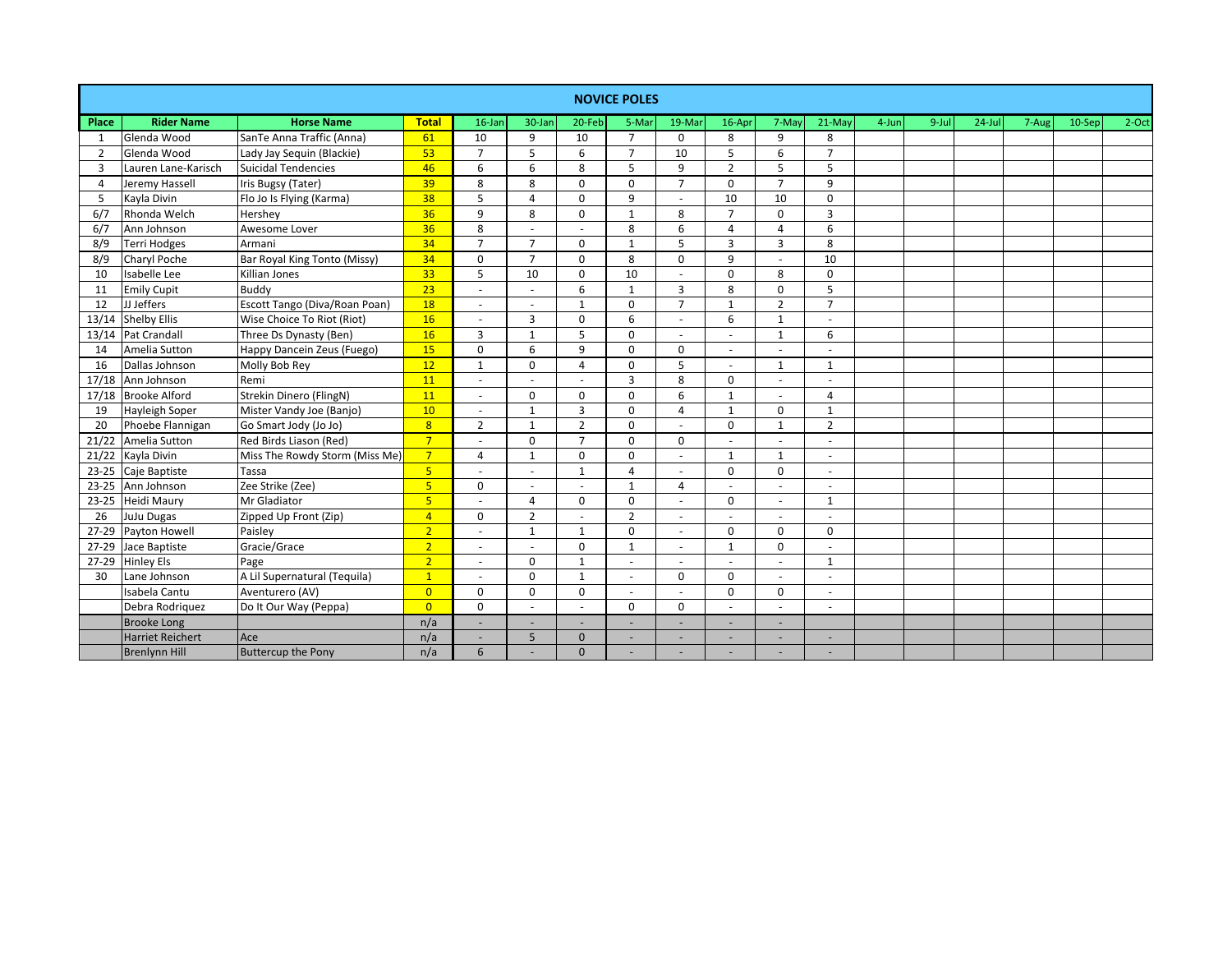|       |                            |              |           |             |                          |                          | <b>PEEWEE BARRELS</b>    |                          |                          |                          |          |          |           |       |          |       |
|-------|----------------------------|--------------|-----------|-------------|--------------------------|--------------------------|--------------------------|--------------------------|--------------------------|--------------------------|----------|----------|-----------|-------|----------|-------|
| Place | <b>Rider Name</b>          | <b>Total</b> | $16$ -Jan | $30 - Jan$  | 20-Feb                   | 5-Mar                    | 19-Mar                   | 16-Apr                   | 7-May                    | $21$ -May                | $4$ -Jun | $9$ -Jul | $24$ -Jul | 7-Aug | $10-Sep$ | 2-Oct |
|       | <b>Rinley Nelson</b>       | 76           | 10        | 10          | ິ<br>ŏ                   |                          | 10                       | 10                       | 10                       | 10                       |          |          |           |       |          |       |
|       | Brelynn Hill               | 70           | Ω         | 8           | 9                        | 10                       | 8                        | 9                        | 8                        | $\Omega$                 |          |          |           |       |          |       |
|       | <b>Channing Poche</b>      | 66           |           | q           | 10                       | a                        |                          | 8                        |                          | $\Omega$<br>◠            |          |          |           |       |          |       |
|       | <b>Isaac Shepherd</b>      | 40           | h         |             |                          |                          | $\overline{\phantom{0}}$ | n                        | 0                        |                          |          |          |           |       |          |       |
| 5,6   | <b>McKinnley Cole</b>      | 31           |           |             | 4                        | ь                        | b                        |                          |                          | $\overline{\phantom{0}}$ |          |          |           |       |          |       |
| 5,6   | <b>Shyloh Smerek</b>       | 31           |           | 0           | 6                        |                          | Ω                        |                          | q                        | $\overline{\phantom{0}}$ |          |          |           |       |          |       |
|       | Mariela Matthessen-Bolanos | 25           |           | 0           | $\overline{\phantom{a}}$ | $\overline{\phantom{0}}$ |                          | 4                        | b                        |                          |          |          |           |       |          |       |
|       | <b>Hinley Els</b>          | 24           |           | b           |                          | $\overline{\phantom{0}}$ | $\overline{\phantom{0}}$ | $\overline{\phantom{0}}$ | $\overline{\phantom{a}}$ | b                        |          |          |           |       |          |       |
|       | Aubree Wallace             | n/a          |           | <b>FREE</b> | -                        | -                        | $\overline{\phantom{0}}$ |                          |                          |                          |          |          |           |       |          |       |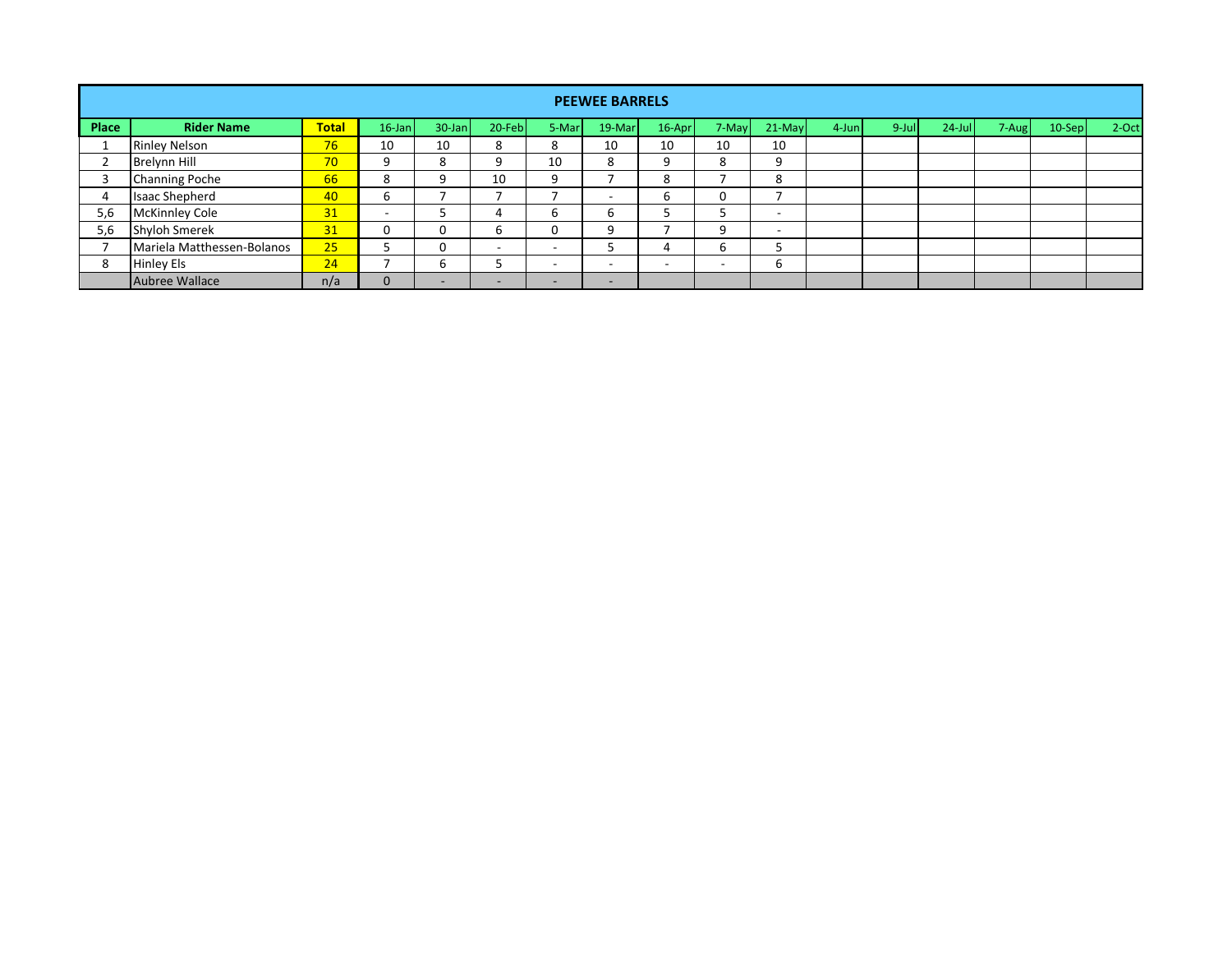|                |                       |                |             |                          |                |                | <b>OPEN 1D BARRELS</b> |                          |                          |                          |          |          |           |       |          |       |
|----------------|-----------------------|----------------|-------------|--------------------------|----------------|----------------|------------------------|--------------------------|--------------------------|--------------------------|----------|----------|-----------|-------|----------|-------|
| Place          | <b>Rider Name</b>     | <b>Total</b>   | $16$ -Jan   | 30-Jan                   | $20$ -Feb      | 5-Mar          | 19-Mar                 | 16-Apr                   | 7-May                    | 21-May                   | $4$ -Jun | $9$ -Jul | $24$ -Jul | 7-Aug | $10-Sep$ | 2-Oct |
| 1              | Ashton Padon          | 42             | 10          | 0                        | 8              | 9              | 0                      | 10                       | 5                        | 0                        |          |          |           |       |          |       |
| $\overline{2}$ | Maylee Woodard        | 33             | 0           | 6                        | $\overline{7}$ | $\mathbf 0$    | $\mathbf 0$            | $\mathbf 0$              | 10                       | 10                       |          |          |           |       |          |       |
| 3              | <b>Avery Wallace</b>  | 28             | $\Omega$    | $\Omega$                 | $\mathbf 0$    | 10             | $\Omega$               | $\Omega$                 | 9                        | 9                        |          |          |           |       |          |       |
| 4              | Megan Wright          | 21             | 0           | 4                        | $\sim$         | $\overline{7}$ | 10                     | 0                        | 0                        | $\sim$                   |          |          |           |       |          |       |
| 5/6            | Jennifer Sharp        | 19             | $\Omega$    | 10                       | 9              | 0              | $\blacksquare$         | 0                        | ٠                        | $\overline{\phantom{a}}$ |          |          |           |       |          |       |
| 5/6            | Nealie Hargrave       | 19             | $\mathbf 0$ | 3                        | 10             | $\mathbf 0$    | 0                      | 0                        | 6                        | 0                        |          |          |           |       |          |       |
| $\overline{7}$ | <b>Charyl Poche</b>   | 16             | 0           | 9                        | $\mathbf 0$    | 0              | 0                      | 0                        | $\overline{7}$           | 0                        |          |          |           |       |          |       |
| 8              | Terri Lamp            | 12             | 0           | 5                        | $\mathbf 0$    | $\mathbf 0$    | $\overline{7}$         |                          | 0                        | 0                        |          |          |           |       |          |       |
| 9              | Glenda Wood           | 9              | 0           | 0                        | $\mathbf 0$    | $\mathbf 0$    | 9                      | 0                        | 0                        | 0                        |          |          |           |       |          |       |
|                | 10-13 Ali Rodriguez   | 8              | $\Omega$    | 8                        | $\mathbf 0$    | $\Omega$       | $\Omega$               | 0                        | $\Omega$                 | 0                        |          |          |           |       |          |       |
|                | 10-13 Senette Stevens | 8              | $\Omega$    | 0                        | $\mathbf 0$    | 8              | 0                      | 0                        | 0                        | 0                        |          |          |           |       |          |       |
|                | 10-13 Tina Webb       | 8              | $\Omega$    | $\Omega$                 | $\mathbf 0$    | $\mathbf 0$    | 0                      | 0                        | 8                        | 0                        |          |          |           |       |          |       |
|                | 10-13 Karen Wagner    | 8              | 0           | $\Omega$                 | 0              | $\sim$         | 8                      | $\blacksquare$           |                          | 0                        |          |          |           |       |          |       |
| 14             | Kaylee Wentzel        | $\overline{7}$ | $\Omega$    | $\overline{7}$           | $\mathbf 0$    | $\mathbf 0$    | $\mathbf 0$            | 0                        | 0                        | 0                        |          |          |           |       |          |       |
|                | 15/16 Brooke Alford   | 6 <sup>1</sup> | $\Omega$    | 0                        | $\mathbf 0$    | 6              | 0                      | 0                        | 0                        | 0                        |          |          |           |       |          |       |
|                | 15/16 Emery Salton    | 6              | $\Omega$    | $\overline{\phantom{a}}$ | $\mathbf 0$    | $\mathbf 0$    | 6                      | $\overline{\phantom{a}}$ | $\overline{\phantom{a}}$ | $\overline{\phantom{a}}$ |          |          |           |       |          |       |
|                |                       | $\overline{0}$ |             |                          |                |                |                        |                          |                          |                          |          |          |           |       |          |       |
|                |                       | $\overline{0}$ |             |                          |                |                |                        |                          |                          |                          |          |          |           |       |          |       |
|                |                       | $\overline{0}$ |             |                          |                |                |                        |                          |                          |                          |          |          |           |       |          |       |
|                |                       | $\overline{0}$ |             |                          |                |                |                        |                          |                          |                          |          |          |           |       |          |       |
|                |                       | $\overline{0}$ |             |                          |                |                |                        |                          |                          |                          |          |          |           |       |          |       |
|                |                       | $\overline{0}$ |             |                          |                |                |                        |                          |                          |                          |          |          |           |       |          |       |
|                |                       | $\overline{0}$ |             |                          |                |                |                        |                          |                          |                          |          |          |           |       |          |       |
|                |                       | $\overline{0}$ |             |                          |                |                |                        |                          |                          |                          |          |          |           |       |          |       |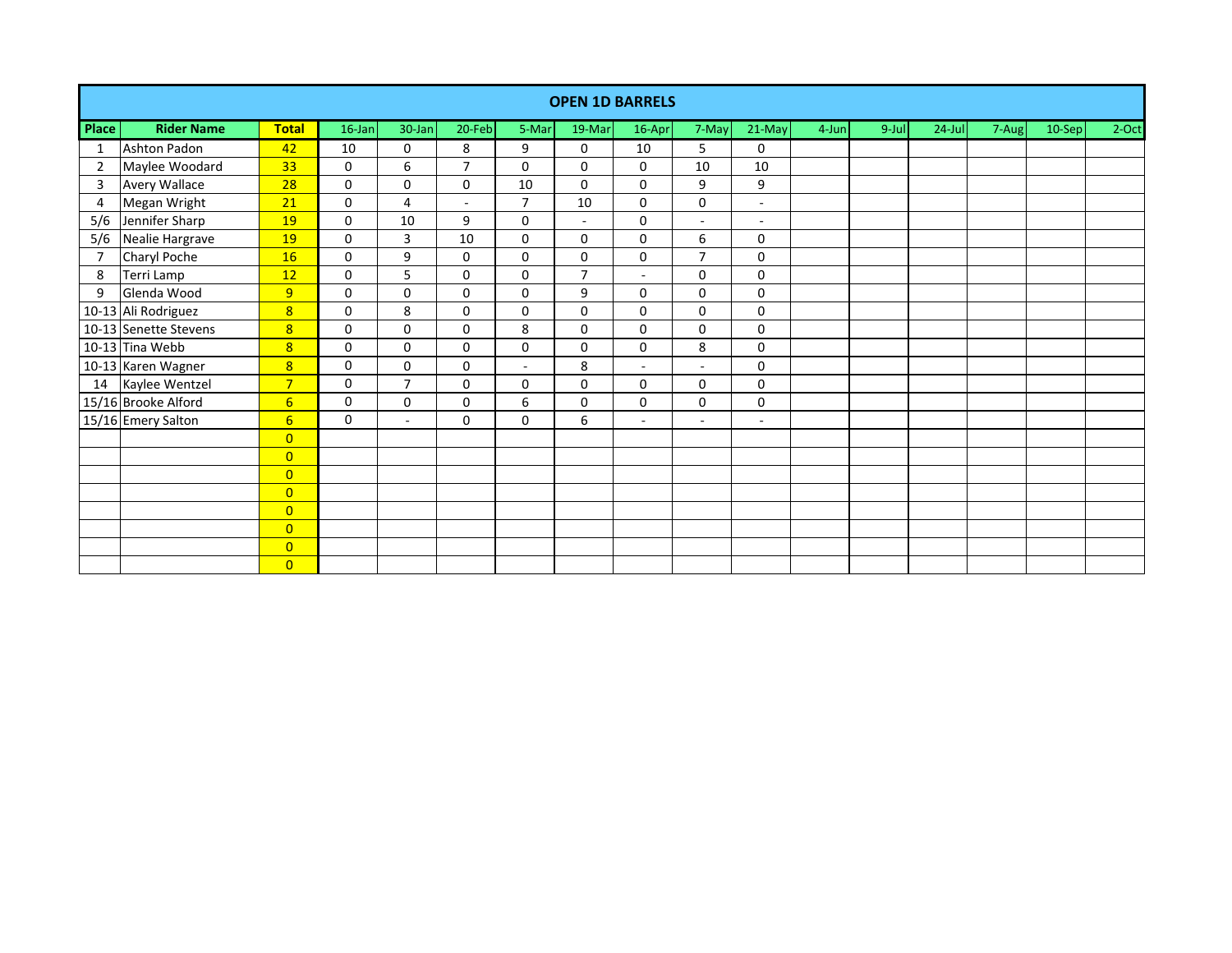|                |                       |                  |                          |                         |                         |                |                          | <b>OPEN 2D BARRELS</b> |                |                       |       |          |           |       |        |       |
|----------------|-----------------------|------------------|--------------------------|-------------------------|-------------------------|----------------|--------------------------|------------------------|----------------|-----------------------|-------|----------|-----------|-------|--------|-------|
| Place          | <b>Rider Name</b>     | <b>Total</b>     | $16$ -Jan                | 30-Jan                  | $20$ -Feb               | 5-Mar          | 19-Mar                   | 16-Apr                 | 7-May          | $21-May$              | 4-Jun | $9$ -Jul | $24$ -Jul | 7-Aug | 10-Sep | 2-Oct |
| 1              | Ali Rodriguez         | 46               | 9                        | $\mathbf 0$             | $\overline{7}$          | 8              | 10                       | $\overline{4}$         | 8              | 0                     |       |          |           |       |        |       |
| $\overline{2}$ | Charyl Poche          | 39               | 6                        | $\mathbf 0$             | 10                      | $\mathbf 1$    | $\overline{7}$           | 5                      | 0              | 10                    |       |          |           |       |        |       |
| 3              | Maylee Woodard        | 31               | 8                        | $\mathbf 0$             | $\overline{\mathbf{3}}$ | $\overline{2}$ | $\mathbf 0$              | 10                     | $\overline{4}$ | 4                     |       |          |           |       |        |       |
| 4              | Megan Wright          | 28               | $\mathbf 0$              | $\mathbf 0$             | $\mathcal{L}$           | 10             | 0                        | 9                      | 9              | $\mathcal{L}$         |       |          |           |       |        |       |
| 5              | Glenda Wood           | 27               | $\mathbf 0$              | 10                      | $\mathbf 0$             | $\Omega$       | 0                        | 8                      | 0              | 9                     |       |          |           |       |        |       |
| 6              | Jeremy Hassell        | 26               | $\mathbf 0$              | 6                       | 9                       | 5              | 6                        | $\Omega$               | $\mathbf 0$    | $\mathbf 0$           |       |          |           |       |        |       |
| $\overline{7}$ | Mary Wright           | 23               | 3                        | $\overline{2}$          | $\mathbf 0$             | 4              | 8                        | 6                      | $\mathbf 0$    | 0                     |       |          |           |       |        |       |
| 8              | Ashton Padon          | 21               | $\mathbf 0$              | $\mathbf 0$             | $\mathbf 0$             | 6              | $\mathbf 1$              | $\overline{7}$         | 0              | $\overline{7}$        |       |          |           |       |        |       |
| 9              | Marcheta Garrett      | 19               | $\blacksquare$           | $\overline{7}$          | $\mathbf 0$             | $\overline{7}$ | $\mathbf 0$              | $\Omega$               | 5              | 0                     |       |          |           |       |        |       |
| 10             | Senette Stevens       | 18               | 5                        | $\mathbf 0$             | $\mathbf 0$             | 0              | 3                        | $\Omega$               | 10             | 0                     |       |          |           |       |        |       |
| 11/12          | Jennifer Sharp        | 16               | 10                       | $\overline{\mathbf{4}}$ | $\overline{2}$          | 0              | $\sim$                   | $\pmb{0}$              | $\sim$         | $\mathbf{r}$          |       |          |           |       |        |       |
| 11/12          | Dannah Hughes         | 16               | $\overline{4}$           | 9                       | $\mathbb{Z}^2$          | 3              | $\overline{a}$           | $\Omega$               | $\mathcal{L}$  | $\mathcal{L}$         |       |          |           |       |        |       |
| 13             | Harley Jo Perkins     | 13               | $\blacksquare$           | $\pmb{0}$               | 6                       | $\mathbf 0$    | $\sim$                   | $\sim$                 | $\overline{7}$ | $\sim$                |       |          |           |       |        |       |
| 14             | Kayla Divin           | 12               | $\Omega$                 | $\Omega$                | $\Omega$                | 0              | $\overline{\phantom{a}}$ | $\Omega$               | 6              | 6                     |       |          |           |       |        |       |
| 15             | Avery Wallace         | 11               | $\mathbf 1$              | 5                       | $\mathbf 0$             | $\mathbf 0$    | 5                        | 0                      | $\mathbf 0$    | 0                     |       |          |           |       |        |       |
| 16             | Tina Webb             | 10               | $\overline{2}$           | $\pmb{0}$               | $\mathsf 0$             | 0              | $\pmb{0}$                | $\pmb{0}$              | $\mathbf 0$    | $\overline{8}$        |       |          |           |       |        |       |
|                | 17/18 Terri Lamp      | $\overline{9}$   | $\mathsf 0$              | $\pmb{0}$               | $\pmb{0}$               | 9              | 0                        | $\overline{a}$         | 0              | 0                     |       |          |           |       |        |       |
| 17/18          | Dawn Anderson         | $\overline{9}$   | $\blacksquare$           | $\mathbf 0$             | $\blacksquare$          | $\sim$         | 9                        | 0                      | $\overline{a}$ | 0                     |       |          |           |       |        |       |
| 19             | <b>Brooke Alford</b>  | $\overline{8}$   | 0                        | 0                       | 8                       | 0              | 0                        | 0                      | 0              | 0                     |       |          |           |       |        |       |
| 20             | Emma Burke            | $\overline{7}$   | $\overline{7}$           | $\omega$                | $\mathbf 0$             | $\sim$         | $\sim$                   | $\mathbf 0$            | $\omega$       | $\tilde{\phantom{a}}$ |       |          |           |       |        |       |
| 21/22          | Patricia Sanderlin    | 6 <sup>1</sup>   | 0                        | $\mathbf 0$             | $\mathbf 0$             | 0              | $\overline{4}$           | $\mathbf 0$            | $\overline{2}$ | 0                     |       |          |           |       |        |       |
|                | 21/22 Isabelle Lee    | $6 \overline{6}$ | $\mathbf 0$              | $\mathbf 0$             | $\mathbf 0$             | 0              | $\sim$                   | $\Omega$               | $\mathbf{1}$   | 5                     |       |          |           |       |        |       |
| 23             | <b>Avery Karstens</b> | 5 <sup>2</sup>   | $\mathbf 0$              | $\omega$                | 5                       | 0              | 0                        | 0                      | 0              | $\omega$              |       |          |           |       |        |       |
| 24             | Karen Wagner          | $\overline{4}$   | $\mathbf 0$              | 0                       | $\overline{4}$          | $\sim$         | 0                        | $\sim$                 | $\sim$         | 0                     |       |          |           |       |        |       |
| $25 - 27$      | <b>Elaine Ross</b>    | $\overline{3}$   | $\mathbf 0$              | $\sim$                  | $\mathbf 0$             | 0              | $\sim$                   |                        | 3              | $\blacksquare$        |       |          |           |       |        |       |
| $25 - 27$      | <b>JuJu Dugas</b>     | 3 <sup>1</sup>   | $\mathbf 0$              | 3                       | $\sim$                  | 0              | $\Omega$                 | $\Omega$               | $\mathbf 0$    | $\sim$                |       |          |           |       |        |       |
| $25 - 27$      | Mandy Sue Jasek       | $\overline{3}$   | $\mathbf 0$              | $\mathbf 0$             | $\sim$                  | 0              | $\mathbf 0$              | 3                      | $\sim$         | $\overline{a}$        |       |          |           |       |        |       |
| 28             | Lauren Lane-Karisch   | 2 <sup>1</sup>   | $\mathbf 0$              | $\mathbf 0$             | $\mathbf 0$             | $\Omega$       | $\overline{2}$           | $\Omega$               | $\mathbf 0$    | 0                     |       |          |           |       |        |       |
| 29             | Alivia Vanek          | 1                | $\mathbf 0$              | $\mathbf{1}$            | $\omega$                | $\mathbf 0$    | 0                        | $\Omega$               | $\sim$         | $\blacksquare$        |       |          |           |       |        |       |
|                | Ann Johnson           | $\overline{0}$   | $\mathbf 0$              | $\blacksquare$          | $\blacksquare$          | 0              | $\mathbf{0}$             | $\Omega$               | 0              | 0                     |       |          |           |       |        |       |
|                | Korgan Key            | $\overline{0}$   | $\mathsf 0$              | $\omega$                | $\mathbf 0$             | $\mathbf 0$    | $\mathsf 0$              | $\sim$                 | $\omega$       | $\blacksquare$        |       |          |           |       |        |       |
|                | Kristen Wiggins       | $\overline{0}$   | $\Omega$                 | $\sim$                  | $\Omega$                | $\mathbf 0$    | $\mathsf 0$              |                        |                |                       |       |          |           |       |        |       |
|                | Kaylee Wentzel        | $\overline{0}$   | $\mathsf 0$              | $\mathbf 0$             | $\pmb{0}$               | 0              | 0                        | $\mathbf 0$            | 0              | 0                     |       |          |           |       |        |       |
|                | Nealie Hargrave       | $\overline{0}$   | $\pmb{0}$                | $\mathbf 0$             | $\mathbf 0$             | 0              | 0                        | 0                      | 0              | 0                     |       |          |           |       |        |       |
|                | <b>Chantel Baker</b>  | n/a              | $\overline{\phantom{a}}$ | $\sim$                  | ä,                      | $\overline{0}$ | $\overline{\phantom{a}}$ | $\blacksquare$         |                |                       |       |          |           |       |        |       |
|                | Nacona Perkins        | n/a              | ÷.                       | $\bf 8$                 | $\pmb{0}$               |                |                          |                        | ٠              | ÷,                    |       |          |           |       |        |       |
|                | Amanda Walding        | n/a              | $\mathbf 0$              | $\sim$                  | $\blacksquare$          | 0              | ٠                        | ٠                      | ٠              | ۰                     |       |          |           |       |        |       |
|                | Arianna Lambert       | n/a              | $\mathbf{0}$             | $\mathbf{0}$            | ÷,                      |                | ٠                        | $\sim$                 | $\blacksquare$ | ÷                     |       |          |           |       |        |       |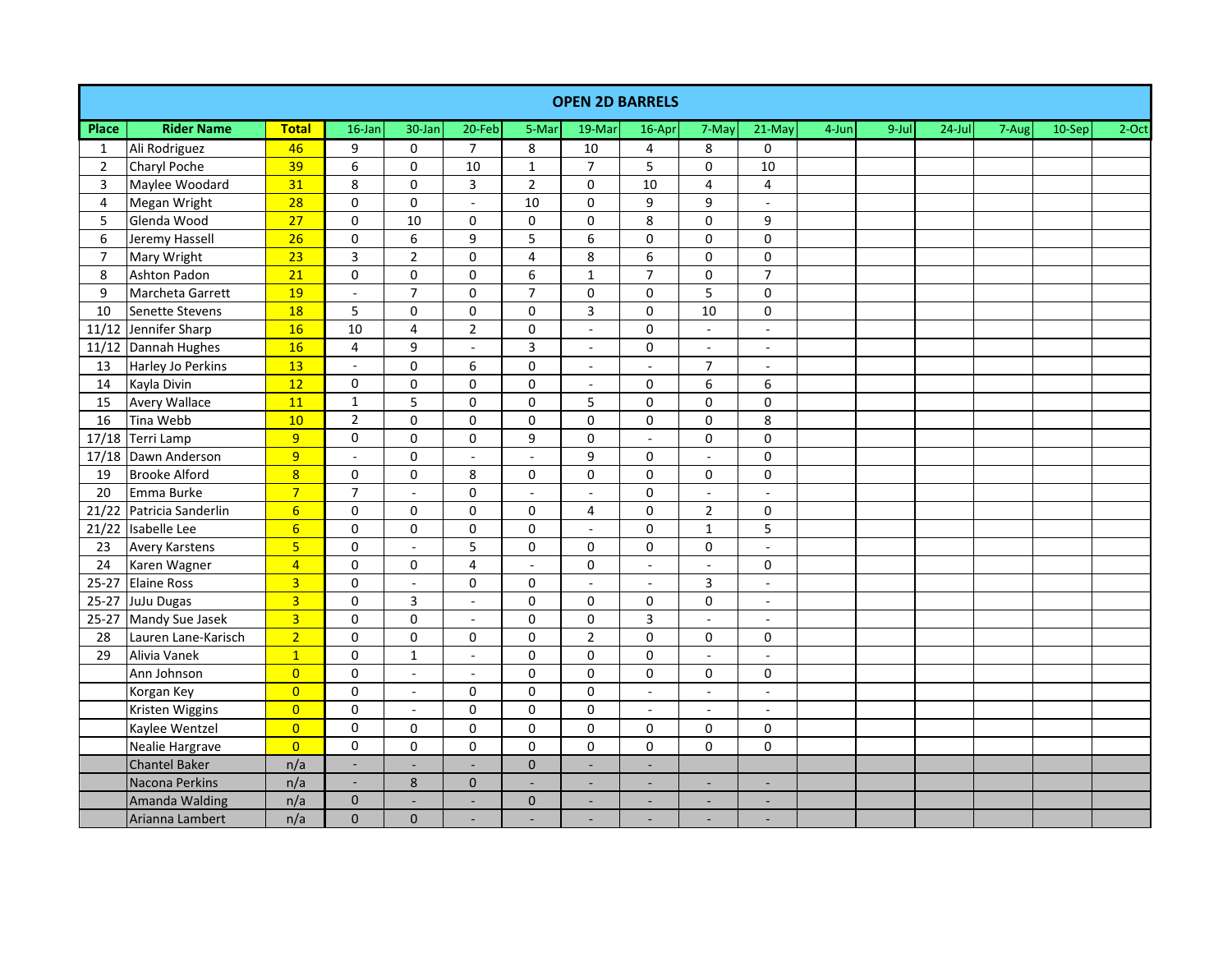|                  |                       |                 |                         |                          |                          |                          | <b>OPEN 3D BARRELS</b>  |                          |                          |                          |       |       |           |       |        |       |
|------------------|-----------------------|-----------------|-------------------------|--------------------------|--------------------------|--------------------------|-------------------------|--------------------------|--------------------------|--------------------------|-------|-------|-----------|-------|--------|-------|
| Place            | <b>Rider Name</b>     | <b>Total</b>    | $16$ -Jan               | 30-Jan                   | 20-Feb                   | 5-Mar                    | 19-Mar                  | 16-Apr                   | 7-May                    | $21-May$                 | 4-Jun | 9-Jul | $24$ -Jul | 7-Aug | 10-Sep | 2-Oct |
| $\mathbf{1}$     | Lynn Hinds            | 31              | 10                      | 3                        | 0                        | 0                        | $\mathsf{O}\xspace$     | 6                        | 10                       | $\overline{2}$           |       |       |           |       |        |       |
| $\mathbf 2$      | Ann Johnson           | $\overline{23}$ | 5                       | $\overline{a}$           | $\sim$                   | $\overline{0}$           | $\overline{\mathbf{4}}$ | $\pmb{0}$                | 8                        | 6                        |       |       |           |       |        |       |
| 3                | Patricia Sanderlin    | 20              | 3                       | $\overline{7}$           | 0                        | 10                       | 0                       | $\pmb{0}$                | $\pmb{0}$                | 0                        |       |       |           |       |        |       |
| $\overline{4}$   | <b>Brooke Alford</b>  | 18              | 0                       | 0                        | 0                        | $\mathbf 0$              | 0                       | 9                        | $\mathbf 2$              | $\overline{7}$           |       |       |           |       |        |       |
| $\overline{5/6}$ | Senette Stevens       | 17              | $\overline{9}$          | $\overline{0}$           | $\overline{0}$           | $\pmb{0}$                | $\pmb{0}$               | $\overline{8}$           | $\pmb{0}$                | $\pmb{0}$                |       |       |           |       |        |       |
| 5/6              | Lauren Lane-Karisch   | 17              | $\pmb{0}$               | 0                        | $\mathbf 2$              | 6                        | 0                       | $\pmb{0}$                | 9                        | $\mathsf 0$              |       |       |           |       |        |       |
| $\boldsymbol{7}$ | Kristen Wiggins       | 16              | 8                       | $\overline{\phantom{a}}$ | 3                        | 5                        | $\mathsf 0$             | ÷.                       | ÷.                       | $\overline{\phantom{a}}$ |       |       |           |       |        |       |
| $\overline{8/9}$ | Dawn Anderson         | 15              | $\mathbb{Z}^2$          | 5                        | $\mathbb{Z}$             | $\overline{\phantom{a}}$ | 10                      | $\pmb{0}$                | $\mathbf{r}$             | $\pmb{0}$                |       |       |           |       |        |       |
| $\overline{8/9}$ | Tina Webb             | 15              | $\pmb{0}$               | $\mathbf 0$              | 8                        | $\mathbf 0$              | $\mathsf 0$             | $\overline{7}$           | 0                        | 0                        |       |       |           |       |        |       |
| 10/11            | Maylee Woodard        | 14              | $\overline{7}$          | 0                        | 0                        | $\mathbf 0$              | $\overline{7}$          | $\pmb{0}$                | 0                        | 0                        |       |       |           |       |        |       |
| 10/11            | Glenda Wood           | 14              | $\pmb{0}$               | $\mathsf 0$              | 10                       | $\mathbf 0$              | $\mathsf{O}\xspace$     | $\pmb{0}$                | $\overline{\mathbf{4}}$  | $\mathsf 0$              |       |       |           |       |        |       |
| 12               | Nealie Hargrave       | 13              | $\pmb{0}$               | 0                        | 0                        | $\mathbf 0$              | $\mathsf 0$             | 5                        | $\pmb{0}$                | 8                        |       |       |           |       |        |       |
| 13/14            | Korgan Key            | 12              | 6                       | L.                       | 0                        | $\mathsf{O}\xspace$      | 6                       | $\omega$                 | $\overline{\phantom{a}}$ | $\omega$                 |       |       |           |       |        |       |
| 13/14            | <b>Devin Moss</b>     | 12              | $\mathbf 1$             | $\overline{\mathbf{4}}$  | 0                        | $\mathbf 0$              | $\tilde{\phantom{a}}$   | $\pmb{0}$                | $\overline{7}$           | $\pmb{0}$                |       |       |           |       |        |       |
| 15/16            | Kayla Divin           | 11              | $\overline{2}$          | 9                        | 0                        | $\mathbf 0$              | $\blacksquare$          | $\pmb{0}$                | $\pmb{0}$                | 0                        |       |       |           |       |        |       |
| 15/16            | Jennifer Sharp        | 11              | $\overline{\mathbf{4}}$ | 0                        | $\overline{6}$           | $\mathbf 1$              | $\mathcal{L}$           | $\pmb{0}$                | $\overline{a}$           | L.                       |       |       |           |       |        |       |
| $17 - 19$        | Karen Wagner          | 10              | $\pmb{0}$               | 0                        | 0                        | $\sim$                   | 0                       | $\overline{\phantom{a}}$ | $\blacksquare$           | 10                       |       |       |           |       |        |       |
| $17-19$          | Kylee Wingfield       | 10              | $\mathsf{o}$            | 10                       | $\pmb{0}$                | $\mathsf 0$              | $\pmb{0}$               | $\pmb{0}$                | $\pmb{0}$                | $\pmb{0}$                |       |       |           |       |        |       |
| $17-19$          | Marcheta Garrett      | 10              | $\mathbb{Z}^2$          | 0                        | 0                        | $\mathbf 0$              | $\mathsf 0$             | 10                       | 0                        | $\pmb{0}$                |       |       |           |       |        |       |
| $20 - 23$        | Jeremy Hassell        | $\overline{9}$  | $\pmb{0}$               | 0                        | 0                        | $\mathbf 0$              | 0                       | $\pmb{0}$                | $\pmb{0}$                | 9                        |       |       |           |       |        |       |
| $20 - 23$        | Ashlynn Simmons       | $\overline{9}$  | $\pmb{0}$               | 0                        | $\overline{9}$           | $\mathbf 0$              | $\mathbb{Z}^2$          | $\pmb{0}$                | $\pmb{0}$                | $\sim$                   |       |       |           |       |        |       |
| $20 - 23$        | <b>Brennan Gibbs</b>  | $\overline{9}$  | 0                       | 0                        | L.                       | $\overline{9}$           | $\tilde{\phantom{a}}$   | $\pmb{0}$                | $\pmb{0}$                | 0                        |       |       |           |       |        |       |
| $20 - 23$        | Rhonda Welch          | 9 <sup>°</sup>  | 0                       | 0                        | 0                        | $\mathsf{O}\xspace$      | 9                       | $\pmb{0}$                | $\pmb{0}$                | 0                        |       |       |           |       |        |       |
| $24 - 26$        | <b>Elaine Ross</b>    | $\overline{8}$  | $\pmb{0}$               | $\blacksquare$           | $\overline{\mathbf{4}}$  | $\overline{\mathbf{4}}$  | $\tilde{\phantom{a}}$   | $\sim$                   | $\mathsf 0$              | $\sim$                   |       |       |           |       |        |       |
| $24 - 26$        | Mandy Sue Jasek       | $\overline{8}$  | $\overline{0}$          | $\pmb{0}$                | $\overline{a}$           | $\overline{\bf 8}$       | 0                       | $\pmb{0}$                | ÷.                       | $\sim$                   |       |       |           |       |        |       |
| $24 - 26$        | Zalynn Newman         | $\overline{8}$  | $\pmb{0}$               | 0                        | 0                        | $\mathsf{O}\xspace$      | 8                       | $\pmb{0}$                | $\pmb{0}$                | 0                        |       |       |           |       |        |       |
| 27-29            | Zianna Newman         | $\overline{7}$  | $\blacksquare$          | ÷,                       | $\overline{7}$           | $\pmb{0}$                | $\mathsf{O}\xspace$     | $\pmb{0}$                | $\pmb{0}$                | $\blacksquare$           |       |       |           |       |        |       |
| 27-29            | Isabelle Lee          | $\overline{7}$  | $\pmb{0}$               | 0                        | 0                        | $\overline{7}$           | ÷,                      | $\pmb{0}$                | $\pmb{0}$                | 0                        |       |       |           |       |        |       |
| $27-29$          | Ashton Padon          | 7 <sup>1</sup>  | $\mathbf 0$             | 0                        | 5                        | $\mathsf{O}\xspace$      | $\overline{2}$          | $\pmb{0}$                | $\pmb{0}$                | 0                        |       |       |           |       |        |       |
| 30               | <b>Avery Karstens</b> | 6 <sup>1</sup>  | 0                       | ÷,                       | 0                        | $\mathbf 0$              | $\mathsf{O}\xspace$     | $\pmb{0}$                | $\boldsymbol{6}$         | $\blacksquare$           |       |       |           |       |        |       |
| 31-33            | Debra Rodriguez       | $\overline{5}$  | $\pmb{0}$               | 0                        | 0                        | $\pmb{0}$                | $\mathsf 0$             | $\pmb{0}$                | 5                        | 0                        |       |       |           |       |        |       |
| 31-33            | Ali Rodriguez         | 5 <sup>2</sup>  | $\pmb{0}$               | 0                        | $\overline{0}$           | $\overline{0}$           | $\mathsf 0$             | $\pmb{0}$                | $\pmb{0}$                | 5                        |       |       |           |       |        |       |
| $31 - 33$        | Jamie Hemphill        | 5 <sup>2</sup>  | $\pmb{0}$               | 0                        | 0                        | $\pmb{0}$                | $\overline{\mathbf{5}}$ | $\Box$                   | $\overline{\phantom{a}}$ | $\overline{\phantom{a}}$ |       |       |           |       |        |       |
| 34               | Kaylee Wentzel        | $\overline{4}$  | $\pmb{0}$               | 0                        | 0                        | $\overline{0}$           | $\mathsf 0$             | $\pmb{0}$                | $\mathsf 0$              | $\overline{\mathbf{4}}$  |       |       |           |       |        |       |
| 35-38            | Amelia Sutton         | $\overline{3}$  | $\pmb{0}$               | 0                        | 0                        | 3                        | 0                       | $\pmb{0}$                | $\mathbf 0$              | $\sim$                   |       |       |           |       |        |       |
| $35 - 38$        | <b>Crystal Evans</b>  | $\overline{3}$  | 0                       | 0                        | 0                        | $\pmb{0}$                | 3                       | $\pmb{0}$                | 0                        | 0                        |       |       |           |       |        |       |
| 35-38            | Hannah Bosco          | $\overline{3}$  | $\pmb{0}$               | 0                        | 0                        | $\pmb{0}$                | $\pmb{0}$               | $\pmb{0}$                | $\overline{\mathbf{3}}$  | $\pmb{0}$                |       |       |           |       |        |       |
| 35-38            | Mary Wright           | $\overline{3}$  | 0                       | 0                        | $\overline{0}$           | $\mathbf 0$              | 0                       | $\pmb{0}$                | $\pmb{0}$                | $\overline{3}$           |       |       |           |       |        |       |
| 39/40            | Alexis Jan            | $\overline{2}$  | $\pmb{0}$               | $\overline{2}$           | 0                        | 0                        | 0                       | $\pmb{0}$                | $\pmb{0}$                | 0                        |       |       |           |       |        |       |
| 39/40            | Ariel Hodges          | $\overline{2}$  | 0                       | 0                        | $\overline{\phantom{a}}$ | $\overline{2}$           | $\mathsf 0$             | $\pmb{0}$                | $\pmb{0}$                | $\blacksquare$           |       |       |           |       |        |       |
| $41 - 43$        | <b>Terri Lamp</b>     | $\overline{1}$  | $\mathbf{0}$            | 0                        | $\Omega$                 | $\mathbf 0$              | $\Omega$                | ÷.                       | $\mathbf{1}$             | $\Omega$                 |       |       |           |       |        |       |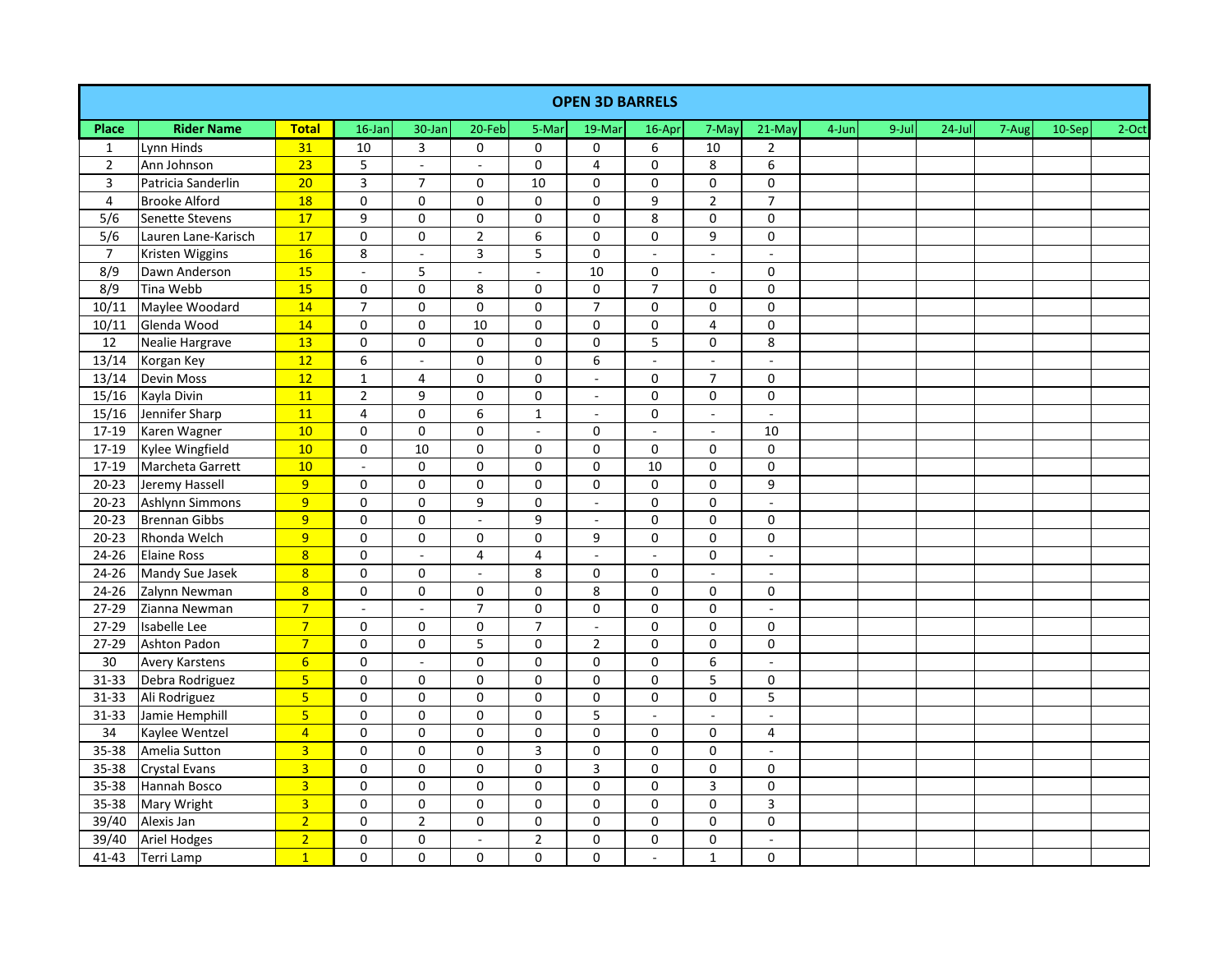| 41-43 Elena Alvarez |     |  |  | ື |            | $\overline{\phantom{a}}$ |  |  |  |
|---------------------|-----|--|--|---|------------|--------------------------|--|--|--|
| 41-43 JuJu Dugas    |     |  |  |   | $\sim$<br> |                          |  |  |  |
| Randi Key           | n/a |  |  |   |            |                          |  |  |  |
| Audrey Schillings   | n/a |  |  |   |            |                          |  |  |  |
| Linda Penland       | n/a |  |  |   |            |                          |  |  |  |
| Nacona Perkins      | n/a |  |  |   |            |                          |  |  |  |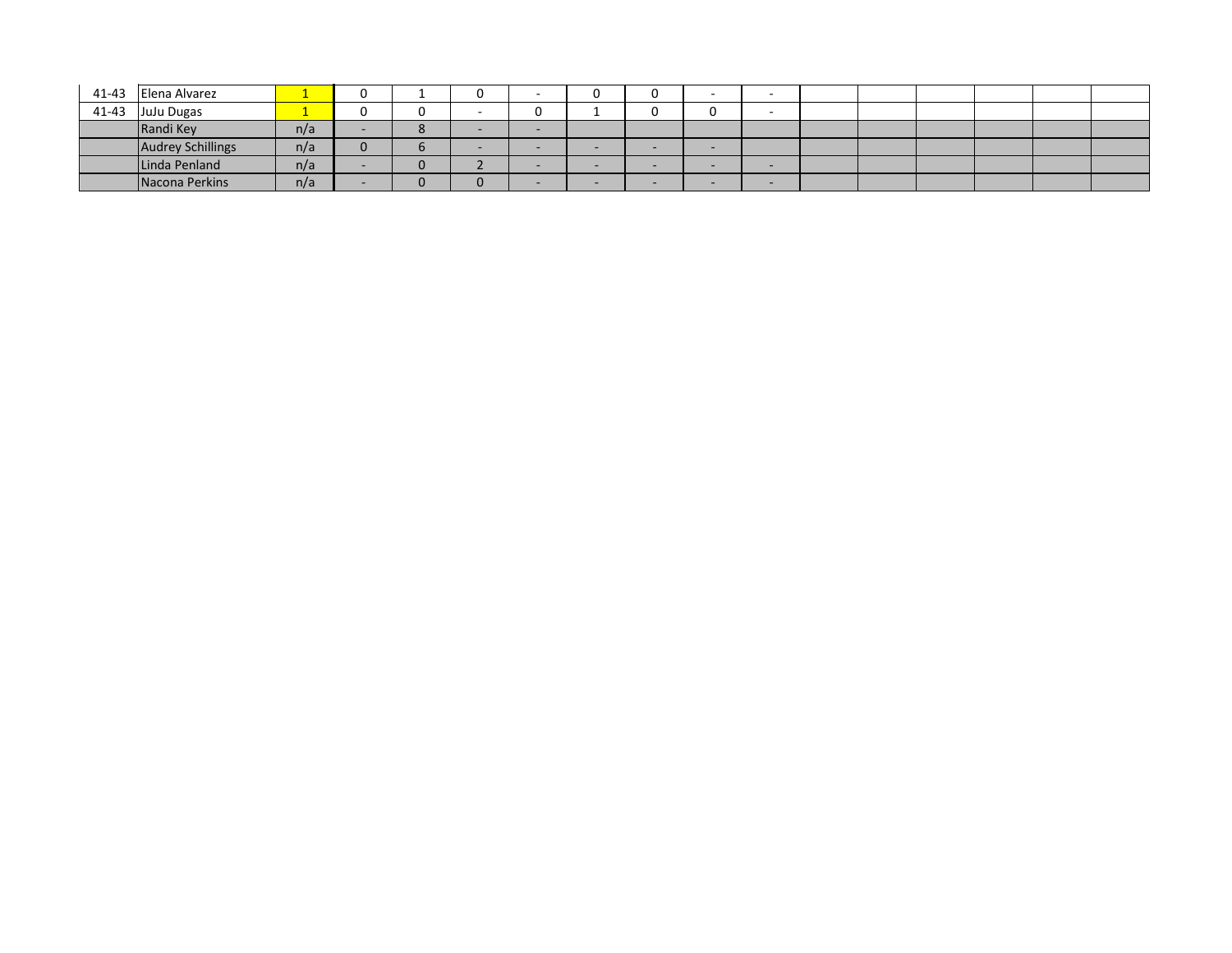|                 |                       |                         |                          |                |                          |                     | <b>OPEN 4D BARRELS</b>      |                 |                          |                           |       |       |           |       |        |          |
|-----------------|-----------------------|-------------------------|--------------------------|----------------|--------------------------|---------------------|-----------------------------|-----------------|--------------------------|---------------------------|-------|-------|-----------|-------|--------|----------|
| <b>Place</b>    | <b>Rider Name</b>     | <b>Total</b>            | 16-Jan                   | 30-Jan         | $20$ -Feb                | 5-Mar               | 19-Mar                      | 16-Apr          | 7-May                    | 21-May                    | 4-Jun | 9-Jul | $24$ -Jul | 7-Aug | 10-Sep | $2$ -Oct |
| $\mathbf{1}$    | Lauren Lane-Karisch   | $\overline{28}$         | 8                        | 8              | 0                        | $\mathbf 0$         | 5                           | 0               | 5                        | $\overline{2}$            |       |       |           |       |        |          |
| $\overline{2}$  | Kacie Campbell        | $\overline{25}$         | $\pmb{0}$                | $\overline{a}$ | $\overline{\mathbf{3}}$  | 6                   | $\overline{9}$              | 0               | $\overline{7}$           | $\mathbf 0$               |       |       |           |       |        |          |
| $\overline{3}$  | Jennifer Sharp        | 24                      | $\pmb{0}$                | $\overline{7}$ | 10                       | $\mathbf 0$         | $\mathcal{L}^{\mathcal{A}}$ | $\overline{7}$  | $\omega$                 | $\mathbb{Z}^2$            |       |       |           |       |        |          |
| 4/5             | <b>Crystal Evans</b>  | 19                      | $\mathbf 0$              | $\mathbf 0$    | $\overline{2}$           | $\mathbf{1}$        | 0                           | 6               | 10                       | 0                         |       |       |           |       |        |          |
| 4/5             | Hannah Bosco          | 19                      | $\overline{4}$           | $\overline{4}$ | 0                        | $\mathbf 0$         | 0                           | 3               | 0                        | $\bf 8$                   |       |       |           |       |        |          |
| 6               | Kylee Wingfield       | 18                      | $\mathsf{O}\xspace$      | $\pmb{0}$      | 0                        | $\pmb{0}$           | 10                          | 8               | 0                        | $\mathsf{O}\xspace$       |       |       |           |       |        |          |
| 7/8             | Charyl Poche          | 16                      | $\mathbf 0$              | 9              | 0                        | $\mathbf 0$         | $\overline{7}$              | 0               | 0                        | $\mathsf{O}\xspace$       |       |       |           |       |        |          |
| 7/8             | Ali Rodriguez         | 16                      | $\mathbf 0$              | $\mathbf 0$    | $\Omega$                 | $\mathbf 0$         | 0                           | 0               | 9                        | $\overline{7}$            |       |       |           |       |        |          |
| 9               | Glenda Wood           | 15                      | $\pmb{0}$                | $\overline{5}$ | 0                        | $\mathbf 0$         | 0                           | $\overline{10}$ | 0                        | $\overline{0}$            |       |       |           |       |        |          |
| 10/11           | <b>Bella Meyer</b>    | 12                      | $\pmb{0}$                | $\mathbf 0$    | $\overline{\phantom{a}}$ | 4                   | 8                           | 0               | 0                        | 0                         |       |       |           |       |        |          |
| 10/11           | Senette Stevens       | 12                      | $\pmb{0}$                | $\pmb{0}$      | 9                        | $\mathbf 0$         | 0                           | $\overline{2}$  | $\mathbf 1$              | $\mathsf{O}\xspace$       |       |       |           |       |        |          |
| 12              | Hunter Hook           | 11                      | $\overline{3}$           | $\overline{0}$ | 0                        | $\overline{2}$      | 0                           | $\overline{0}$  | $\overline{6}$           | $\overline{\text{o}}$     |       |       |           |       |        |          |
| $13-17$         | <b>Brennan Gibbs</b>  | 10                      | 10                       | $\pmb{0}$      | $\blacksquare$           | $\mathbf 0$         | $\omega$                    | 0               | 0                        | $\pmb{0}$                 |       |       |           |       |        |          |
| $13-17$         | Zianna Newman         | 10                      | $\mathbf 0$              | 10             | $\Omega$                 | $\pmb{0}$           | $\mathbf 0$                 | 0               | 0                        | $\omega$                  |       |       |           |       |        |          |
| $13 - 17$       | Greta Bergman         | 10                      | 5                        | ÷.             | 5                        | $\sim$              | $\mathbf 0$                 | 0               | $\sim$                   | 0                         |       |       |           |       |        |          |
| $13 - 17$       | <b>Emery Salton</b>   | 10                      | $\pmb{0}$                | ÷,             | 0                        | 10                  | $\mathbf 0$                 | ÷.              | $\blacksquare$           | $\mathbb{Z}^{\mathbb{Z}}$ |       |       |           |       |        |          |
| $13-17$         | Kena Davies           | 10                      | $\sim$                   | $\blacksquare$ | $\overline{\phantom{a}}$ | $\mathbf 0$         | $\mathbf 0$                 | $\blacksquare$  | $\sim$                   | 10                        |       |       |           |       |        |          |
| 18-21           | Kristen Wiggins       | 9                       | $\overline{2}$           | $\blacksquare$ | $\overline{7}$           | $\pmb{0}$           | 0                           | $\blacksquare$  | $\blacksquare$           | $\overline{\phantom{a}}$  |       |       |           |       |        |          |
| 18-21           | Jeremy Hassell        | 9                       | $\mathbf 0$              | $\mathbf 0$    | 0                        | $\mathbf 0$         | $\mathbf 0$                 | 9               | 0                        | $\mathsf{O}\xspace$       |       |       |           |       |        |          |
| 18-21           | Alexis Jan            | 9                       | $\mathbf 0$              | $\mathbf 0$    | 6                        | $\mathbf 0$         | $\mathbf 0$                 | 0               | 3                        | $\mathsf{O}\xspace$       |       |       |           |       |        |          |
| $18-21$         | Devin Moss            | $\overline{9}$          | 0                        | $\pmb{0}$      | $\mathbf 0$              | $\mathbf 0$         | $\sim$                      | $\mathbf 0$     | $\overline{\text{o}}$    | $\boldsymbol{9}$          |       |       |           |       |        |          |
| $22 - 25$       | Elena Alvarez         | $\overline{8}$          | $\mathbf 0$              | $\mathbf 0$    | 8                        |                     | 0                           | 0               | $\overline{\phantom{a}}$ | $\overline{\phantom{a}}$  |       |       |           |       |        |          |
| $22 - 25$       | Debra Rodriguez       | $\overline{8}$          | $\pmb{0}$                | $\mathbf 0$    | 0                        | 8                   | 0                           | 0               | 0                        | 0                         |       |       |           |       |        |          |
| $22 - 25$       | Ariel Hodges          | $\overline{8}$          | $\pmb{0}$                | $\pmb{0}$      | ä,                       | 0                   | 3                           | $\overline{5}$  | 0                        | $\sim$                    |       |       |           |       |        |          |
| $22 - 25$       | <b>Beverly Hubble</b> | $\overline{8}$          | $\overline{\phantom{a}}$ | $\overline{3}$ | 0                        | 0                   | 0                           | 0               | $\overline{\phantom{a}}$ | 5                         |       |       |           |       |        |          |
| $\overline{26}$ | <b>Haley Phillips</b> | $\overline{7}$          | $\overline{7}$           | $\blacksquare$ | $\Omega$                 | $\mathbf{r}$        | $\mathbf{r}$                | $\overline{a}$  | $\sim$                   | 0                         |       |       |           |       |        |          |
| 27-29           | <b>Avery Karstens</b> | $6\overline{6}$         | 6                        | $\overline{a}$ | 0                        | 0                   | 0                           | 0               | 0                        | $\omega$                  |       |       |           |       |        |          |
| 27-29           | Ann Johnson           | $6\overline{6}$         | $\mathbf 0$              | ÷,             | ä,                       | $\mathbf 0$         | 6                           | 0               | 0                        | 0                         |       |       |           |       |        |          |
| $27-29$         | Ashton Padon          | $6\overline{6}$         | $\mathbf 0$              | $\pmb{0}$      | 0                        | $\mathbf 0$         | $\mathbf 0$                 | 0               | 0                        | 6                         |       |       |           |       |        |          |
| 30-32           | Rhonda Welch          | $\overline{\mathbf{5}}$ | 0                        | $\mathbf 1$    | 4                        | 0                   | 0                           | 0               | 0                        | 0                         |       |       |           |       |        |          |
| $30 - 32$       | Lynn Hinds            | $\overline{\mathbf{5}}$ | $\mathbf 0$              | $\mathbf 0$    | 0                        | 5                   | 0                           | 0               | 0                        | 0                         |       |       |           |       |        |          |
| $30 - 32$       | Jennifer Hojnacki     | 5                       | $\omega$                 | $\overline{a}$ | $\Omega$                 | $\Omega$            | 0                           | $\mathbf 1$     | 4                        | $\overline{0}$            |       |       |           |       |        |          |
| 33-36           | <b>Brooke Alford</b>  | $\overline{4}$          | 0                        | 0              | 0                        | $\mathbf 0$         | 4                           | 0               | 0                        | 0                         |       |       |           |       |        |          |
| 33-36           | Dannah Hughes         | $\overline{4}$          | $\mathbf 0$              | $\pmb{0}$      | $\sim$                   | 0                   | $\sim$                      | $\overline{4}$  | $\blacksquare$           | $\blacksquare$            |       |       |           |       |        |          |
| 33-36           | Zalynn Newman         | $\overline{4}$          | $\mathbf 0$              | $\pmb{0}$      | $\Omega$                 | 3                   | 0                           | 0               | 0                        | $\mathbf{1}$              |       |       |           |       |        |          |
| 33-36           | Tina Webb             | $\overline{4}$          | $\pmb{0}$                | $\pmb{0}$      | 0                        | $\mathbf 0$         | $\mathbf 0$                 | 0               | 0                        | 4                         |       |       |           |       |        |          |
| 37/38           | Isabelle Lee          | $\overline{3}$          | $\mathbf 0$              | $\overline{2}$ | $\mathbf{1}$             | $\mathsf{O}\xspace$ | $\omega$                    | 0               | 0                        | $\mathsf{O}\xspace$       |       |       |           |       |        |          |
| 37/38           | Patricia Sanderlin    | $\overline{3}$          | $\Omega$                 | $\pmb{0}$      | $\Omega$                 | $\Omega$            | 0                           | 0               | $\overline{\text{o}}$    | $\overline{3}$            |       |       |           |       |        |          |
| 39              | Jaelyn Matthessen     | $\overline{2}$          | $\mathsf 0$              | 0              | $\sim$                   | $\sim$              | 0                           | 0               | $\overline{2}$           | 0                         |       |       |           |       |        |          |
| 40/41           | <b>JuJu Dugas</b>     | $\overline{1}$          | $\mathbf{1}$             | $\mathbf 0$    | $\overline{\phantom{a}}$ | $\mathbf 0$         | $\mathbf 0$                 | 0               | 0                        | $\omega$                  |       |       |           |       |        |          |
| 40/41           | Gamila Aranda         | $\overline{1}$          | $\mathbf{0}$             | $\Omega$       | 0                        | $\Omega$            | $\mathbf 1$                 | 0               | $\overline{0}$           | 0                         |       |       |           |       |        |          |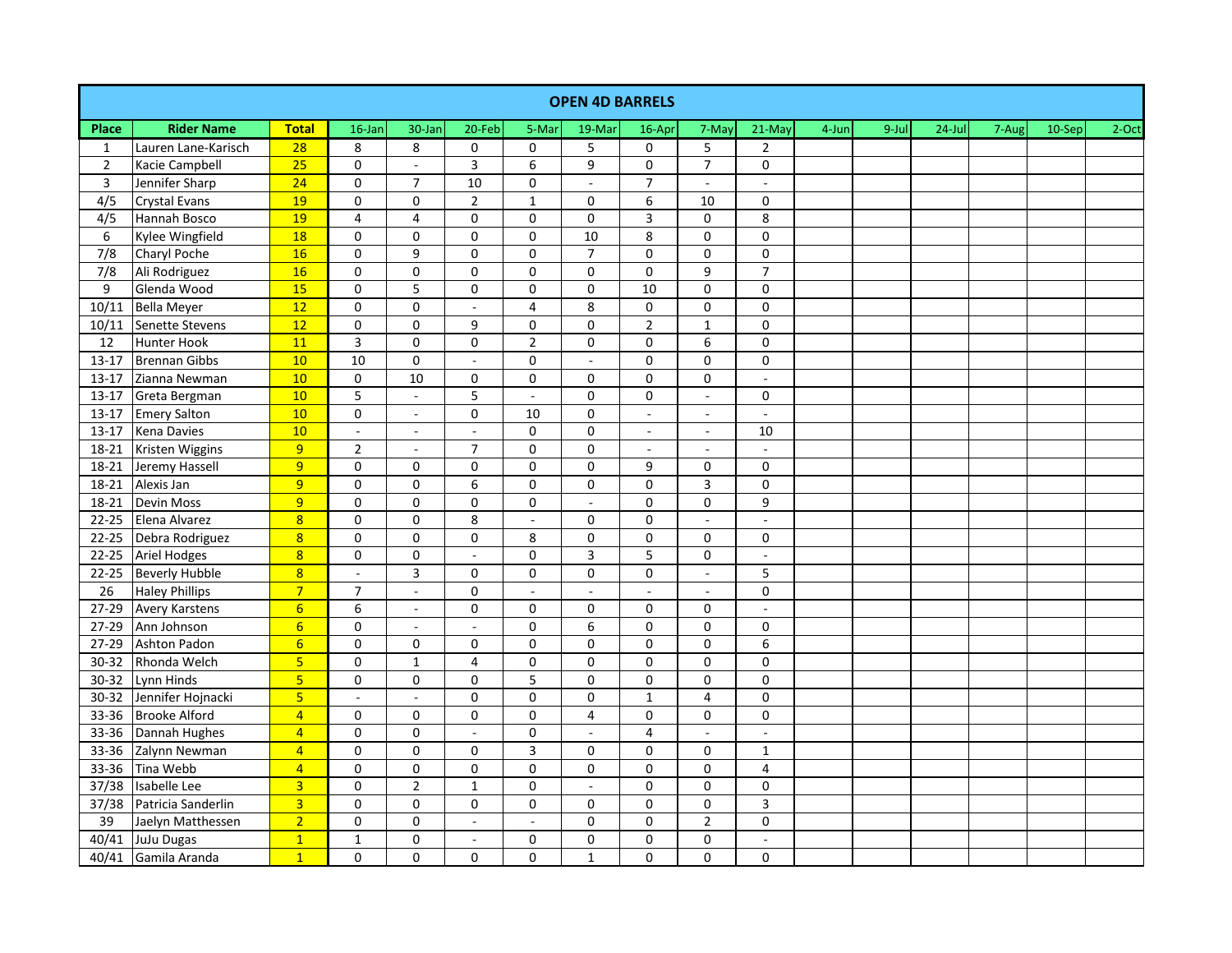| Kristi Cole         | $\overline{0}$ | 0            |                          | 0        | 0            |        |                | 0                        | -                        |  |  |  |
|---------------------|----------------|--------------|--------------------------|----------|--------------|--------|----------------|--------------------------|--------------------------|--|--|--|
| <b>Elaine Ross</b>  | $\overline{0}$ | 0            | $\overline{\phantom{0}}$ | 0        | 0            | $\sim$ | -              | 0                        | $\sim$                   |  |  |  |
| Jordyn Manuel       | $\overline{0}$ | 0            |                          | 0        |              |        | $\overline{a}$ | -                        | 0                        |  |  |  |
| Kellie Vozar        | $\overline{0}$ | 0            | $\Omega$                 | 0        | 0            | $\sim$ | 0              | 0                        | 0                        |  |  |  |
| Addy Meyer          | $\overline{0}$ | 0            | $\Omega$                 |          | 0            | ⌒      | 0              | 0                        | 0                        |  |  |  |
| <b>Bree Bagwell</b> | $\overline{0}$ | 0            | $\Omega$                 | ۰        | 0            |        | $\overline{a}$ | $\overline{\phantom{a}}$ | $\overline{\phantom{0}}$ |  |  |  |
| Arianna Lambert     | $\overline{0}$ | 0            | $\Omega$                 | 0        |              |        | -              | $\overline{\phantom{0}}$ | $\overline{\phantom{a}}$ |  |  |  |
| Chantel Baker       | n/a            | <b>.</b>     | $\sim$                   | -        | 9            | $\sim$ |                | $\overline{\phantom{a}}$ |                          |  |  |  |
| Audry Schillings    | n/a            | $\mathbf{q}$ | $\Omega$                 | -        | -            | $\sim$ |                | <b>.</b>                 | $\overline{\phantom{a}}$ |  |  |  |
| Amanda Walding      | n/a            | $\Omega$     | $\overline{\phantom{0}}$ | -        |              | -      | -              | -                        | <b>.</b>                 |  |  |  |
| Linda Penland       | n/a            | <b>.</b>     | 6                        | $\Omega$ | ۰.           | $\sim$ |                | $\overline{\phantom{a}}$ | $\overline{\phantom{0}}$ |  |  |  |
| Kyleigh Loken       | n/a            |              |                          |          | $\mathbf{0}$ |        | -              | $\overline{\phantom{0}}$ | $\overline{\phantom{0}}$ |  |  |  |
| Cherry McKinnon     | n/a            |              | $\overline{\phantom{0}}$ | -        | $\mathbf{0}$ | -      | -              | -                        | $\overline{\phantom{0}}$ |  |  |  |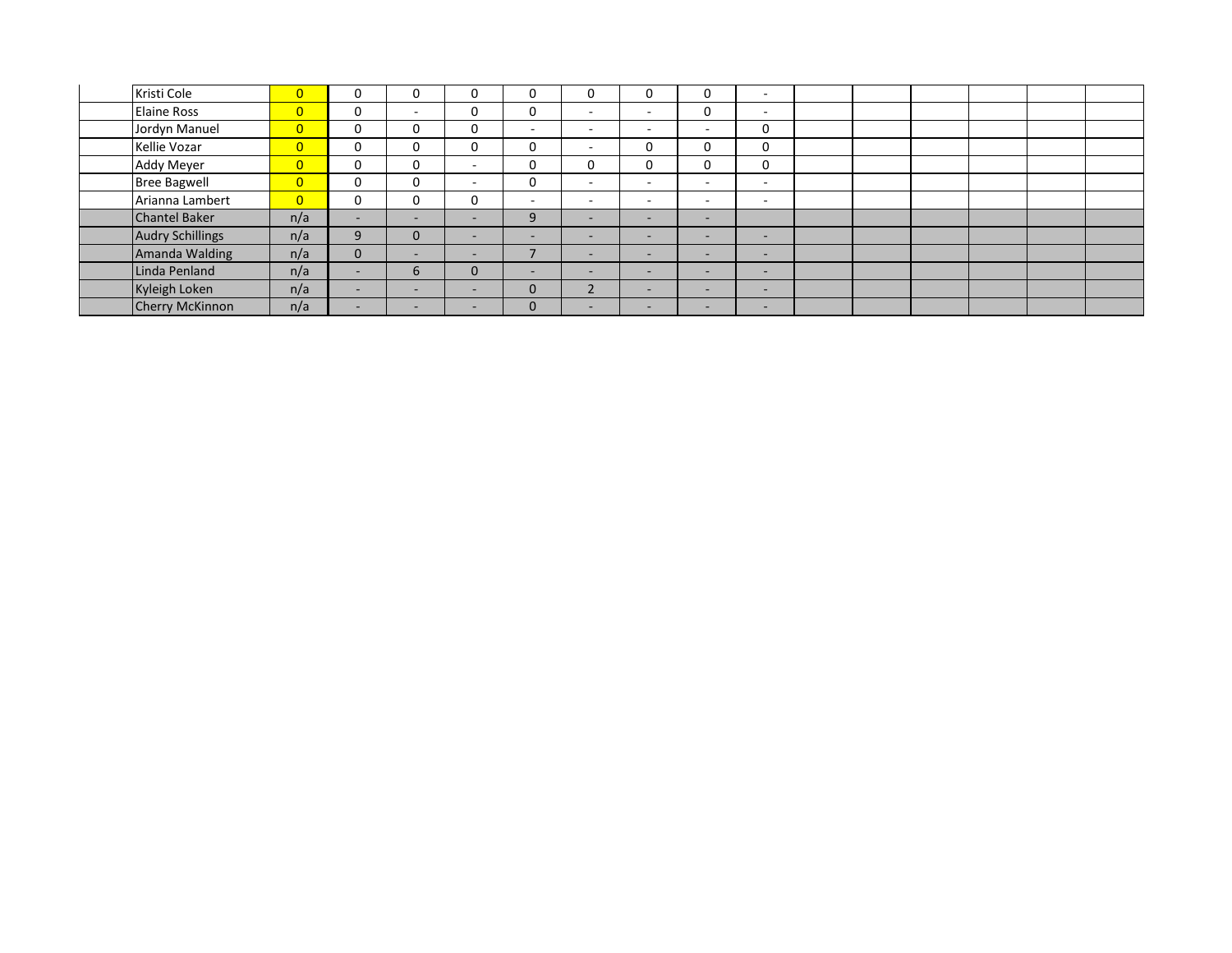|                         |                          |                  |                          |                         |                          |                         | <b>OPEN 5D BARRELS</b>   |                          |                          |                          |       |       |           |       |        |       |
|-------------------------|--------------------------|------------------|--------------------------|-------------------------|--------------------------|-------------------------|--------------------------|--------------------------|--------------------------|--------------------------|-------|-------|-----------|-------|--------|-------|
| Place                   | <b>Rider Name</b>        | <b>Total</b>     | $16$ -Jan                | 30-Jan                  | 20-Feb                   | 5-Mar                   | 19-Mar                   | 16-Apr                   | 7-May                    | 21-May                   | 4-Jun | 9-Jul | $24$ -Jul | 7-Aug | 10-Sep | 2-Oct |
| $\mathbf{1}$            | Lindsey LeNeuve-Brown    | 29               | 0                        | $\overline{7}$          | 3                        | 6                       | 5                        | 0                        | 0                        | 8                        |       |       |           |       |        |       |
| $\overline{2}$          | Alexis Jan               | 27               | 0                        | $\pmb{0}$               | $\mathsf{O}\xspace$      | $\overline{7}$          | $\overline{\mathbf{4}}$  | 6                        | $\mathsf{O}\xspace$      | 10                       |       |       |           |       |        |       |
| $\overline{\mathbf{3}}$ | Debra Rodriguez          | 22               | 0                        | $\overline{\mathbf{4}}$ | $\overline{7}$           | $\pmb{0}$               | $\pmb{0}$                | $\mathbf 2$              | $\mathbf 0$              | 9                        |       |       |           |       |        |       |
| 4                       | Amelia Sutton            | 20               | 3                        | 6                       | 0                        | 8                       | 0                        | 3                        | $\mathbf 0$              | $\overline{\phantom{a}}$ |       |       |           |       |        |       |
| 5/6                     | Kylee Wingfield          | 19               | 9                        | 0                       | $\mathsf{O}\xspace$      | $\pmb{0}$               | $\pmb{0}$                | $\mathsf 0$              | 10                       | 0                        |       |       |           |       |        |       |
| 5/6                     | <b>Brenlynn Hill</b>     | 19               | $\Box$                   | $\Box$                  | $\overline{\phantom{a}}$ | $\bar{\phantom{a}}$     | $\bar{\phantom{a}}$      | 9                        | 5                        | $\overline{5}$           |       |       |           |       |        |       |
| 7/8                     | <b>Devin Moss</b>        | 18               | $\pmb{0}$                | 10                      | $\mathsf 0$              | $\pmb{0}$               | $\overline{\phantom{a}}$ | $\,8\,$                  | 0                        | 0                        |       |       |           |       |        |       |
| 7/8                     | Zalynn Newman            | 18               | $\overline{7}$           | $\mathbf 0$             | 5                        | $\pmb{0}$               | $\mathbf 0$              | $\mathsf 0$              | 6                        | $\mathbf 0$              |       |       |           |       |        |       |
| 9                       | Lauren Lane-Karisch      | 17               | $\pmb{0}$                | $\pmb{0}$               | $\pmb{0}$                | $\mathbf{1}$            | $\pmb{0}$                | 10                       | 0                        | 6                        |       |       |           |       |        |       |
| 10                      | JJ Jeffers               | 16               | $\Box$                   | $\Box$                  | $\mathsf{O}\xspace$      | $\pmb{0}$               | 9                        | $\pmb{0}$                | $\overline{7}$           | 0                        |       |       |           |       |        |       |
| $11\,$                  | Tina Webb                | 15               | 6                        | 0                       | 9                        | $\pmb{0}$               | $\pmb{0}$                | $\mathsf 0$              | $\mathsf{O}\xspace$      | $\mathbf 0$              |       |       |           |       |        |       |
| 12                      | Glenda Wood              | 14               | $\pmb{0}$                | $\mathsf 0$             | 10                       | $\pmb{0}$               | $\pmb{0}$                | $\pmb{0}$                | $\pmb{0}$                | $\overline{\mathbf{4}}$  |       |       |           |       |        |       |
| 13                      | <b>Bella Meyer</b>       | 13               | $\pmb{0}$                | 5                       | $\overline{\phantom{a}}$ | $\pmb{0}$               | $\pmb{0}$                | $\pmb{0}$                | 8                        | 0                        |       |       |           |       |        |       |
| 14                      | <b>Shelby Ellis</b>      | 12               | $\pmb{0}$                | 9                       | $\mathsf{O}\xspace$      | $\pmb{0}$               | $\overline{a}$           | $\pmb{0}$                | 3                        | $\overline{a}$           |       |       |           |       |        |       |
| 15                      | Greta Bergman            | 11               | $\mathsf{O}\xspace$      | L.                      | $\mathsf{O}\xspace$      | ÷,                      | 8                        | $\mathbf 1$              | ÷,                       | $\overline{2}$           |       |       |           |       |        |       |
| $16 - 18$               | <b>Faith Terry</b>       | 10               | 10                       | $\sim$                  | $\mathsf{O}\xspace$      | $\mathbb{Z}^2$          | $\mathbb{Z}^2$           | $\overline{\phantom{a}}$ | $\overline{\phantom{a}}$ | $\mathcal{L}$            |       |       |           |       |        |       |
| $16 - 18$               | <b>Audrey Rutledge</b>   | 10               | $\overline{\phantom{a}}$ | 0                       | $\mathsf{O}\xspace$      | 10                      | 0                        | $\overline{\phantom{a}}$ | $\overline{\phantom{a}}$ | $\blacksquare$           |       |       |           |       |        |       |
| $16 - 18$               | Korgan Key               | 10               | $\pmb{0}$                | $\sim$                  | $\pmb{0}$                | $\pmb{0}$               | $\overline{10}$          | $\overline{\phantom{a}}$ | $\overline{\phantom{a}}$ | $\overline{\phantom{a}}$ |       |       |           |       |        |       |
| 19-22                   | Chyenne Hosick           | $\overline{9}$   | $\pmb{4}$                | $\omega$                | $\mathbb{Z}$             | 5                       | $\bar{\phantom{a}}$      | $\omega$                 | $\omega$                 | $\pmb{0}$                |       |       |           |       |        |       |
| 19-22                   | Isabela Cantu            | $\overline{9}$   | $\pmb{0}$                | 0                       | $\mathsf{O}\xspace$      | 9                       | $\frac{1}{2}$            | $\pmb{0}$                | 0                        | 0                        |       |       |           |       |        |       |
| 19-22                   | Kaitlyn Mushinski        | 9 <sup>°</sup>   | $\mathbf 0$              | $\overline{2}$          | $\sim$                   | $\mathbf 0$             | $\overline{7}$           | $\blacksquare$           | $\overline{\phantom{a}}$ | $\blacksquare$           |       |       |           |       |        |       |
| 19-22                   | Kaylan Couey             | $\overline{9}$   | $\mathbb{Z}^2$           | $\pmb{0}$               | $\sim$                   | $\pmb{0}$               | $\overline{a}$           | $\pmb{0}$                | 9                        | 0                        |       |       |           |       |        |       |
| $23 - 25$               | <b>Crystal Evans</b>     | $\overline{8}$   | 8                        | 0                       | $\mathsf{O}\xspace$      | $\pmb{0}$               | $\pmb{0}$                | $\pmb{0}$                | $\mathsf{O}\xspace$      | 0                        |       |       |           |       |        |       |
| $23 - 25$               | Hannah Bosco             | $\overline{8}$   | $\mathsf{O}\xspace$      | 0                       | 8                        | $\pmb{0}$               | $\pmb{0}$                | $\pmb{0}$                | $\mathbf 0$              | $\mathbf 0$              |       |       |           |       |        |       |
| $23 - 25$               | <b>Emily Culpit</b>      | $\overline{8}$   | $\overline{\phantom{a}}$ | 0                       | $\mathbf 1$              | $\mathsf 0$             | $\overline{\mathbf{3}}$  | $\pmb{0}$                | 4                        | 0                        |       |       |           |       |        |       |
| $26 - 28$               | Hunter Hook              | $\overline{7}$   | $\pmb{0}$                | $\mathbf{1}$            | 6                        | $\pmb{0}$               | $\pmb{0}$                | $\pmb{0}$                | $\mathsf{O}\xspace$      | 0                        |       |       |           |       |        |       |
| $26 - 28$               | Zianna Newman            | $\overline{7}$   | $\pmb{0}$                | 0                       | $\pmb{0}$                | $\mathsf 0$             | $\pmb{0}$                | $\overline{7}$           | $\mathbf 0$              | ÷,                       |       |       |           |       |        |       |
| $26 - 28$               | Gamila Aranda            | $\overline{7}$   | 0                        | $\mathbf 0$             | $\mathbf 0$              | $\mathbf 0$             | $\pmb{0}$                | $\pmb{0}$                | 0                        | $\overline{7}$           |       |       |           |       |        |       |
| 29/30                   | <b>Beverly Hubble</b>    | $6 \overline{6}$ | $\overline{a}$           | $\mathbf 0$             | $\overline{4}$           | $\pmb{0}$               | $\overline{2}$           | $\pmb{0}$                | $\overline{a}$           | $\mathbf 0$              |       |       |           |       |        |       |
| 29/30                   | Lynn Hinds               | $6 \overline{}$  | 0                        | $\pmb{0}$               | $\mathsf{O}\xspace$      | $\pmb{0}$               | 6                        | $\mathbf 0$              | 0                        | $\mathbf 0$              |       |       |           |       |        |       |
| 31/32                   | Jaelyn Matthessen        | $\overline{5}$   | 5                        | 0                       | L.                       | $\sim$                  | $\pmb{0}$                | $\pmb{0}$                | $\mathsf 0$              | 0                        |       |       |           |       |        |       |
| 31/32                   | Ann Johnson              | $\overline{5}$   | $\pmb{0}$                | $\omega$                | $\blacksquare$           | $\pmb{0}$               | $\pmb{0}$                | 5                        | $\mathsf 0$              | 0                        |       |       |           |       |        |       |
| 33/34                   | Mandy Sue Jasek          | $\overline{4}$   | $\mathsf 0$              | 3                       | ÷,                       | $\mathsf 0$             | $\mathbf 1$              | $\mathbf 0$              | $\sim$                   | $\sim$                   |       |       |           |       |        |       |
| 33/34                   | Gracen Harmen            | $\overline{4}$   | $\blacksquare$           | $\sim$                  | $\overline{\phantom{a}}$ | $\sim$                  | $\overline{\phantom{a}}$ | $\overline{4}$           | $\blacksquare$           | $\blacksquare$           |       |       |           |       |        |       |
| $35 - 37$               | Amanda Ortiz             | $\overline{3}$   | $\omega$                 | 0                       | 0                        | $\overline{\mathbf{3}}$ | $\omega$                 | $\overline{a}$           | $\sim$                   | $\sim$                   |       |       |           |       |        |       |
| 35-37                   | Kristi Cole              | $\overline{3}$   | $\pmb{0}$                | $\mathsf 0$             | $\overline{2}$           | $\pmb{0}$               | $\pmb{0}$                | 0                        | $\mathbf 1$              | $\overline{\phantom{a}}$ |       |       |           |       |        |       |
| 35-37                   | <b>Stefanie Campbell</b> | $\overline{3}$   | $\mathbf 0$              | $\sim$                  | $\mathsf{O}\xspace$      | $\pmb{0}$               | $\overline{a}$           | $\pmb{0}$                | $\mathsf{O}\xspace$      | 3                        |       |       |           |       |        |       |
| 38-40                   | Sandy Johnson            | $\overline{2}$   | $\overline{2}$           | 0                       | 0                        | $\pmb{0}$               | 0                        | ÷,                       | ÷,                       | $\overline{\phantom{a}}$ |       |       |           |       |        |       |
| 38-40                   | Caje Baptiste            | $\overline{2}$   | $\blacksquare$           | $\mathbb{Z}$            | $\mathsf 0$              | $\mathbf 2$             | $\overline{\phantom{a}}$ | 0                        | $\mathsf{O}\xspace$      | $\sim$                   |       |       |           |       |        |       |
| $38 - 40$               | Jace Baptiste            | $\overline{2}$   | $\blacksquare$           | $\mathcal{L}$           | $\mathsf{O}\xspace$      | 0                       | $\sim$                   | $\mathbf 0$              | $\overline{2}$           | $\sim$                   |       |       |           |       |        |       |
| 41/42                   | <b>Addy Meyer</b>        | $\overline{1}$   | $\mathbf 1$              | $\Omega$                | L.                       | $\Omega$                | 0                        | 0                        | $\mathbf 0$              | 0                        |       |       |           |       |        |       |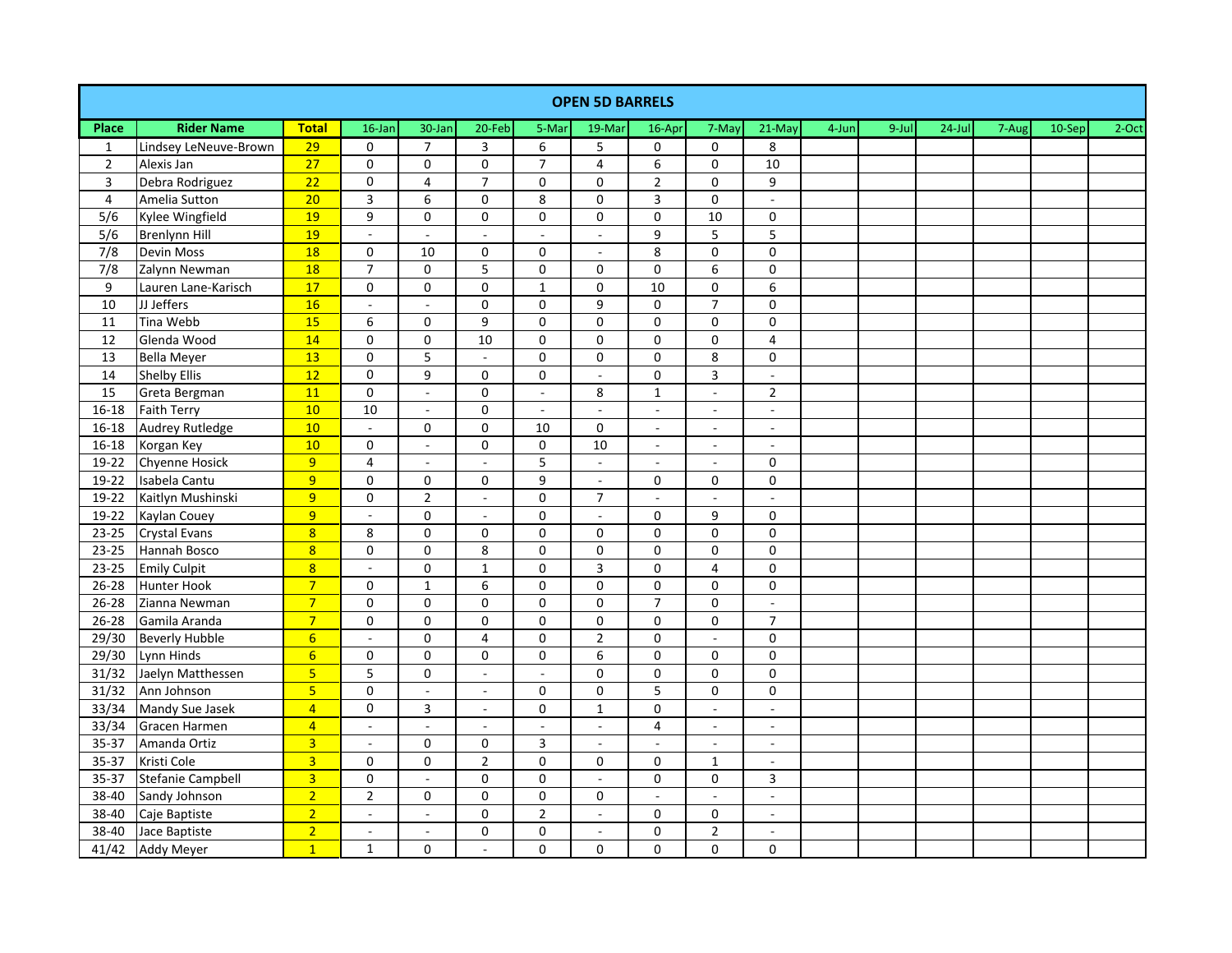| 41/42 | Kacie Campbell         | $\mathbf{1}$            | $\pmb{0}$                   | $\mathcal{L}$            | 0                           | 0                        | 0                        | $\pmb{0}$                | 0                        | $\mathbf{1}$             |  |  |  |
|-------|------------------------|-------------------------|-----------------------------|--------------------------|-----------------------------|--------------------------|--------------------------|--------------------------|--------------------------|--------------------------|--|--|--|
|       | Rhonda Welch           | $\overline{0}$          | $\pmb{0}$                   | $\pmb{0}$                | $\pmb{0}$                   | 0                        | 0                        | $\pmb{0}$                | $\pmb{0}$                | $\pmb{0}$                |  |  |  |
|       | Avery Karstens         | $\overline{0}$          | 0                           | $\overline{\phantom{a}}$ | 0                           | 0                        | 0                        | $\pmb{0}$                | $\mathsf{O}\xspace$      | $\omega$                 |  |  |  |
|       | Arianna Lambert        | $\overline{0}$          | $\pmb{0}$                   | 0                        | $\pmb{0}$                   | $\overline{\phantom{a}}$ | $\overline{\phantom{a}}$ | $\bar{\phantom{a}}$      | ÷,                       | $\Box$                   |  |  |  |
|       | <b>Bree Bagwell</b>    | $\overline{0}$          | $\pmb{0}$                   | $\pmb{0}$                | $\overline{\phantom{a}}$    | $\mathsf 0$              | ÷,                       | $\sim$                   | $\mathsf{O}\xspace$      | $\overline{a}$           |  |  |  |
|       | Jordyn Manuel          | $\overline{0}$          | $\mathsf 0$                 | 0                        | 0                           | $\overline{\phantom{a}}$ | $\omega$                 | $\omega$                 | $\omega$                 | $\mathsf{O}\xspace$      |  |  |  |
|       | Senette Stevens        | $\overline{0}$          | $\mathsf 0$                 | $\pmb{0}$                | $\pmb{0}$                   | $\pmb{0}$                | $\mathsf{O}\xspace$      | $\pmb{0}$                | $\mathsf{O}\xspace$      | $\pmb{0}$                |  |  |  |
|       | Amanda Fricano         | $\overline{0}$          | $\pmb{0}$                   | $\pmb{0}$                | $\pmb{0}$                   | $\overline{\phantom{a}}$ | $\pmb{0}$                | $\sim$                   | $\blacksquare$           | $\Box$                   |  |  |  |
|       | Jennifer Sharp         | $\overline{0}$          | $\pmb{0}$                   | $\mathsf 0$              | $\pmb{0}$                   | $\pmb{0}$                | $\Box$                   | $\pmb{0}$                | $\mathcal{L}$            | $\mathcal{L}$            |  |  |  |
|       | Alyssa Manuel          | $\overline{0}$          | $\pmb{0}$                   | $\mathsf 0$              | $\pmb{0}$                   | $\Box$                   | $\overline{\phantom{a}}$ | $\overline{\phantom{a}}$ | $\blacksquare$           | $\mathsf{O}\xspace$      |  |  |  |
|       | Elena Alvarez          | $\overline{0}$          | $\pmb{0}$                   | $\mathbf 0$              | $\pmb{0}$                   | $\Box$                   | $\mathsf{O}\xspace$      | $\pmb{0}$                | $\overline{\phantom{a}}$ | $\omega$                 |  |  |  |
|       | Isabelle Lee           | $\overline{0}$          | $\mathsf 0$                 | $\pmb{0}$                | $\pmb{0}$                   | $\mathsf 0$              | $\overline{a}$           | $\pmb{0}$                | $\mathsf 0$              | $\pmb{0}$                |  |  |  |
|       | Pat Crandall           | $\overline{0}$          | $\pmb{0}$                   | $\mathsf 0$              | $\pmb{0}$                   | $\pmb{0}$                | $\overline{\phantom{a}}$ | $\mathsf{O}\xspace$      | $\pmb{0}$                | $\pmb{0}$                |  |  |  |
|       | Hayleigh Soper         | $\overline{0}$          | $\pmb{0}$                   | $\mathsf 0$              | $\pmb{0}$                   | $\pmb{0}$                | $\blacksquare$           | $\pmb{0}$                | $\mathsf 0$              | $\mathsf{O}\xspace$      |  |  |  |
|       | Ashton Padon           | $\overline{0}$          | $\pmb{0}$                   | $\mathsf 0$              | $\pmb{0}$                   | $\pmb{0}$                | $\mathsf{O}\xspace$      | $\pmb{0}$                | $\pmb{0}$                | $\pmb{0}$                |  |  |  |
|       | Megan Wright           | $\overline{0}$          | $\pmb{0}$                   | $\mathsf 0$              | $\overline{\phantom{a}}$    | $\pmb{0}$                | $\pmb{0}$                | $\pmb{0}$                | $\overline{0}$           | $\overline{a}$           |  |  |  |
|       | <b>Ariel Hodges</b>    | $\overline{\mathbf{0}}$ | $\pmb{0}$                   | $\pmb{0}$                | $\blacksquare$              | $\pmb{0}$                | 0                        | $\pmb{0}$                | $\pmb{0}$                | $\Box$                   |  |  |  |
|       | Ashlyn Simmons         | $\overline{0}$          | $\mathbf 0$                 | $\mathsf 0$              | $\pmb{0}$                   | $\bar{\mathcal{L}}$      | $\overline{a}$           | $\pmb{0}$                | $\mathsf 0$              | L.                       |  |  |  |
|       | Kaylee Wentzel         | $\overline{0}$          | $\pmb{0}$                   | $\mathsf{O}\xspace$      | $\pmb{0}$                   | $\pmb{0}$                | $\pmb{0}$                | $\overline{0}$           | $\overline{0}$           | $\pmb{0}$                |  |  |  |
|       | Kellie Vozar           | $\overline{\mathbf{0}}$ | $\pmb{0}$                   | $\mathsf 0$              | $\pmb{0}$                   | $\pmb{0}$                | $\overline{\phantom{a}}$ | $\mathsf{O}\xspace$      | $\mathsf 0$              | $\overline{0}$           |  |  |  |
|       | Nealie Hargrave        | $\overline{0}$          | $\mathsf{O}\xspace$         | $\mathsf 0$              | $\pmb{0}$                   | $\pmb{0}$                | 0                        | $\mathsf{O}\xspace$      | $\mathsf 0$              | $\overline{0}$           |  |  |  |
|       | <b>Bennan Gibbs</b>    | $\overline{0}$          | $\overline{a}$              | $\mathsf 0$              | $\overline{a}$              | $\pmb{0}$                | $\mathbb{Z}^2$           | $\pmb{0}$                | $\overline{0}$           | $\overline{0}$           |  |  |  |
|       | Harley Jo Perkins      | $\overline{0}$          | $\blacksquare$              | $\mathsf 0$              | $\pmb{0}$                   | $\pmb{0}$                | $\Box$                   | $\Box$                   | $\mathsf 0$              | $\overline{\phantom{a}}$ |  |  |  |
|       | Avery Wallace          | $\overline{0}$          | 0                           | 0                        | $\mathsf{O}\xspace$         | $\mathsf 0$              | $\mathsf{O}\xspace$      | $\pmb{0}$                | $\mathsf{O}\xspace$      | $\mathsf{O}\xspace$      |  |  |  |
|       | Dawn Anderson          | $\overline{0}$          | $\mathbb{Z}^2$              | $\mathsf 0$              | $\Box$                      | $\Box$                   | 0                        | $\mathsf 0$              | $\Box$                   | $\pmb{0}$                |  |  |  |
|       | Pam Ross               | $\overline{0}$          | $\blacksquare$              | $\blacksquare$           | $\pmb{0}$                   | $\mathsf 0$              | $\pmb{0}$                | $\pmb{0}$                | $\mathsf{O}\xspace$      | $\Box$                   |  |  |  |
|       | Jennifer Hojnacki      | $\overline{0}$          | $\overline{\phantom{a}}$    | $\blacksquare$           | $\pmb{0}$                   | $\mathsf 0$              | $\mathsf{O}\xspace$      | $\pmb{0}$                | $\pmb{0}$                | $\pmb{0}$                |  |  |  |
|       | Jan Van Ornum          | $\overline{0}$          | $\overline{\phantom{a}}$    | $\bar{\phantom{a}}$      | $\overline{\phantom{a}}$    | $\pmb{0}$                | $\overline{\phantom{a}}$ | $\mathbb{Z}$             | $\overline{\phantom{a}}$ | $\overline{0}$           |  |  |  |
|       | Alivia Vanek           | $\overline{0}$          | 0                           | 0                        | $\blacksquare$              | $\pmb{0}$                | $\pmb{0}$                | $\pmb{0}$                | $\blacksquare$           | $\blacksquare$           |  |  |  |
|       | <b>Emery Salton</b>    | $\overline{0}$          | $\pmb{0}$                   | $\omega$                 | 0                           | $\pmb{0}$                | $\pmb{0}$                | L,                       | $\overline{a}$           | $\overline{\phantom{a}}$ |  |  |  |
|       | Kayla Divin            | $\overline{0}$          | $\pmb{0}$                   | 0                        | $\pmb{0}$                   | $\pmb{0}$                | $\overline{a}$           | $\pmb{0}$                | $\mathsf{O}\xspace$      | $\pmb{0}$                |  |  |  |
|       | <b>Elaine Ross</b>     | $\overline{0}$          | 0                           | $\Box$                   | $\pmb{0}$                   | $\pmb{0}$                | $\Box$                   | $\bar{\omega}$           | $\pmb{0}$                | $\omega$                 |  |  |  |
|       | <b>Brooke Alford</b>   | $\overline{0}$          | $\pmb{0}$                   | $\mathsf 0$              | $\pmb{0}$                   | $\pmb{0}$                | $\pmb{0}$                | $\pmb{0}$                | $\mathsf 0$              | $\pmb{0}$                |  |  |  |
|       | Kena Davies            | $\overline{0}$          | $\Box$                      | $\mathbb{Z}^2$           | $\mathbb{Z}^2$              | $\pmb{0}$                | $\pmb{0}$                | $\sim$                   | $\sim$                   | $\pmb{0}$                |  |  |  |
|       | <b>JuJu Dugas</b>      | $\overline{0}$          | $\mathsf 0$                 | $\mathsf 0$              | $\mathcal{L}^{\mathcal{A}}$ | $\pmb{0}$                | $\pmb{0}$                | $\pmb{0}$                | $\pmb{0}$                | $\mathbb{Z}^2$           |  |  |  |
|       | Marcheta Garrett       | $\overline{0}$          | $\blacksquare$              | 0                        | 0                           | $\mathsf 0$              | $\mathsf{O}\xspace$      | $\pmb{0}$                | $\mathsf{O}\xspace$      | $\mathsf{O}\xspace$      |  |  |  |
|       | <b>Becky Wingfield</b> | $\overline{0}$          | $\blacksquare$              | $\sim$                   | $\blacksquare$              | $\mathbf 0$              | $\mathbf 0$              | $\pmb{0}$                | $\overline{\phantom{a}}$ | $\overline{\phantom{a}}$ |  |  |  |
|       | Karen Wagner           | $\overline{0}$          | $\pmb{0}$                   | $\mathsf 0$              | $\pmb{0}$                   | $\overline{a}$           | 0                        | $\overline{\phantom{a}}$ | $\omega$                 | $\pmb{0}$                |  |  |  |
|       | Georgia Eisher         | n/a                     | $\pmb{0}$                   | $\Box$                   | $\Box$                      | ÷,                       | $\overline{\phantom{a}}$ | ÷,                       | $\Box$                   |                          |  |  |  |
|       | Karen McDermott        | n/a                     | $\sim$                      | $\mathbf 0$              | $\pmb{0}$                   | $\sim$                   | $\overline{\phantom{a}}$ | ÷,                       | ÷,                       |                          |  |  |  |
|       | <b>Courtney Daily</b>  | n/a                     | $\pmb{0}$                   | 8                        | $\Box$                      | $\sim$                   | $\overline{\phantom{a}}$ | ÷,                       | $\overline{\phantom{a}}$ | ÷,                       |  |  |  |
|       | Kyleigh Loken          | n/a                     | $\overline{\phantom{a}}$    | $\overline{\phantom{a}}$ | $\overline{\phantom{a}}$    | $\overline{4}$           | $\pmb{0}$                | ÷,                       | ÷,                       | ÷                        |  |  |  |
|       | <b>Terry Smith</b>     | n/a                     | $\mathcal{L}_{\mathcal{A}}$ | $\pmb{0}$                | $\sim$                      | $\pmb{0}$                | ÷,                       | ÷,                       | ÷,                       | ÷,                       |  |  |  |
|       | Linda Penland          | n/a                     |                             | $\overline{0}$           | $\mathbf{0}$                | ÷,                       | ÷,                       | ÷,                       | ÷,                       |                          |  |  |  |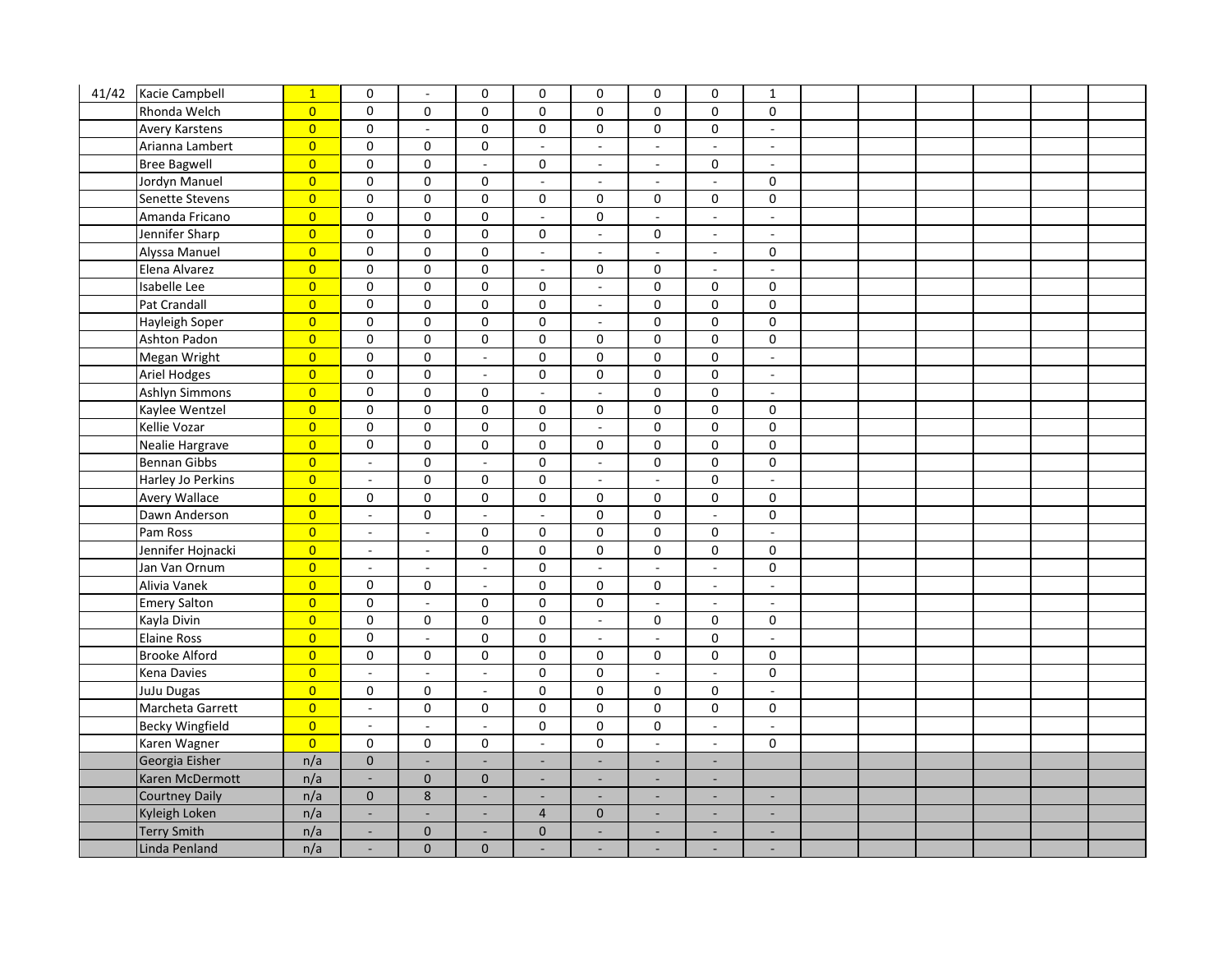| <b><i><u>Property</u></i></b><br>If harry N<br>vickinnon | n/a |  |  |  |  |  |  |  |
|----------------------------------------------------------|-----|--|--|--|--|--|--|--|
|                                                          |     |  |  |  |  |  |  |  |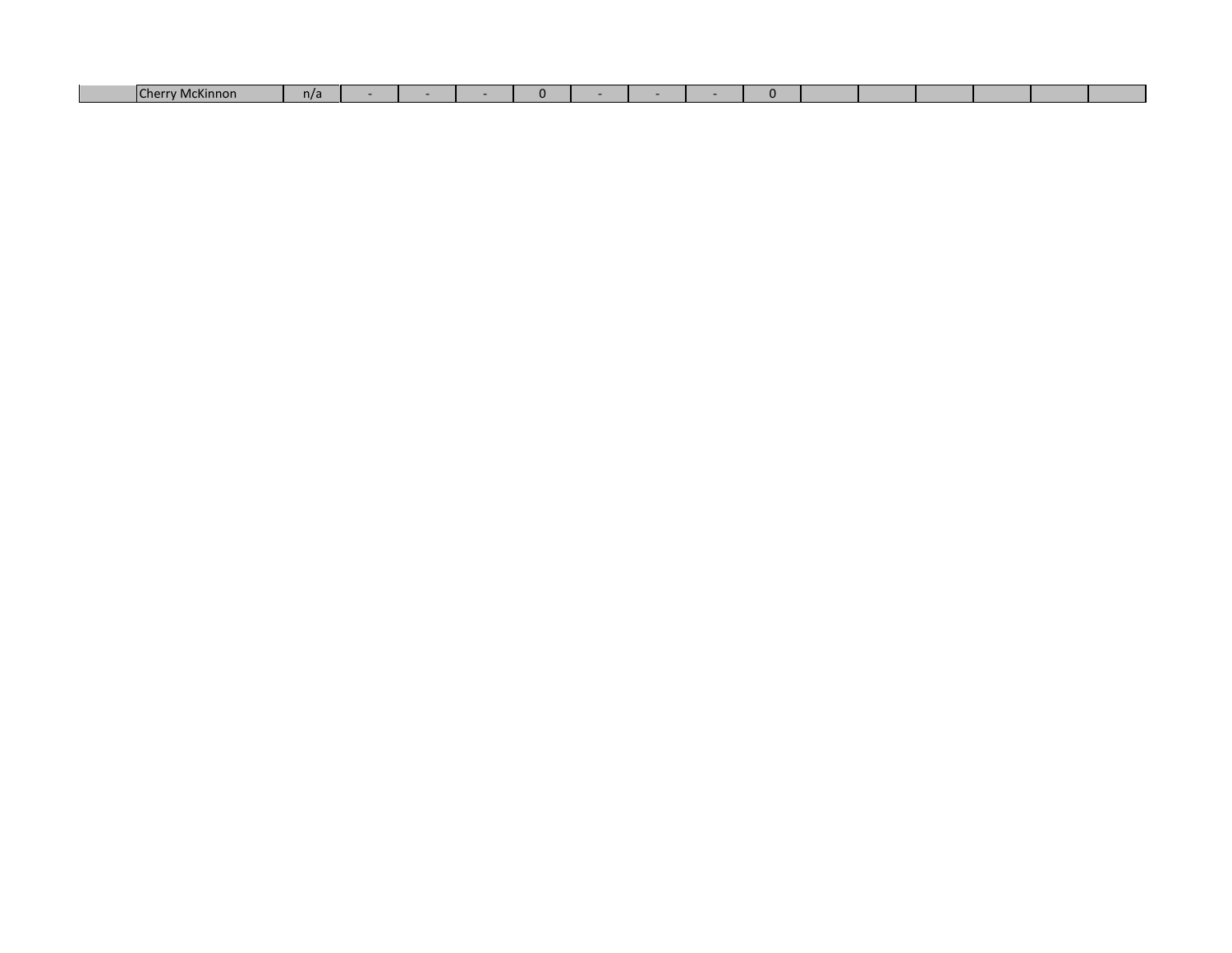|                |                         |                |                |                          |                          |                          | <b>35 &amp; OVER BARRELS</b> |                          |                          |                          |          |          |           |       |          |       |
|----------------|-------------------------|----------------|----------------|--------------------------|--------------------------|--------------------------|------------------------------|--------------------------|--------------------------|--------------------------|----------|----------|-----------|-------|----------|-------|
| Place          | <b>Rider Name</b>       | <b>Total</b>   | $16$ -Jan      | 30-Jan                   | 20-Feb                   | 5-Mar                    | 19-Mar                       | 16-Apr                   | 7-May                    | $21-May$                 | $4$ -Jun | $9$ -Jul | $24$ -Jul | 7-Aug | $10-Sep$ | 2-Oct |
| $\mathbf{1}$   | Tina Webb               | 64             | 9              | 6                        | 9                        | 5                        | $\overline{7}$               | 8                        | 10                       | 10                       |          |          |           |       |          |       |
| 2              | Mary Wright             | 60             | 10             | 8                        | 3                        | $\overline{7}$           | 8                            | 10                       | $\overline{7}$           | $\overline{7}$           |          |          |           |       |          |       |
| 3              | Debra Rodriguez         | 48             | 6              | 6                        | 4                        | $\overline{7}$           | 5                            | 5                        | 8                        | $\overline{7}$           |          |          |           |       |          |       |
| 4/5            | <b>Crystal Evans</b>    | 40             | 8              | 0                        | 5                        | 6                        | 8                            | $\overline{7}$           | 6                        | 0                        |          |          |           |       |          |       |
| 4/5            | Rhonda Welch            | 40             | 5              | $\overline{7}$           | 6                        | 5                        | 5                            | $\overline{2}$           | $\overline{7}$           | 3                        |          |          |           |       |          |       |
| 6              | Senette Stevens         | 39             | $\overline{7}$ | ٠                        | 0                        | 10                       | 6                            | $\overline{7}$           | 9                        | 0                        |          |          |           |       |          |       |
| $\overline{7}$ | Marcheta Garrett        | 38             | $\sim$         | 9                        | 0                        | 8                        | 5                            | 8                        | 8                        | 0                        |          |          |           |       |          |       |
| 8/9            | <b>Pat Crandall</b>     | 37             | 6              | 6                        | 4                        | 6                        | $\overline{\phantom{a}}$     | 4                        | 5                        | 6                        |          |          |           |       |          |       |
| 8/9            | Ann Johnson             | 37             | 5              | ÷.                       | $\sim$                   | 6                        | 6                            | 6                        | 6                        | 8                        |          |          |           |       |          |       |
| 10/11          | Terri Lamp              | 36             | 8              | 10                       | 0                        | 9                        | 9                            | ٠                        | $\mathbf 0$              | 0                        |          |          |           |       |          |       |
| 10/11          | Karen Wagner            | 36             | $\mathbf 0$    | $\overline{7}$           | 10                       |                          | 10                           | ٠                        |                          | 9                        |          |          |           |       |          |       |
| 12             | <b>Beverly Hubble</b>   | 35             | $\sim$         | 8                        | 6                        | 4                        | 6                            | 3                        | $\sim$                   | 8                        |          |          |           |       |          |       |
| 13             | JJ Jeffers              | 25             | ÷.             | $\mathbf{r}$             | 5                        | 5                        | $\overline{4}$               | $\mathbf 0$              | 6                        | 5                        |          |          |           |       |          |       |
| 14             | Mandy Sue Jasek         | 24             | 0              | 5                        |                          | 5                        | 5                            | 9                        | $\overline{\phantom{a}}$ | $\overline{\phantom{a}}$ |          |          |           |       |          |       |
| 15             | Kristen Wiggins         | 23             | 6              | ٠                        | 8                        | 5                        | 4                            | $\overline{\phantom{a}}$ | $\overline{\phantom{a}}$ | $\overline{\phantom{a}}$ |          |          |           |       |          |       |
| 16             | Sandy Johnson           | 22             | $\overline{7}$ | 0                        | $\overline{7}$           | 8                        | $\mathbf 0$                  | $\overline{\phantom{a}}$ | $\blacksquare$           | $\overline{\phantom{a}}$ |          |          |           |       |          |       |
| 17             | Jennifer Hojnacki       | 15             | $\sim$         | $\overline{\phantom{a}}$ | 0                        |                          | $\mathbf 0$                  | 6                        | 5                        | 4                        |          |          |           |       |          |       |
| 18             | Dawn Anderson           | 12             | $\sim$         | 5                        | $\sim$                   | $\overline{\phantom{a}}$ | $\overline{7}$               | $\mathbf 0$              | $\blacksquare$           | 0                        |          |          |           |       |          |       |
| 19             | Jamie Hemphill          | 10             | $\sim$         | ٠                        | $\sim$                   | 5                        | 5                            | $\mathbf 0$              | $\overline{\phantom{a}}$ | $\sim$                   |          |          |           |       |          |       |
| 20             | Kena Davies             | 9 <sup>°</sup> | $\sim$         | ٠                        | $\overline{\phantom{a}}$ | 0                        | 3                            | $\overline{\phantom{a}}$ | $\blacksquare$           | 6                        |          |          |           |       |          |       |
| 21             | Jan Van Ornum           | 8 <sup>2</sup> | 0              | ÷.                       | $\overline{a}$           | 3                        | $\overline{2}$               | $\mathbf{1}$             | $\blacksquare$           | $\overline{2}$           |          |          |           |       |          |       |
|                | <b>Becky Wingfield</b>  | $\overline{0}$ | $\mathbf 0$    | $\overline{\phantom{a}}$ | 0                        | 0                        | 0                            | 0                        | ٠                        | $\overline{\phantom{a}}$ |          |          |           |       |          |       |
|                | <b>Audry Schillings</b> | n/a            | 5              | 5                        |                          | ۰                        | ۰                            | ۰                        | ٠                        |                          |          |          |           |       |          |       |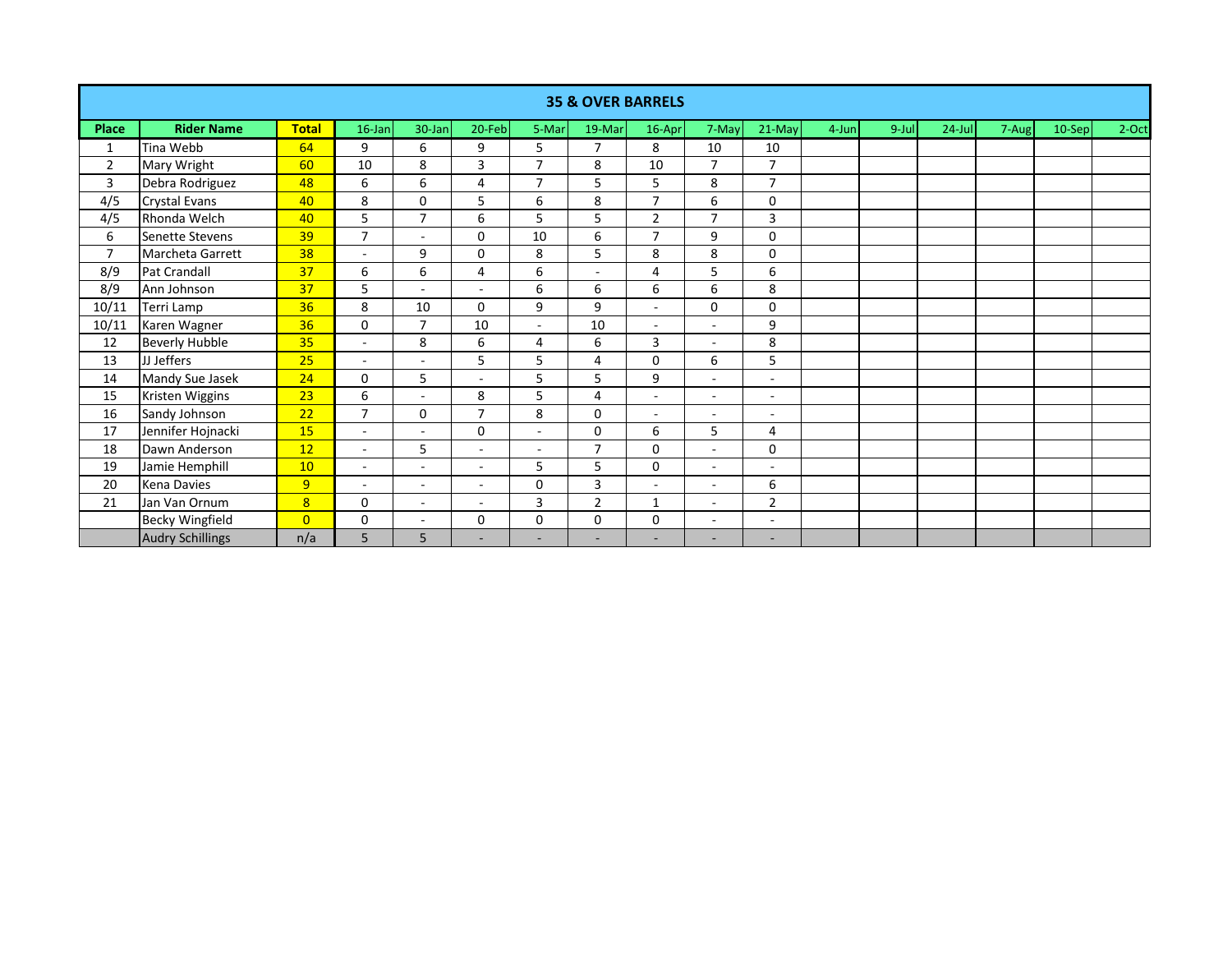|                |                         |                |                |                |                |                |                          | YOUTH 1D BARRELS         |                          |                          |       |          |           |       |          |       |
|----------------|-------------------------|----------------|----------------|----------------|----------------|----------------|--------------------------|--------------------------|--------------------------|--------------------------|-------|----------|-----------|-------|----------|-------|
| Place          | <b>Rider Name</b>       | <b>Total</b>   | $16$ -Jan      | 30-Jan         | 20-Feb         | 5-Mar          | 19-Mar                   | 16-Apr                   | 7-May                    | 21-May                   | 4-Jun | $9$ -Jul | $24$ -Jul | 7-Aug | $10-Sep$ | 2-Oct |
|                | Maylee Woodard          | 71             | 9              | 8              | 9              | $\overline{ }$ | 8                        | 10                       | 10                       | 10                       |       |          |           |       |          |       |
| $\overline{2}$ | Ali Rodriguez           | 61             | 10             | 10             | $\overline{7}$ | 8              | 10                       | 9                        | 7                        | 0                        |       |          |           |       |          |       |
| 3              | <b>Avery Wallace</b>    | 50             | $\overline{7}$ | 6              | $\Omega$       | 10             | 9                        | $\Omega$                 | 9                        | 9                        |       |          |           |       |          |       |
| 4              | Nealie Hargrave         | 35             | 0              | $\overline{ }$ | 10             | 3              | $\Omega$                 | $\overline{7}$           | 8                        | 0                        |       |          |           |       |          |       |
| 5              | <b>Brooke Alford</b>    | 34             | 6              | 3              | 8              | 9              | 0                        | 8                        | $\Omega$                 | 0                        |       |          |           |       |          |       |
| 6              | Kaylee Wentzel          | <b>16</b>      | $\overline{2}$ | 9              | $\Omega$       | 5              | $\Omega$                 | 0                        | $\Omega$                 | 0                        |       |          |           |       |          |       |
|                | Isabella Lee            | 14             | $\Omega$       | 0              | 0              | $\Omega$       | $\overline{\phantom{a}}$ | $\Omega$                 | 6                        | 8                        |       |          |           |       |          |       |
| 8              | Zalynn Newman           | 12             | $\Omega$       | 0              | 0              | 0              | 7                        | 0                        | 5                        | 0                        |       |          |           |       |          |       |
| 9              | JuJu Dugas              | 11             | $\Omega$       | 5              | $\sim$         | 0              | 6                        | 0                        | $\Omega$                 | $\sim$                   |       |          |           |       |          |       |
| 10             | <b>Avery Karstens</b>   | 10             | 0              | $\overline{a}$ | 6              | 4              | $\Omega$                 | $\Omega$                 | $\Omega$                 | $\overline{\phantom{a}}$ |       |          |           |       |          |       |
|                | 11/12 Alivia Vanek      | 9              | 5              | 4              | $\sim$         | $\Omega$       | $\Omega$                 | $\Omega$                 | $\overline{\phantom{a}}$ | $\overline{\phantom{a}}$ |       |          |           |       |          |       |
|                | 11/12 Korgan Key        | 9 <sup>°</sup> | 3              | $\sim$         | 0              | 6              | 0                        | $\blacksquare$           | $\overline{\phantom{0}}$ | $\overline{\phantom{a}}$ |       |          |           |       |          |       |
| 13             | Hunter Hook             | $5^{\circ}$    | 0              | 0              | 0              | 0              | 5                        | 0                        | $\Omega$                 | 0                        |       |          |           |       |          |       |
|                | 14/15 Arianna Lambert   | $\overline{4}$ | 4              | 0              | 0              | ٠              |                          | $\overline{\phantom{a}}$ |                          |                          |       |          |           |       |          |       |
|                | 14/15 Jaelyn Matthessen | $\overline{4}$ | $\Omega$       | 0              | $\sim$         | ÷              | 4                        | 0                        | $\Omega$                 | $\Omega$                 |       |          |           |       |          |       |
| 16             | Zianna Newman           | $\overline{3}$ | $\Omega$       | 0              | 0              | 0              | 3                        | 0                        | $\mathbf 0$              | $\overline{\phantom{a}}$ |       |          |           |       |          |       |
| 17             | <b>Skyler Smerek</b>    | $\overline{2}$ | $\Omega$       | $\overline{2}$ | $\Omega$       | $\Omega$       | $\Omega$                 | $\Omega$                 | $\Omega$                 |                          |       |          |           |       |          |       |
| 18             | Kylee Wingfield         | $\mathbf 1$    | $\Omega$       | $\mathbf{1}$   | 0              | 0              | $\Omega$                 | $\mathbf 0$              | $\Omega$                 | 0                        |       |          |           |       |          |       |
|                | Emma Burke              | n/a            | 8              |                |                |                |                          | $\mathbf 0$              |                          |                          |       |          |           |       |          |       |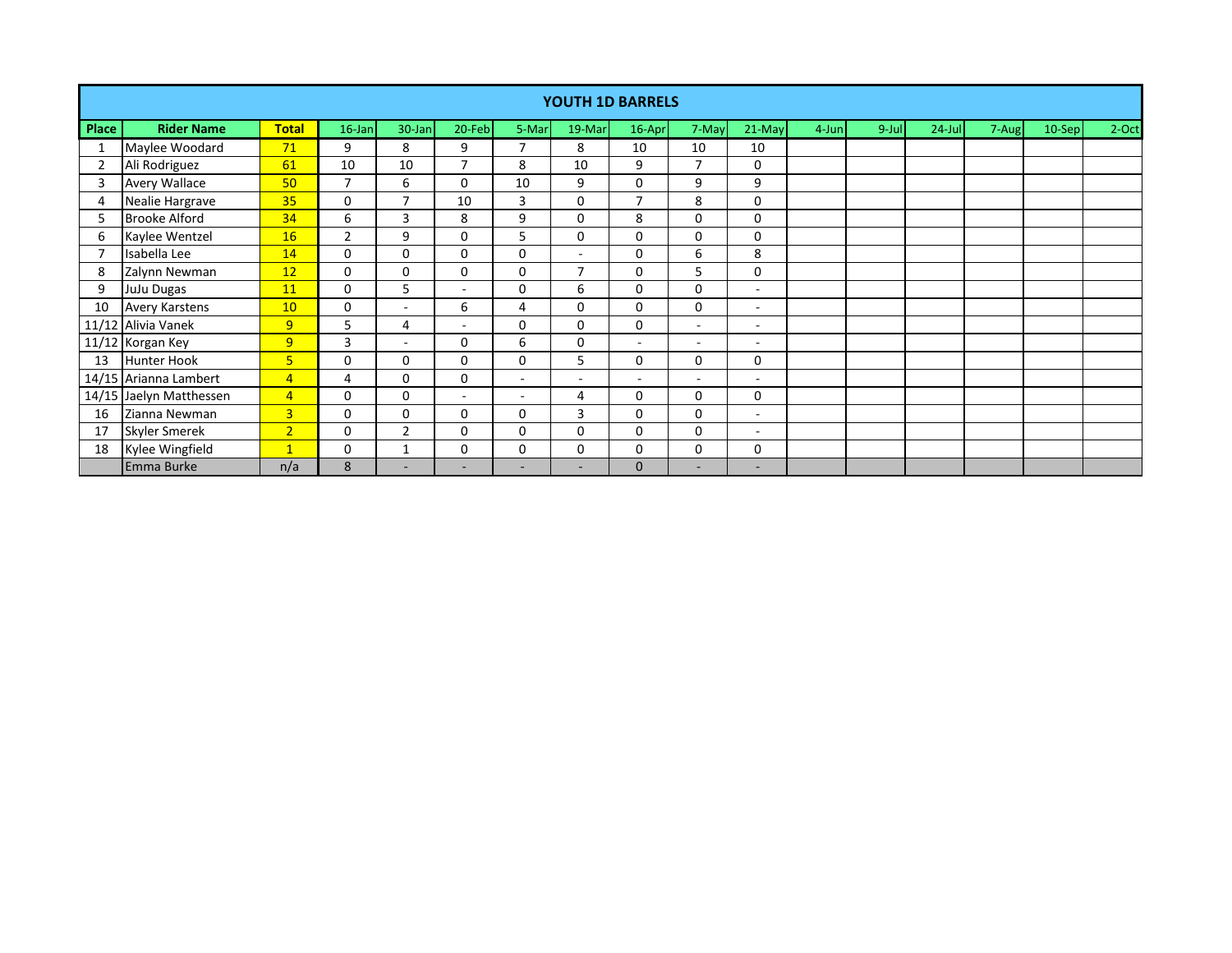|              |                       |                 |                          |                |                          |                | YOUTH 2D BARRELS         |                          |                          |                          |       |          |           |       |        |       |
|--------------|-----------------------|-----------------|--------------------------|----------------|--------------------------|----------------|--------------------------|--------------------------|--------------------------|--------------------------|-------|----------|-----------|-------|--------|-------|
| <b>Place</b> | <b>Rider Name</b>     | <b>Total</b>    | $16$ -Jan                | 30-Jan         | 20-Feb                   | 5-Mar          | 19-Mar                   | 16-Apr                   | 7-May                    | 21-May                   | 4-Jun | $9$ -Jul | $24$ -Jul | 7-Aug | 10-Sep | 2-Oct |
| $\mathbf{1}$ | Kylee Wingfield       | 35              | $\overline{2}$           | 8              | $\mathbf 0$              | $\mathbf 0$    | 10                       | 9                        | $\overline{2}$           | $\overline{4}$           |       |          |           |       |        |       |
| $\sqrt{2}$   | Kacie Campbell        | 30              | $\mathbf 0$              | L.             | $\overline{7}$           | $\overline{7}$ | 9                        | $\mathsf{O}\xspace$      | $\overline{7}$           | $\mathsf{O}\xspace$      |       |          |           |       |        |       |
| $\mathsf 3$  | <b>Brooke Alford</b>  | 29              | $\mathbf 0$              | 0              | 4                        |                | $\overline{7}$           | $\mathsf{O}\xspace$      | 9                        | 9                        |       |          |           |       |        |       |
| $4 - 6$      | Isabella Lee          | 25              | $\mathbf 0$              | 9              | 6                        | 10             | $\overline{\phantom{a}}$ | $\mathbf 0$              | $\mathbf 0$              | $\mathsf 0$              |       |          |           |       |        |       |
| $4-6$        | Zianna Newman         | 25              | 0                        | 10             | 9                        | $\mathbf 0$    | 0                        | 6                        | $\pmb{0}$                | $\overline{\phantom{a}}$ |       |          |           |       |        |       |
| $4-6$        | Chloe Zacharias       | 25              | $\mathbf 0$              | $\mathbf 0$    | $\mathbf 0$              | 9              | $\sim$                   | 10                       | $\sim$                   | 6                        |       |          |           |       |        |       |
| $7 - 9$      | Greta Bergman         | 20              | 9                        | $\sim$         | 8                        | $\mathbf{r}$   | 3                        | $\mathbf 0$              | $\sim$                   | $\mathsf{O}\xspace$      |       |          |           |       |        |       |
| $7 - 9$      | <b>Hunter Hook</b>    | 20              | 8                        | $\overline{2}$ | $\mathbf 0$              | $\overline{4}$ | $\mathbf 0$              | $\mathbf 0$              | 6                        | $\pmb{0}$                |       |          |           |       |        |       |
| $7-9$        | <b>Avery Karstens</b> | 20              | 10                       | $\sim$         | $\mathbf 0$              | $\mathbf 0$    | $\Omega$                 | $\mathbf 0$              | 10                       | $\sim$                   |       |          |           |       |        |       |
| 10           | <b>Bella Meyer</b>    | 18              | $\mathsf 0$              | 4              | L.                       | $\overline{6}$ | $\overline{8}$           | $\mathsf 0$              | $\pmb{0}$                | $\mathsf{O}\xspace$      |       |          |           |       |        |       |
| 11           | Ali Rodriguez         | 16              | $\mathbf 0$              | $\mathbf 0$    | $\mathbf 0$              | $\mathbf 0$    | $\mathbf 0$              | $\mathbf 0$              | 8                        | 8                        |       |          |           |       |        |       |
| 12/13        | Amelia Sutton         | 13              | $\mathsf 0$              | 5              | $\mathbf 0$              | 8              | $\mathbf 0$              | $\mathbf 0$              | $\blacksquare$           | $\blacksquare$           |       |          |           |       |        |       |
| 12/13        | <b>JuJu Dugas</b>     | 13              | 5                        | $\mathbf 0$    | $\overline{\phantom{a}}$ | $\mathbf 0$    | $\mathbf 0$              | 8                        | 0                        | $\overline{\phantom{a}}$ |       |          |           |       |        |       |
| 14/15        | Gamila Aranda         | 12              | $\overline{4}$           | $\mathbf 0$    | $\mathbf 0$              | 3              | 5                        | 0                        | $\mathbf 0$              | 0                        |       |          |           |       |        |       |
| 14/15        | Jaelyn Matthessen     | 12              | $\mathbf 0$              | $\overline{7}$ | $\overline{a}$           | L.             | 0                        | $\mathsf{O}\xspace$      | 5                        | $\mathsf{O}\xspace$      |       |          |           |       |        |       |
| 16/17        | <b>Claire Simms</b>   | 11              | 0                        | $\pmb{0}$      | 0                        | 0              | ÷,                       | $\overline{7}$           | $\pmb{4}$                | $\mathsf{O}\xspace$      |       |          |           |       |        |       |
| 16/17        | Zalynn Newman         | 11              | $\mathbf{1}$             | $\mathbf 0$    | $\mathbf 0$              | $\overline{5}$ | $\mathbf 0$              | $\mathbf 0$              | $\mathbf 0$              | $\overline{5}$           |       |          |           |       |        |       |
| 18/19        | <b>Ashlyn Simmons</b> | 10              | $\Omega$                 | $\Omega$       | 10                       | $\mathbf 0$    | ä,                       | 0                        | $\mathbf 0$              | $\mathbf 0$              |       |          |           |       |        |       |
| 18/19        | Nealie Hargrave       | 10              | 0                        | 0              | $\mathbf 0$              | $\mathbf 0$    | $\mathbf 0$              | $\mathbf 0$              | $\mathbf 0$              | 10                       |       |          |           |       |        |       |
| 20/21        | <b>Skyler Smerek</b>  | $\overline{7}$  | $\overline{7}$           | $\mathbf 0$    | $\mathbf 0$              | $\mathbf 0$    | $\mathbf 0$              | $\mathbf 0$              | $\mathbf 0$              | $\overline{\phantom{a}}$ |       |          |           |       |        |       |
| 20/21        | Kaylee Wentzel        | 7 <sup>1</sup>  | 0                        | $\pmb{0}$      | $\mathsf{O}\xspace$      | $\pmb{0}$      | 0                        | $\mathsf{O}\xspace$      | $\pmb{0}$                | $\overline{7}$           |       |          |           |       |        |       |
| 22/23        | Kaylan Couey          | $6 \overline{}$ | 6                        | $\mathbf 0$    | ä,                       | $\pmb{0}$      | $\sim$                   | 0                        | $\pmb{0}$                | $\mathsf{O}\xspace$      |       |          |           |       |        |       |
| 22/23        | Jordyn Manuel         | 6 <sup>1</sup>  | $\mathbf 0$              | 6              | $\mathbf 0$              | $\mathbf{r}$   | $\overline{\phantom{a}}$ | $\overline{\phantom{a}}$ |                          | $\mathsf{O}\xspace$      |       |          |           |       |        |       |
| $24 - 26$    | Arianna Lambert       | 5 <sup>1</sup>  | $\mathbf 0$              | $\mathbf 0$    | 5                        | $\overline{a}$ | ÷,                       | $\overline{\phantom{a}}$ | $\overline{\phantom{a}}$ | $\blacksquare$           |       |          |           |       |        |       |
| $24 - 26$    | Kaitlyn Mushinski     | 5 <sup>1</sup>  | $\mathbf 0$              | 3              | $\omega$                 | $\mathbf 0$    | $\overline{2}$           | $\overline{\phantom{a}}$ | $\overline{\phantom{a}}$ | $\overline{\phantom{a}}$ |       |          |           |       |        |       |
| $24 - 26$    | <b>Bree Bagwell</b>   | $\overline{5}$  | $\mathsf 0$              | $\pmb{0}$      | $\sim$                   | $\overline{2}$ | $\sim$                   | $\overline{a}$           | $\overline{\mathbf{3}}$  | $\sim$                   |       |          |           |       |        |       |
| 27           | Korgan Key            | $\overline{4}$  | $\mathsf 0$              | ÷.             | $\mathbf 0$              | $\mathbf 0$    | $\overline{4}$           | $\overline{\phantom{a}}$ | $\sim$                   | $\overline{\phantom{a}}$ |       |          |           |       |        |       |
| 28/29        | Brenlynn Hill         | $\overline{1}$  | $\mathbf 0$              | $\mathbf{1}$   | $\mathbf 0$              | $\overline{a}$ | $\sim$                   | $\overline{a}$           |                          | ٠                        |       |          |           |       |        |       |
| 28/29        | <b>Emily Cupit</b>    | $\overline{1}$  | $\overline{\phantom{a}}$ | $\mathbf 0$    | $\mathbf 0$              | $\mathbf 0$    | $\mathbf{1}$             | $\mathsf{O}\xspace$      | $\pmb{0}$                | $\mathsf{O}\xspace$      |       |          |           |       |        |       |
|              | Chyenne Hosick        | $\overline{0}$  | $\mathbf 0$              | $\sim$         | ä,                       | $\mathbf 0$    | $\sim$                   | $\overline{a}$           |                          | $\mathsf{O}\xspace$      |       |          |           |       |        |       |
|              | Kyleigh Loken         | n/a             | L.                       | ÷,             | L,                       | $\mathbf{0}$   | 6                        | $\sim$                   | $\overline{a}$           | ٠                        |       |          |           |       |        |       |
|              | <b>Faith Terry</b>    | n/a             | $\overline{3}$           |                | $\mathbf{0}$             | ٠              |                          |                          | ٠                        | ۰                        |       |          |           |       |        |       |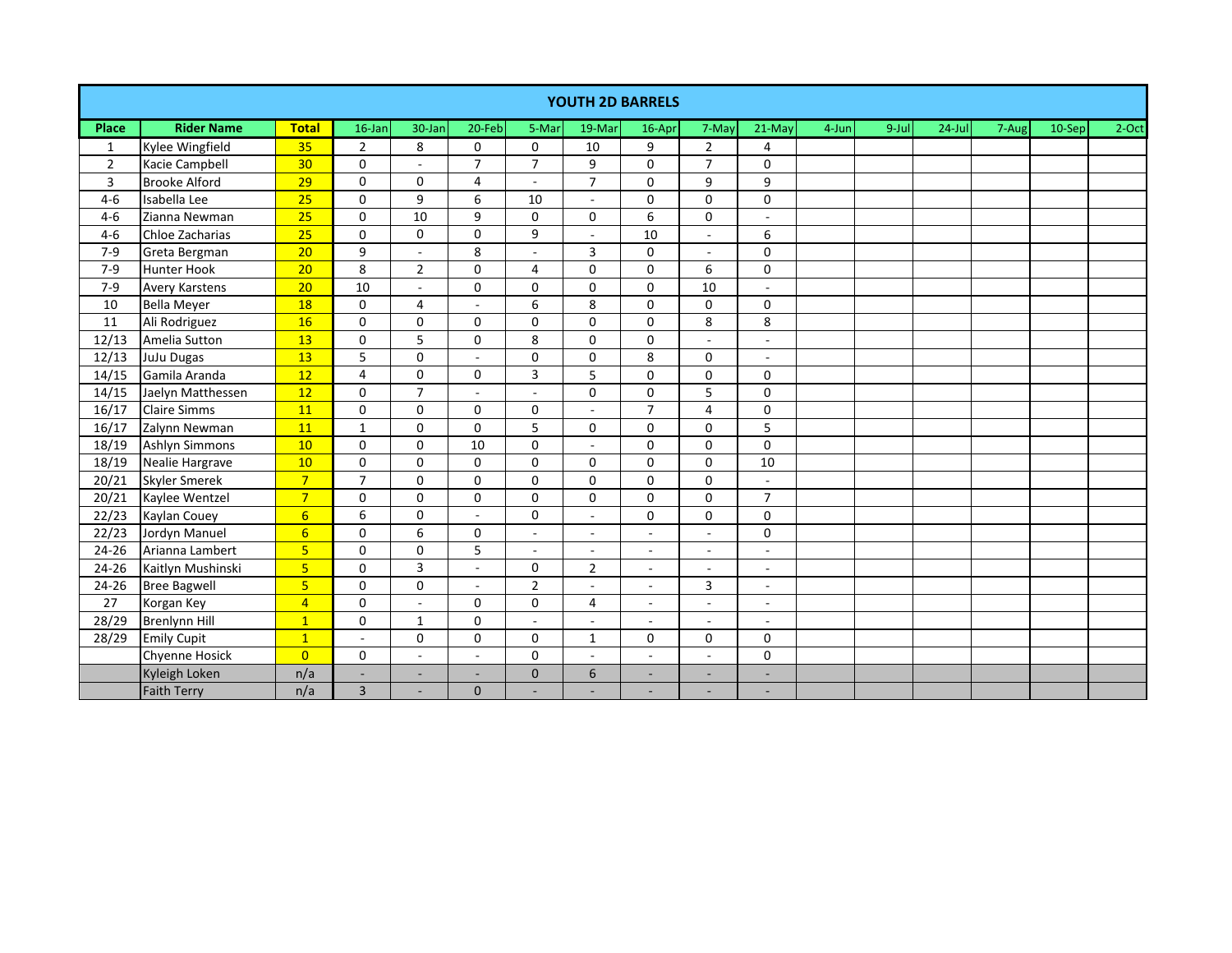|                |                       |                           |                         |                          |                          |                 |                | YOUTH 3D BARRELS |                |                         |       |          |           |       |        |          |
|----------------|-----------------------|---------------------------|-------------------------|--------------------------|--------------------------|-----------------|----------------|------------------|----------------|-------------------------|-------|----------|-----------|-------|--------|----------|
| Place          | <b>Rider Name</b>     | <b>Total</b>              | $16$ -Jan               | 30-Jan                   | $20$ -Feb                | 5-Mar           | 19-Mar         | 16-Apr           | 7-May          | 21-May                  | 4-Jun | $9$ -Jul | $24$ -Jul | 7-Aug | 10-Sep | $2$ -Oct |
| $\mathbf{1}$   | Amelia Sutton         | 42                        | $\mathbf 0$             | 9                        | $\mathsf 3$              | 9               | 8              | 9                | 4              |                         |       |          |           |       |        |          |
| $\overline{2}$ | Isabella Cantu        | 30                        | 8                       | 10                       | $\overline{2}$           | $\overline{10}$ | $\sim$         | $\Omega$         | 0              | $\mathbf 0$             |       |          |           |       |        |          |
| $\mathbf{3}$   | <b>Emily Cupit</b>    | 26                        |                         | 5                        | 6                        | 3               | 0              | $\mathbf 0$      | 6              | 6                       |       |          |           |       |        |          |
| $\overline{4}$ | Chloe Zacharias       | 22                        | $\mathbf 0$             | 0                        | 10                       | 5               | $\sim$         | $\overline{7}$   | $\sim$         | $\pmb{0}$               |       |          |           |       |        |          |
| 5              | Alyssa Manuel         | 20                        | $\overline{7}$          | 8                        | 5                        | $\sim$          | $\blacksquare$ | $\blacksquare$   |                | $\mathsf 0$             |       |          |           |       |        |          |
| 6/7            | <b>Bella Meyer</b>    | 18                        | $\mathbf 0$             | 0                        | $\sim$                   | 0               | 0              | 6                | 9              | $\overline{\mathbf{3}}$ |       |          |           |       |        |          |
| 6/7            | Kacie Campbell        | 18                        | 10                      | $\overline{a}$           | $\mathbf 0$              | $\Omega$        | $\Omega$       | $\mathbf{1}$     | 0              | $\overline{7}$          |       |          |           |       |        |          |
| $8 - 10$       | <b>Haidyn Estes</b>   | 17                        | $\mathbf 0$             | $\mathbf 0$              | $\mathsf{O}\xspace$      | $\Omega$        | 10             | $\sim$           | $\overline{7}$ | $\mathbf 0$             |       |          |           |       |        |          |
| $8 - 10$       | <b>Claire Simms</b>   | 17                        | 9                       | 3                        | $\mathbf 0$              | 0               | $\overline{a}$ | 0                | 0              | 5                       |       |          |           |       |        |          |
| $8 - 10$       | Gamila Aranda         | 17                        | $\mathbf 0$             | $\overline{7}$           | $\mathbf 0$              | $\Omega$        | $\Omega$       | $\Omega$         | 0              | 10                      |       |          |           |       |        |          |
| 11/12          | Zalynn Newman         | 16                        | $\mathbf 0$             | 0                        | 8                        | 0               | $\mathbf 0$    | $\mathbf 0$      | 8              | 0                       |       |          |           |       |        |          |
|                | 11/12 Greta Bergman   | 16                        | $\mathbf 0$             | $\overline{\phantom{a}}$ | $\mathbf 0$              | $\blacksquare$  | 0              | 8                | $\sim$         | 8                       |       |          |           |       |        |          |
| 13             | <b>Bekah Shepherd</b> | 15<br>3<br>13<br>12<br>12 |                         | 6                        | $\mathbf 1$              | $\mathbf 2$     | $\omega$       | $\mathsf{3}$     | $\Omega$       | $\pmb{0}$               |       |          |           |       |        |          |
| 14             | Stefanie Campbell     |                           | $\overline{\mathbf{4}}$ |                          | $\pmb{0}$                | 0               |                | $\mathbf 0$      | $\mathbf 0$    | $\overline{9}$          |       |          |           |       |        |          |
|                | 15-17 Jace Baptiste   |                           | $\omega$                | $\sim$                   | $\overline{7}$           | $\Omega$        | $\sim$         | $\mathbf 0$      | 5              | $\mathcal{L}^{\pm}$     |       |          |           |       |        |          |
|                | 15-17 Kaylan Couey    |                           | $\Omega$                | 0                        | $\overline{\phantom{a}}$ | $\Omega$        | $\blacksquare$ | $\overline{2}$   | 10             | 0                       |       |          |           |       |        |          |
|                | 15-17 Chyenne Hosick  | 12                        | $\mathbf 0$             | $\sim$                   | $\sim$                   | 8               | $\sim$         | $\sim$           | $\sim$         | $\overline{\mathbf{4}}$ |       |          |           |       |        |          |
| 18             | <b>Hunter Hook</b>    | 11                        | $\mathbf 0$             | 0                        | 9                        | $\Omega$        | $\Omega$       | 0                | $\Omega$       | $\overline{2}$          |       |          |           |       |        |          |
| 19-21          | Kaitlyn Mushinski     | 10                        | 6                       | 0                        | $\sim$                   | $\overline{4}$  | 0              | $\sim$           | $\sim$         | $\blacksquare$          |       |          |           |       |        |          |
|                | 19-21 Isabelle Lee    | 10                        | 5                       | 0                        | $\mathbf 0$              | 0               | $\sim$         | 5                | 0              | 0                       |       |          |           |       |        |          |
|                | 19-21 Gracen Harman   | 10                        | $\sim$                  | $\sim$                   | $\sim$                   |                 |                | 10               |                |                         |       |          |           |       |        |          |
|                | 22/23 Brooke Alford   | 9                         | $\mathbf 0$             | 0                        | $\mathbf 0$              | 0               | 9              | 0                | 0              | 0                       |       |          |           |       |        |          |
|                | 22/23 Caje Baptiste   | 9                         | $\overline{a}$          | $\sim$                   | $\mathbf 0$              | 6               | $\blacksquare$ | $\mathbf 0$      | 3              | ä,                      |       |          |           |       |        |          |
| 24             | Dallas Johnston       | $\overline{8}$            | 0                       | $\mathbf{1}$             | $\pmb{0}$                | $\Omega$        | $\overline{7}$ |                  | 0              | $\pmb{0}$               |       |          |           |       |        |          |
|                | 25/26 JuJu Dugas      | $6\overline{6}$           | 0                       | 0                        | $\sim$                   | 0               | 6              | $\mathbf 0$      | 0              | $\blacksquare$          |       |          |           |       |        |          |
|                | 25/26 Hayleigh Soper  | $6\overline{6}$           | $\mathbf 1$             | $\overline{2}$           | $\mathbf 0$              | $\mathbf{1}$    | $\omega$       | $\mathbf 0$      | $\overline{2}$ | $\pmb{0}$               |       |          |           |       |        |          |
| $27-29$        | <b>Avery Karstens</b> | $\overline{4}$            | 0                       | $\sim$                   | $\Omega$                 | $\Omega$        | 0              | 4                | 0              | $\tilde{\phantom{a}}$   |       |          |           |       |        |          |
|                | 27-29 Arianna Lambert | $\overline{4}$            | $\mathbf 0$             | $\overline{4}$           | $\mathbf 0$              | $\overline{a}$  | $\bar{a}$      | $\sim$           | $\sim$         | $\tilde{\phantom{a}}$   |       |          |           |       |        |          |
| 27-29          | Jordyn Manuel         | $\overline{4}$            | $\pmb{0}$               | $\mathbf 0$              | $\overline{4}$           |                 | $\sim$         |                  |                | $\pmb{0}$               |       |          |           |       |        |          |
| 30             | Makena Voakes         | $\overline{2}$            | $\overline{2}$          | 0                        | $\mathbf 0$              | 0               | $\sim$         | 0                | 0              | 0                       |       |          |           |       |        |          |
|                | 31/32 Skyler Smerek   | $\mathbf{1}$              | 0                       | 0                        | $\mathbf 0$              | $\Omega$        | 0              | $\Omega$         | $\mathbf{1}$   | $\blacksquare$          |       |          |           |       |        |          |
|                | 31/32 Ashlyn Simmons  | $\overline{1}$            | $\pmb{0}$               | $\mathbf 0$              | $\mathsf 0$              | $\Omega$        | $\sim$         | $\Omega$         | 0              | $\mathbf{1}$            |       |          |           |       |        |          |
|                | Kylee Wingfield       | $\overline{0}$            | $\mathbf 0$             | 0                        | $\mathbf 0$              | 0               | 0              | 0                | $\mathbf 0$    | $\mathsf 0$             |       |          |           |       |        |          |
|                | <b>Brooke Long</b>    | $\overline{0}$            | $\mathbf 0$             | 0                        | $\sim$                   | $\blacksquare$  | $\blacksquare$ | $\mathbf 0$      | 0              | $\tilde{\phantom{a}}$   |       |          |           |       |        |          |
|                | Cassie Sanford        | $\overline{0}$            | $\pmb{0}$               | $\mathbf 0$              | 0                        | 0               | $\sim$         | $\mathsf 0$      | $\Omega$       | $\pmb{0}$               |       |          |           |       |        |          |
|                | Keirstyne Smith       | $\overline{0}$            | $\mathbf 0$             | 0                        | $\mathbf 0$              | 0               | $\mathbf{r}$   | 0                | 0              | 0                       |       |          |           |       |        |          |
|                | Ashleigh Wagner       | $\overline{0}$            | $\mathbf 0$             | 0                        | $\mathbf{r}$             | 0               | $\sim$         | $\omega$         | $\omega$       | $\omega$                |       |          |           |       |        |          |
|                | <b>Brenlynn Hill</b>  | $\overline{0}$            | 0                       | 0                        | 0                        | $\sim$          | $\sim$         | $\sim$           |                | $\blacksquare$          |       |          |           |       |        |          |
|                | Zianna Newman         | $\overline{0}$            | $\mathbf 0$             | 0                        | 0                        | 0               | 0              | 0                | 0              | $\tilde{\phantom{a}}$   |       |          |           |       |        |          |
|                | Kaylee Wentzel        | $\overline{0}$            | $\overline{0}$          | $\Omega$                 | $\Omega$                 | 0               | $\Omega$       | 0                | $\mathbf{0}$   | $\Omega$                |       |          |           |       |        |          |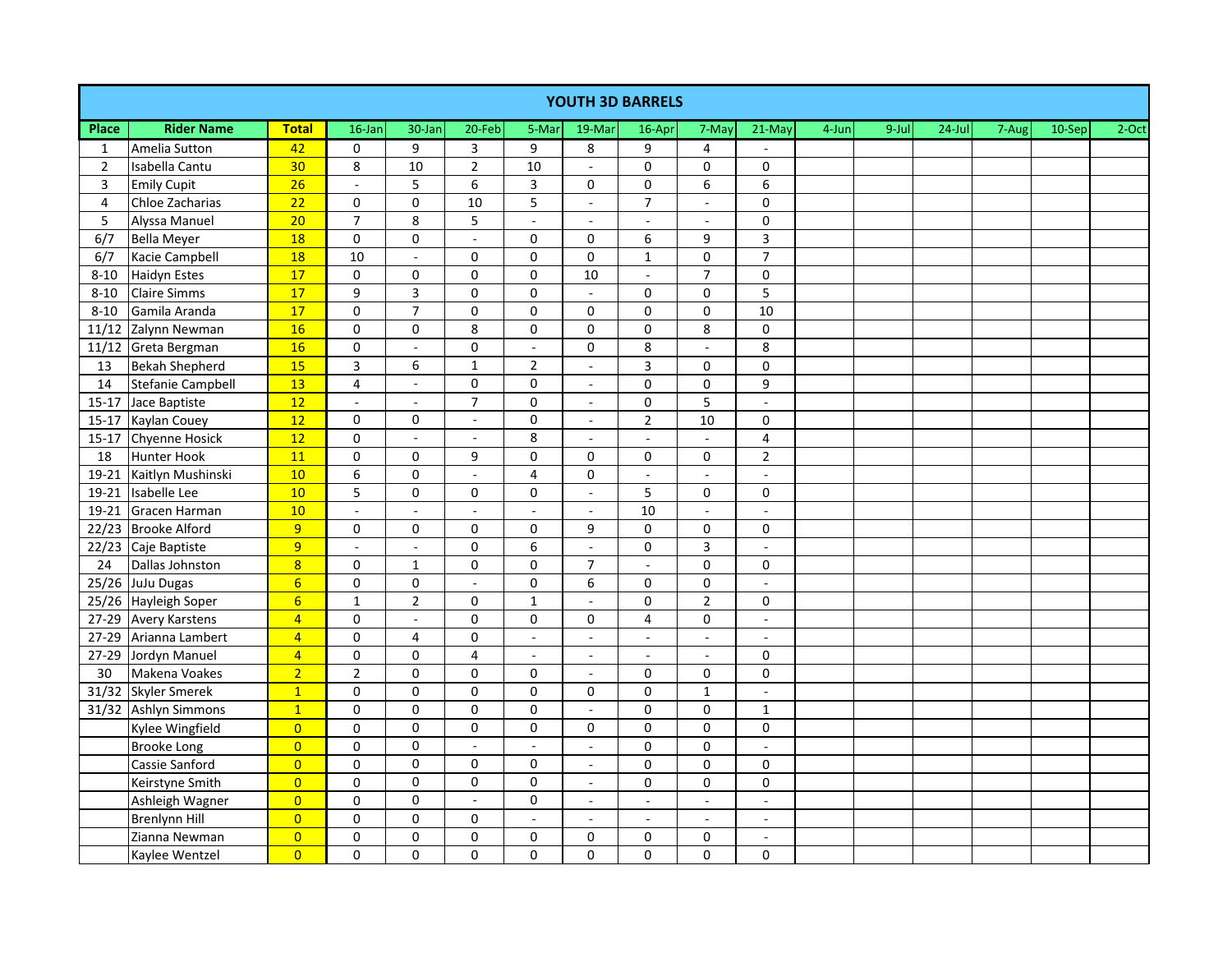| Nealie Hargrave    |     |  |   |  |  |  |  |  |
|--------------------|-----|--|---|--|--|--|--|--|
| <b>Heidi Maury</b> |     |  | C |  |  |  |  |  |
| Alivia Vanek       |     |  | u |  |  |  |  |  |
| Georgia Eisner     | n/a |  |   |  |  |  |  |  |
| Kyleigh Loken      | n/a |  |   |  |  |  |  |  |
| Ava Fish           | n/a |  |   |  |  |  |  |  |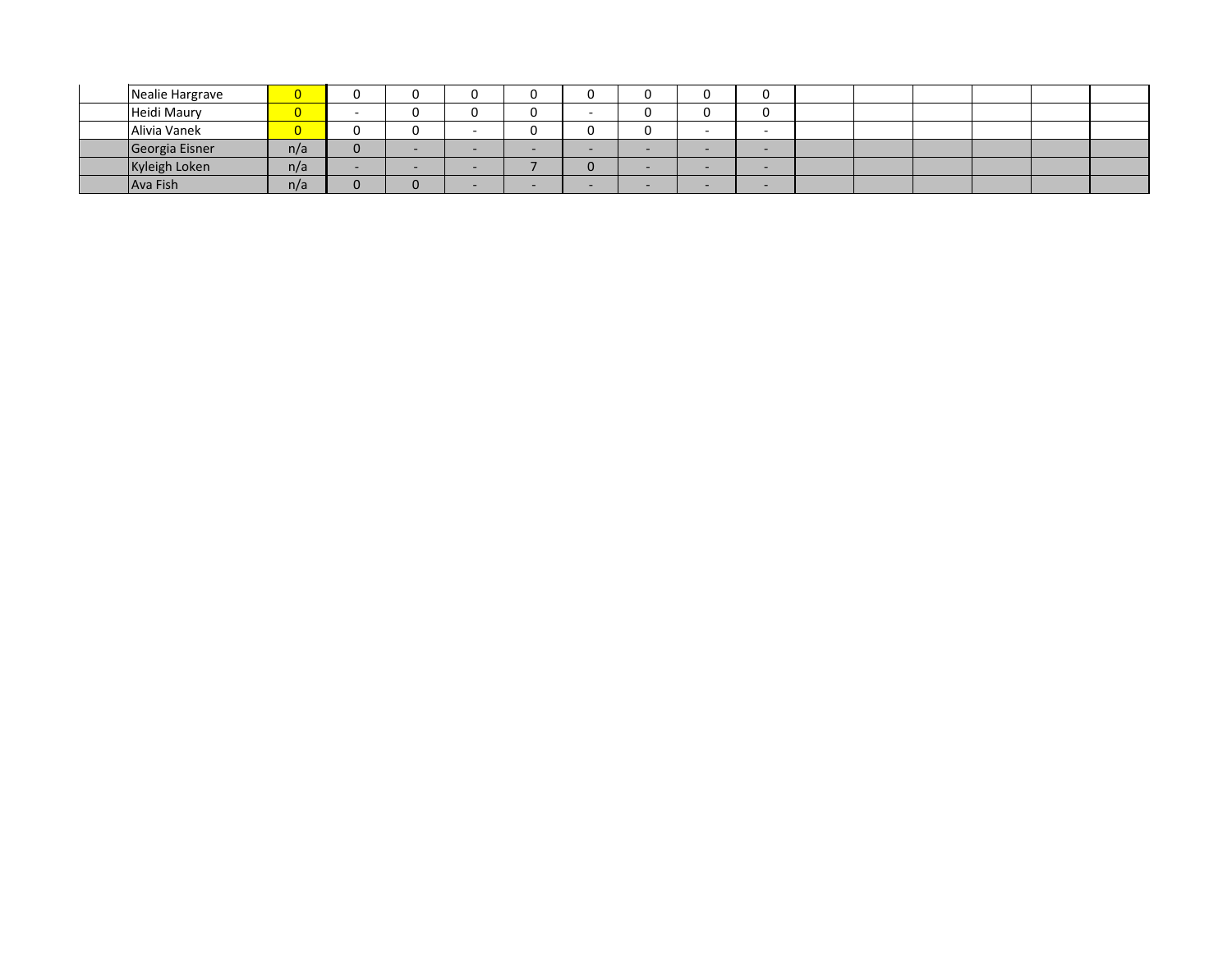|                |                       |                                   |                |                             |                          | <b>\$1000 NOVICE BARRELS</b> |                |                             |                             |                          |                          |       |       |           |       |        |       |
|----------------|-----------------------|-----------------------------------|----------------|-----------------------------|--------------------------|------------------------------|----------------|-----------------------------|-----------------------------|--------------------------|--------------------------|-------|-------|-----------|-------|--------|-------|
| Place          | <b>Rider Name</b>     | <b>Horse Name</b>                 | <b>Total</b>   | $16$ -Jan                   | 30-Jan                   | 20-Feb                       | 5-Mar          | 19-Mar                      | 16-Apr                      | 7-May                    | 21-May                   | 4-Jun | 9-Jul | $24$ -Jul | 7-Aug | 10-Sep | 2-Oct |
| 1              | Maylee Woodard        | Quickly Down Dash (Cash)          | 67             | 9                           | 10                       | 9                            | $\Omega$       | 9                           | 10                          | 10                       | 10                       |       |       |           |       |        |       |
| $\overline{2}$ | Lynn Hinds            | Hollywoodsfirstdown (Zoe)         | 55             | $\overline{7}$              | 8                        | 8                            | 3              | 6                           | 8                           | 8                        | $\overline{7}$           |       |       |           |       |        |       |
| 3              | <b>Ashton Padon</b>   | PR April Katz (Amazon)            | 49             | 10                          | 0                        | 10                           | 10             | 10                          | 9                           | 0                        | $\mathsf 0$              |       |       |           |       |        |       |
| $\overline{4}$ | Glenda Wood           | Lady Jay Sequin (Blackie)         | 46             | $\overline{7}$              | 6                        | $\overline{3}$               | $\overline{3}$ | 8                           | $\overline{7}$              | $\overline{7}$           | 5                        |       |       |           |       |        |       |
| 5              | Isabella Lee          | Killian Jones (Killian)           | 39             | $\mathbf{1}$                | 5                        | $\overline{4}$               | 9              | $\sim$                      | $\overline{2}$              | 9                        | 9                        |       |       |           |       |        |       |
| 6              | Alexis Jan            | Ms Missn Brigaboy (Sassy)         | 36             | $\mathbf 0$                 | $\overline{7}$           | 6                            | 6              | 5                           | 3                           | 5                        | $\overline{4}$           |       |       |           |       |        |       |
| 7/8            | Senette Stevens       | DoubleOSixes (Sixes)              | 31             | 8                           | $\overline{3}$           | $\overline{7}$               | $\mathbf{1}$   | $\mathsf 0$                 | 6                           | 6                        | $\mathbf 0$              |       |       |           |       |        |       |
| 7/8            | Debra Rodriquez       | Do It Our Way (Peppa)             | 31             | $\pmb{0}$                   | 5                        | 5                            | 0              | 5                           | $\pmb{0}$                   | 8                        | 8                        |       |       |           |       |        |       |
| 9/10           | Charyl Poche          | Bar Royal King Tonto (Missy)      | 28             | 5                           | 8                        | $\mathbf 0$                  | 5              | 5                           | 5                           | 0                        | 0                        |       |       |           |       |        |       |
| 9/10           | Kristi Cole           | JF Mercedes (Sadie)               | 28             | 6                           | $\mathsf{O}\xspace$      | 6                            | 0              | $\overline{7}$              | $\overline{7}$              | $\overline{2}$           | ÷,                       |       |       |           |       |        |       |
| 11             | Amelia Sutton         | Happy Dancein Zeus (Fuego)        | 25             | 6                           | 6                        | $\mathbf{1}$                 | $\mathbf 0$    | 5                           | 6                           | $\mathbf{1}$             | $\overline{a}$           |       |       |           |       |        |       |
| 12             | <b>Ariel Hodges</b>   | Colonel Dashin Perks (Lager)      | 24             | 0                           | $\overline{4}$           | $\sim$                       | $\overline{7}$ | 5                           | 8                           | $\mathsf 0$              | $\sim$                   |       |       |           |       |        |       |
| 13             | <b>Bella Meyer</b>    | Ben Special (Ben)                 | 22             | $\mathbf{1}$                | 3                        | $\sim$                       | 3              | 6                           | 3                           | 3                        | $\overline{3}$           |       |       |           |       |        |       |
|                | 14/15 Jennifer Sharp  | Mitey High On Vodka               | 21             | $\mathbf{1}$                | $\overline{7}$           | 8                            | $\mathbf{1}$   | $\overline{\phantom{a}}$    | $\overline{4}$              | $\overline{\phantom{a}}$ | ÷,                       |       |       |           |       |        |       |
| 14/15          | Jennifer Hojnacki     | Woodnt Bug Leo (Sven)             | 21             | $\sim$                      | $\omega$                 | 0                            | 0              | $\mathbf{3}$                | 5                           | $\overline{7}$           | 6                        |       |       |           |       |        |       |
| 16-18          | <b>Addy Meyer</b>     | LW Shinin Jack (Dante)            | 19             | 3                           | $\mathsf 3$              |                              | $\overline{3}$ | 8                           | $\mathbf{1}$                | $\Omega$                 | $\mathbf{1}$             |       |       |           |       |        |       |
|                | 16-18 JJ Jeffers      | Escott Tango (Diva/Roan Poan)     | 19             | $\bar{a}$                   | $\omega$                 | $\overline{3}$               | $\mathbf{1}$   | $\overline{7}$              | $\mathbf 0$                 | 6                        | $\overline{2}$           |       |       |           |       |        |       |
|                | 16-18 Emily Cupit     | <b>Buddy</b>                      | 19             | $\mathcal{L}$               | $\mathcal{L}$            | 5                            | $1\,$          | $\overline{4}$              | $\mathbf 0$                 | 5                        | $\overline{4}$           |       |       |           |       |        |       |
| 19             | JuJu Dugas            | Zipped Up Front (Zip)             | 17             | 8                           | 9                        | $\sim$                       | $\Omega$       | $\mathcal{L}_{\mathcal{A}}$ | ÷.                          | $\omega$                 | ä,                       |       |       |           |       |        |       |
| 20/21          | Sandy Johnson         | Perks Twistin Kitty (Kitty)       | 16             | 5                           | $\mathsf 0$              | $\overline{7}$               | $\overline{4}$ | $\mathbf 0$                 | $\mathcal{L}_{\mathcal{A}}$ | $\blacksquare$           | $\overline{\phantom{a}}$ |       |       |           |       |        |       |
| 20/21          | Amelia Sutton         | Red Birds Liason (Red)            | 16             | $\overline{\phantom{a}}$    | $\overline{3}$           | $\mathbf{1}$                 | 8              | $\overline{4}$              | $\overline{\phantom{a}}$    | $\sim$                   | $\overline{\phantom{a}}$ |       |       |           |       |        |       |
| 22             | <b>Shelby Ellis</b>   | Wise Choice To Riot (Riot)        | 15             | 0                           | $\overline{4}$           | $\overline{4}$               | $\overline{2}$ | $\overline{\phantom{a}}$    | $\mathbf{1}$                | $\overline{4}$           | ×.                       |       |       |           |       |        |       |
| 23             | Chloe Zacharias       | Seven S Martini (Kitty)           | 13             | 4                           | 0                        | $\mathbf{1}$                 | 3              | $\sim$                      | $\overline{4}$              | $\sim$                   | $\mathbf{1}$             |       |       |           |       |        |       |
| 24             | Cherry McKinnin       | Fast and Loud (Lincoln)           | 11             | $\mathbf 0$                 | $\overline{3}$           | $\overline{2}$               | $\mathbf 0$    | $\frac{1}{2}$               |                             |                          | 6                        |       |       |           |       |        |       |
| 25             | Devin Moss            | Nattie                            | 10             | ÷.                          | $\mathbf{1}$             | $\mathbf{1}$                 | $\overline{a}$ | $\mathbb{L}$                | 3                           | 0                        | 5                        |       |       |           |       |        |       |
| 26             | Kayla Divin           | Miss The Rowdy Storm (Miss Me)    | 8 <sup>1</sup> | 0                           | $\mathsf{O}\xspace$      | 0                            | 0              | $\overline{3}$              | $\mathbf 1$                 | $\overline{4}$           | ÷,                       |       |       |           |       |        |       |
| 27/28          | Amanda Ortiz          | Faith                             | 7 <sup>1</sup> | $\mathcal{L}_{\mathcal{A}}$ | $\overline{2}$           | $\mathbf 0$                  | 5              | $\sim$                      | $\sim$                      | $\blacksquare$           | $\sim$                   |       |       |           |       |        |       |
| 27/28          | Ann Johnson           | Remi                              | 7 <sup>2</sup> | 0                           | $\blacksquare$           | $\overline{\phantom{a}}$     | $\mathbf{1}$   | 6                           | $\mathsf 0$                 | $\overline{\phantom{a}}$ | $\overline{\phantom{a}}$ |       |       |           |       |        |       |
| 29/30          | Caje Baptiste         | Tassa                             | 6 <sup>1</sup> | $\bar{z}$                   | $\mathcal{L}$            | 0                            | $\overline{4}$ | $\sim$                      | $\mathbf{1}$                | $\mathbf{1}$             | $\overline{\phantom{a}}$ |       |       |           |       |        |       |
|                | 29/30 Dallas Johnston | Molly                             | 6 <sup>1</sup> | $\Omega$                    | 1                        | $\mathbf 0$                  | $\Omega$       | $\overline{3}$              |                             | $\mathbf{1}$             | $\mathbf{1}$             |       |       |           |       |        |       |
| 31             | Jace Baptiste         | Gracie/Grace                      | 5 <sup>1</sup> | $\overline{\phantom{a}}$    | ä,                       | $\overline{2}$               | $\mathbf 0$    | $\overline{\phantom{a}}$    | $\mathbf 0$                 | $\overline{3}$           | ÷,                       |       |       |           |       |        |       |
| 32/33          | Senette Stevens       | Shock O Freckle (Lilly)           | 3 <sup>1</sup> | $\overline{2}$              | $\mathbf{1}$             |                              |                | $\overline{\phantom{a}}$    |                             | $\overline{\phantom{a}}$ |                          |       |       |           |       |        |       |
| 32/33          | <b>Hayleigh Soper</b> | Mister Vandy Joe (Banjo)          | 3 <sup>2</sup> | 0                           | 1                        | $\mathbf 0$                  | $\mathbf 0$    | $\sim$                      | $\mathbf 0$                 | $\mathbf{1}$             | $\mathbf{1}$             |       |       |           |       |        |       |
|                | 34/35 Isabela Cantu   | Aventurero (AV)                   | 2 <sup>1</sup> | $\mathbf{1}$                | 0                        | $\mathbf{1}$                 | $\sim$         | $\sim$                      | $\mathbf 0$                 | $\mathbf 0$              | $\sim$                   |       |       |           |       |        |       |
| 34/35          | <b>Lindsey Grubbs</b> | Carmen                            | 2 <sup>1</sup> | $\overline{\phantom{a}}$    | 0                        | 0                            | $\sim$         | $\overline{2}$              | $\overline{\phantom{a}}$    | 0                        | $\mathbf 0$              |       |       |           |       |        |       |
|                | 36-39 Lane Johnson    | A Lil Supernatural (Tequila)      | 1              | $\overline{\phantom{a}}$    | 0                        | 0                            | $\sim$         | $\mathbf{1}$                | 0                           | $\overline{\phantom{a}}$ | $\sim$                   |       |       |           |       |        |       |
|                | 36-39 Heidi Maury     | Mr Gladiator                      | $\overline{1}$ | $\sim$                      | 0                        | 0                            | $\Omega$       | $\sim$                      | $\mathbf{1}$                | $\mathbf 0$              | $\mathbf 0$              |       |       |           |       |        |       |
| 36-39          | Phoebe Flanigan       | Go Smart Jody (Jo Jo)             | 1              | $\mathbf 0$                 | 0                        | $\mathbf 0$                  | $\mathbf 0$    | $\overline{\phantom{a}}$    | $\mathbf 0$                 | $\mathbf{1}$             | 0                        |       |       |           |       |        |       |
| 36-39          | <b>Terry Lamp</b>     | Sassy and Fabulous (Sassy)        | $\mathbf{1}$   | $\pmb{0}$                   | $\mathbf{r}$             | $\mathbf 0$                  |                | $\frac{1}{2}$               |                             | $\overline{\phantom{a}}$ | $\mathbf 1$              |       |       |           |       |        |       |
|                | Payton Howell         | Paisley                           | $\overline{0}$ | $\pmb{0}$                   | 0                        | $\pmb{0}$                    | 0              | $\mathcal{L}$               | $\pmb{0}$                   | 0                        | 0                        |       |       |           |       |        |       |
|                | Ann Johnson           | Zee Strike (Zee)                  | $\overline{0}$ | $\mathbf 0$                 | $\sim$                   | $\sim$                       | 0              | $\mathbf 0$                 | $\overline{a}$              | $\blacksquare$           | $\sim$                   |       |       |           |       |        |       |
|                | Pat Crandall          | Three Ds Dynasty (Ben)            | $\overline{0}$ | $\mathbf 0$                 | $\mathbf 0$              | $\mathbf 0$                  | $\mathbf 0$    | $\sim$                      | $\pmb{0}$                   | $\mathbf 0$              | $\mathbf 0$              |       |       |           |       |        |       |
|                | Sophie Quinn          | Jedi                              | $\overline{0}$ | $\sim$                      | 0                        | 0                            | 0              | $\sim$                      | 0                           | 0                        | 0                        |       |       |           |       |        |       |
|                | Audrey Rutledge       | Hollywoods Cartel Diamond (Diamon | $\overline{0}$ | $\sim$                      | 0                        | $\overline{\phantom{a}}$     | 0              | $\mathbf 0$                 | $\overline{\phantom{a}}$    | $\sim$                   |                          |       |       |           |       |        |       |
|                | <b>Addy Meyer</b>     | Quixote Florraine (Flo)           | n/a            | $\mathbf{0}$                | ÷.                       |                              | ц.             | $\overline{\phantom{a}}$    |                             |                          |                          |       |       |           |       |        |       |
|                | <b>Brenlynn Hill</b>  | <b>Buttercup The Pony</b>         | n/a            | ÷,                          | $\overline{\phantom{a}}$ | $\mathbf{0}$                 |                | ÷,                          |                             | $\blacksquare$           |                          |       |       |           |       |        |       |
|                | Marchetta Garrett     | Perks Playboy                     | n/a            | ÷                           | ÷.                       | ÷.                           | $\mathbf{0}$   | ÷.                          | ÷.                          | $\sim$                   |                          |       |       |           |       |        |       |
|                | Sandy Johnson         | Guys Silver Surprise (Sister)     | n/a            | $\mathbf{0}$                | $\sim$                   | $\sim$                       | $\sim$         | $\sim$                      | $\blacksquare$              | $\sim$                   |                          |       |       |           |       |        |       |
|                | <b>Chantel Baker</b>  | Marthas Frost Rocket (Luna)       | n/a            |                             | $\sim$                   |                              | $\overline{3}$ | ÷                           |                             |                          |                          |       |       |           |       |        |       |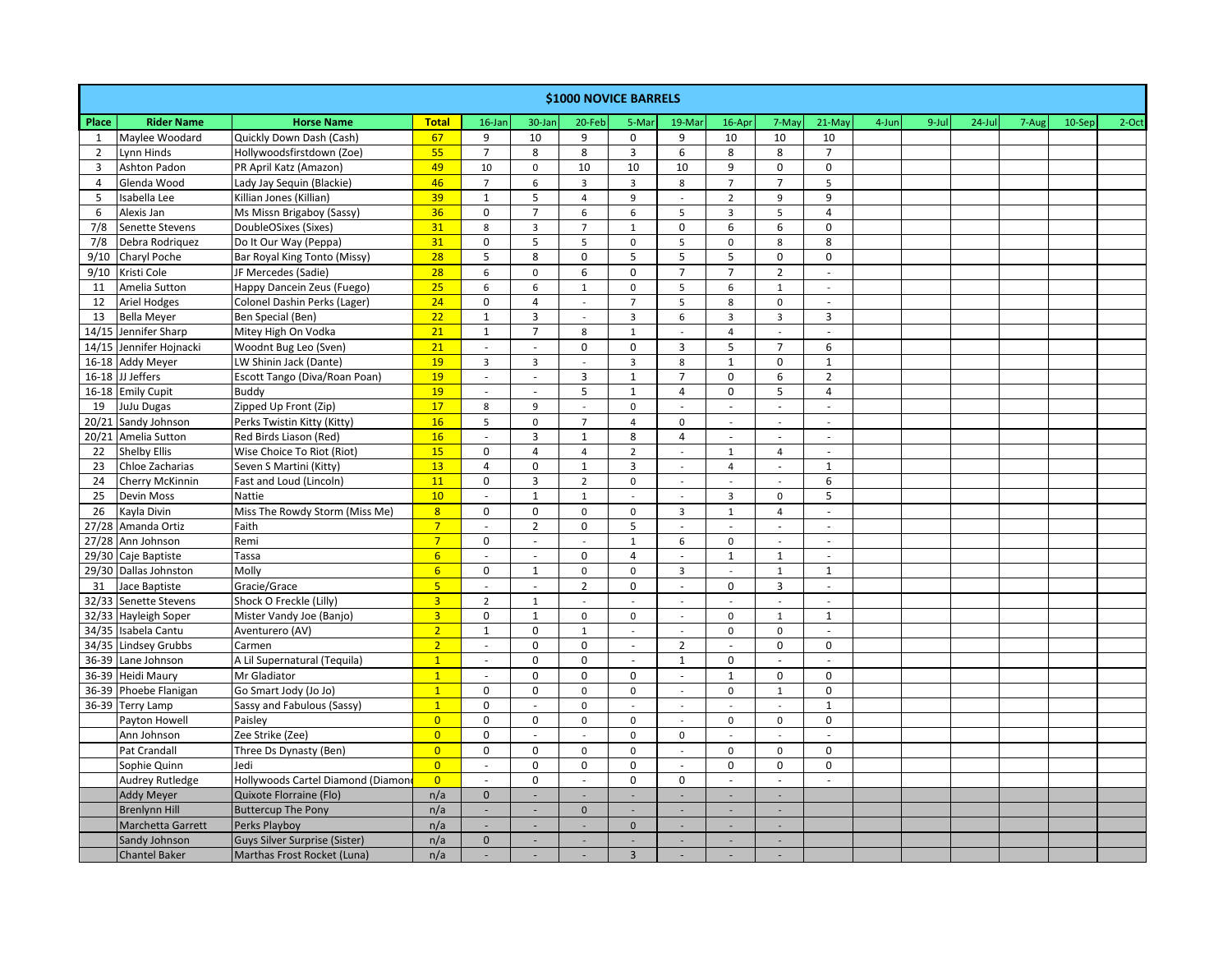| Brooke Long           |                               | n/a |  |  |  |  |  |  |  |
|-----------------------|-------------------------------|-----|--|--|--|--|--|--|--|
| <b>Krystal Sowell</b> | Eyed Bee Perky (Perky)        | n/a |  |  |  |  |  |  |  |
| Kyleigh Loken         | Stella                        | n/a |  |  |  |  |  |  |  |
| Courtney Daily        | French Rock n Roll (Marshall) | n/a |  |  |  |  |  |  |  |
| Caroline Luciani      | Tiny Bit Wicked (Tiny)        | n/a |  |  |  |  |  |  |  |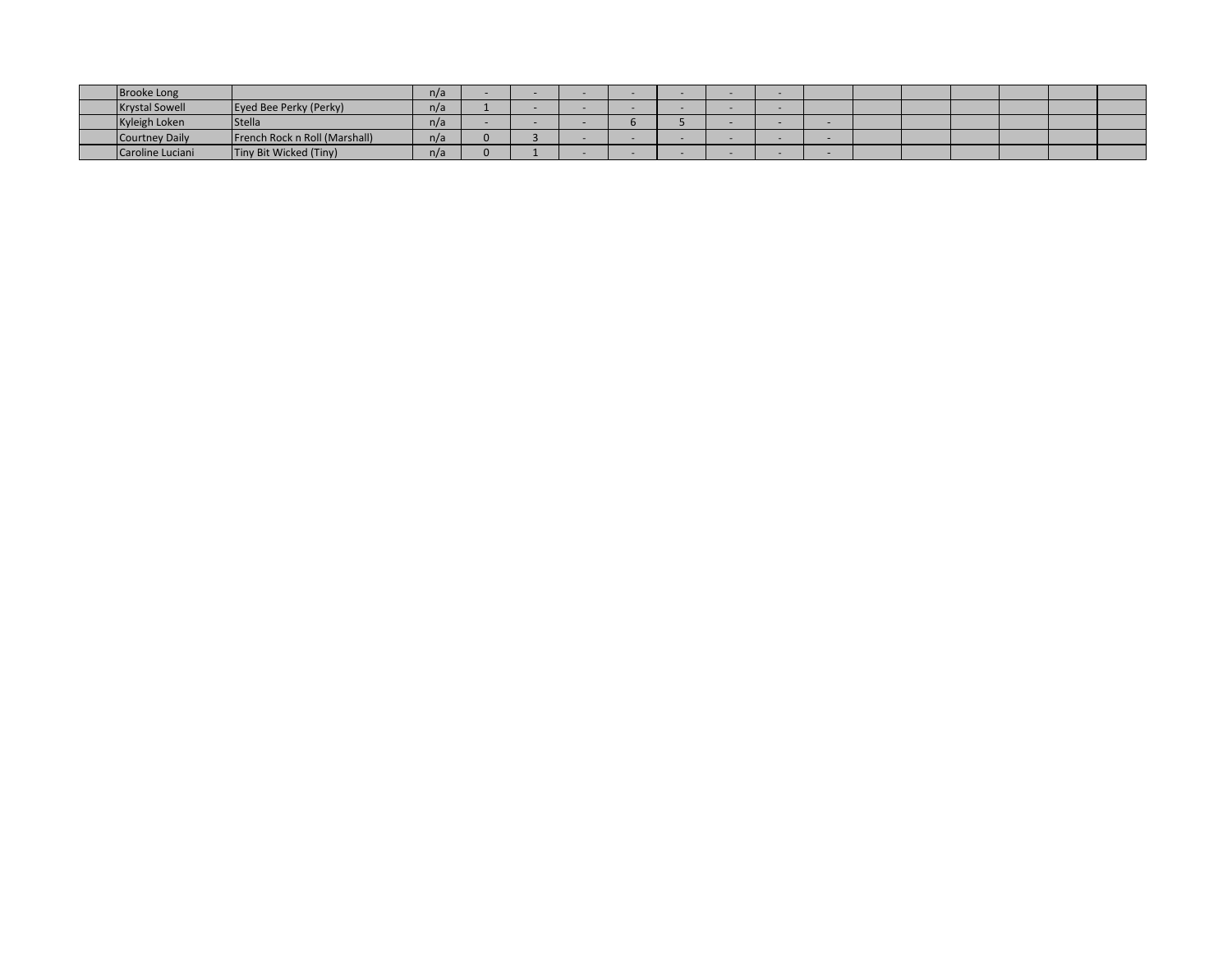|       |                          |                              |              |                |                                                              |                          |                          |                          |    |        |              | <b>OPEN ALL AROUND</b>   |                          |          |        |                          |                          |                |                |          |       |           |   |           |       |   |           |         |
|-------|--------------------------|------------------------------|--------------|----------------|--------------------------------------------------------------|--------------------------|--------------------------|--------------------------|----|--------|--------------|--------------------------|--------------------------|----------|--------|--------------------------|--------------------------|----------------|----------------|----------|-------|-----------|---|-----------|-------|---|-----------|---------|
| Place | <b>Rider Name</b>        | <b>Horse Name</b>            | <b>Total</b> |                | 30-Jan<br>$16$ -Jan<br>20-Feb<br>B<br>B<br>P<br>D<br>q<br>-6 |                          |                          |                          |    |        | 5-Mar        |                          | 19-Mar                   |          | 16-Apr |                          | 7-May                    |                | $21-May$       |          | 4-Jun | $9 -$ Jul |   | $24$ -Jul | 7-Aug |   | $10-$ Sep | $2-Oct$ |
|       |                          |                              |              |                |                                                              |                          |                          |                          | B  |        | B            |                          | B                        | P        | - 13   |                          | <b>B</b>                 | D              | B              | <b>P</b> | в     | B         | D | B         | в     | D | в         | B.      |
|       | Charyl Poche             | RW Woods Hot Rod (Pokey)     | 118          |                |                                                              |                          |                          |                          | 10 | 8      |              | 8                        |                          | 9        |        | 8                        | п,                       | 8              | 10             |          |       |           |   |           |       |   |           |         |
|       | Glenda Wood              | SanTe Anna Traffic (Anna)    | 76           | $\overline{2}$ | 0                                                            | 5                        | 10                       | 5                        | 10 | b      | $\Omega$     | 0                        | $\Omega$                 |          | 8      |                          | $\mathbf 0$              | 3              | $\alpha$       |          |       |           |   |           |       |   |           |         |
|       | Nealie Hargrave          | Dashin Que (Howard)          | 54           | 0              | $\mathbf 0$                                                  | $\mathbf 0$              | 3                        | 0                        | 10 |        | $\Omega$     |                          |                          | 0        | 5      | 8                        | 6                        | ٠              | 8              |          |       |           |   |           |       |   |           |         |
|       | Glenda Wood              | Lady Jay Sequin (Blackie)    | 51           |                | 0                                                            |                          |                          |                          | 10 |        | $\Omega$     |                          |                          |          | 10     |                          | $\overline{4}$           | $\overline{2}$ | $\overline{a}$ |          |       |           |   |           |       |   |           |         |
|       | Kayla Divin              | Flo Jo Is Flying (Karma)     | 48           |                | $\mathbf{\hat{}}$                                            |                          | q                        |                          |    |        | $\Omega$     | $\overline{\phantom{0}}$ |                          |          |        |                          | 6                        |                |                |          |       |           |   |           |       |   |           |         |
|       | 6 Jaelyn Mattheesen      | Lucky                        | 41           |                |                                                              | 8                        |                          | $\overline{\phantom{0}}$ |    | $\sim$ |              | 8                        |                          | 0        |        |                          | $\mathcal{D}$            | 6              |                |          |       |           |   |           |       |   |           |         |
|       | <b>Avery Karstens</b>    | Rainy                        | 39           | 8              | 6                                                            | $\overline{\phantom{a}}$ | $\sim$                   | 0                        |    |        | $\Omega$     |                          |                          | 0        |        |                          | 6                        |                | $\sim$         |          |       |           |   |           |       |   |           |         |
| 8     | Charyl Poche             | Bar Royal King Tonto (Missy) | 38           |                | $\Omega$                                                     | 6                        | q                        |                          | 0  |        | <sup>0</sup> |                          |                          |          |        | $\overline{\phantom{0}}$ | $\mathbf 0$              |                | $\Omega$       |          |       |           |   |           |       |   |           |         |
|       | 9-11 Mandy Sue Jasek     | Gunsmoke Ta Fame (Gunsmoke)  | 36           |                | $\Omega$                                                     | $\mathbf 0$              |                          |                          |    |        | 8            |                          |                          | b        | 3      | $\overline{\phantom{a}}$ | $\overline{\phantom{a}}$ | $\sim$         | $\sim$         |          |       |           |   |           |       |   |           |         |
|       | 9-11 Isabella Lee        | Killian Jones (Killian)      | 36           |                | $\mathbf 0$                                                  | 8                        |                          | 0                        |    | 8      |              | $\overline{\phantom{0}}$ | $\overline{\phantom{a}}$ | $\Omega$ |        |                          |                          |                |                |          |       |           |   |           |       |   |           |         |
|       | 9-11 Brooke Alford       | Strekin Dinero (FlingN)      | 36           |                | 0                                                            | $\mathbf 0$              |                          | 0                        | 8  |        | h            |                          |                          | $\Omega$ | 9      |                          | $\mathbf 0$              |                |                |          |       |           |   |           |       |   |           |         |
| 12    | Greta Bergman            | Dakota                       | 32           | $\sim$         | 5                                                            | $\overline{\phantom{a}}$ | $\overline{\phantom{a}}$ | 8                        |    | $\sim$ |              |                          | 8                        | $\Omega$ |        | $\overline{\phantom{a}}$ |                          |                |                |          |       |           |   |           |       |   |           |         |
|       | 13 Ann Johnson           | Awesome Lover (Zoe)          | 24           |                | 5                                                            | $\overline{\phantom{a}}$ | $\sim$                   | $\overline{\phantom{0}}$ |    |        | $\Omega$     |                          |                          |          |        |                          | $\mathbf 0$              |                | $\Omega$       |          |       |           |   |           |       |   |           |         |
| 14    | Isabela Cantu            | Aventurero (AV)              | $\mathbf{q}$ |                | $\Omega$                                                     | $\mathbf 0$              |                          | 0                        | 0  |        | 9            |                          | $\overline{\phantom{a}}$ | 0        |        |                          | $\mathbf 0$              |                | $\Omega$       |          |       |           |   |           |       |   |           |         |
|       | <b>Audrey Schillings</b> | Honey                        | n/a          | ×.             | $\mathsf{Q}$                                                 | -                        | $\mathsf{f}$             |                          |    |        |              | <b>.</b>                 |                          |          | ×.     |                          |                          |                |                |          |       |           |   |           |       |   |           |         |